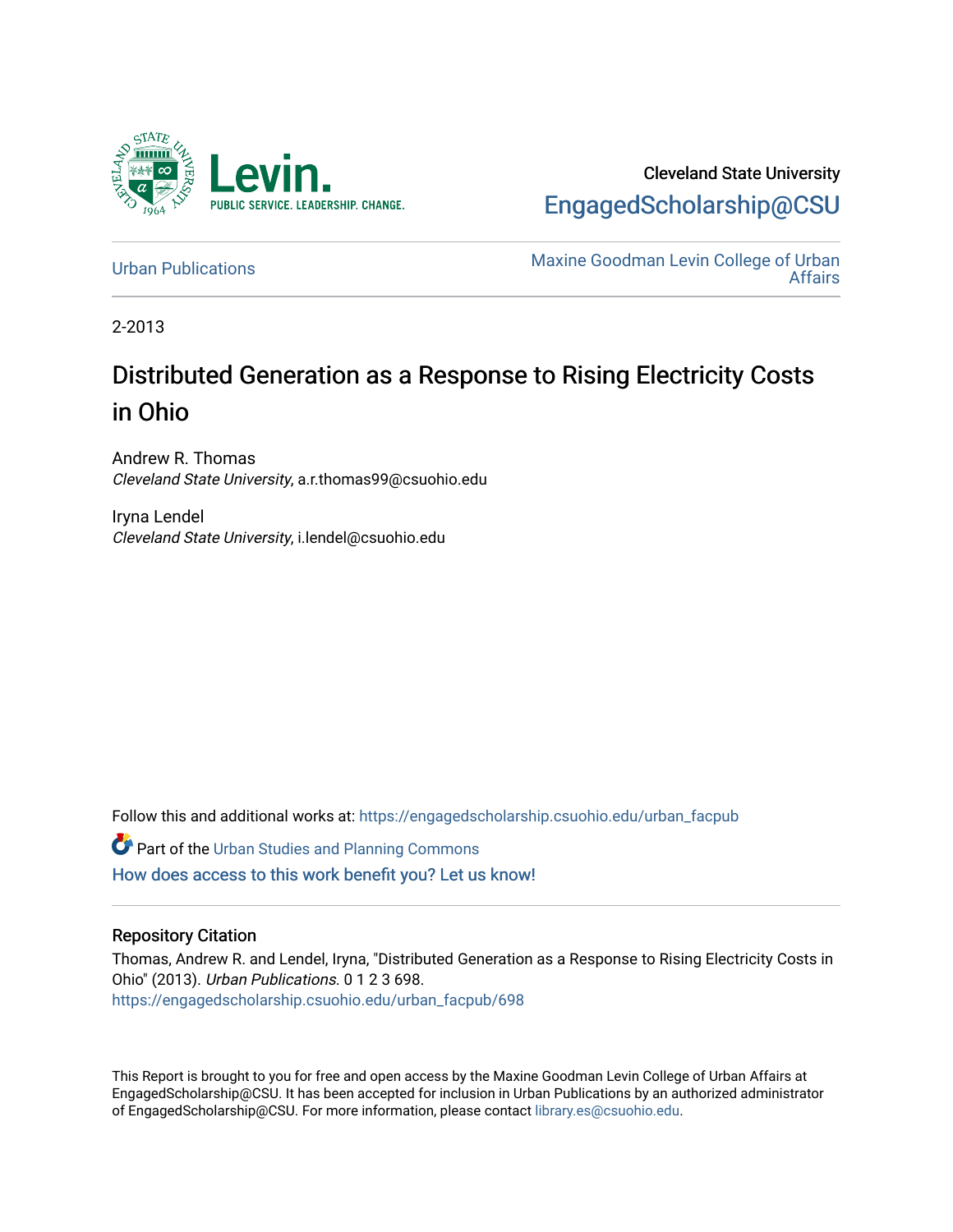

Prepared for: **OHIO MANUFACTURERS' ASSOCIATION** 

> Prepared by: **Andrew Thomas Iryna Lendel, Ph.D.**

**Distributed Generation as a Response to Rising Electricity Costs in Ohio**

**February 2013**

**Energy Policy Center and Center for Economic Development**

2121 Euclid Avenue | Cleveland, Ohio 44115 http://urban.csuohio.edu/economicdevelopment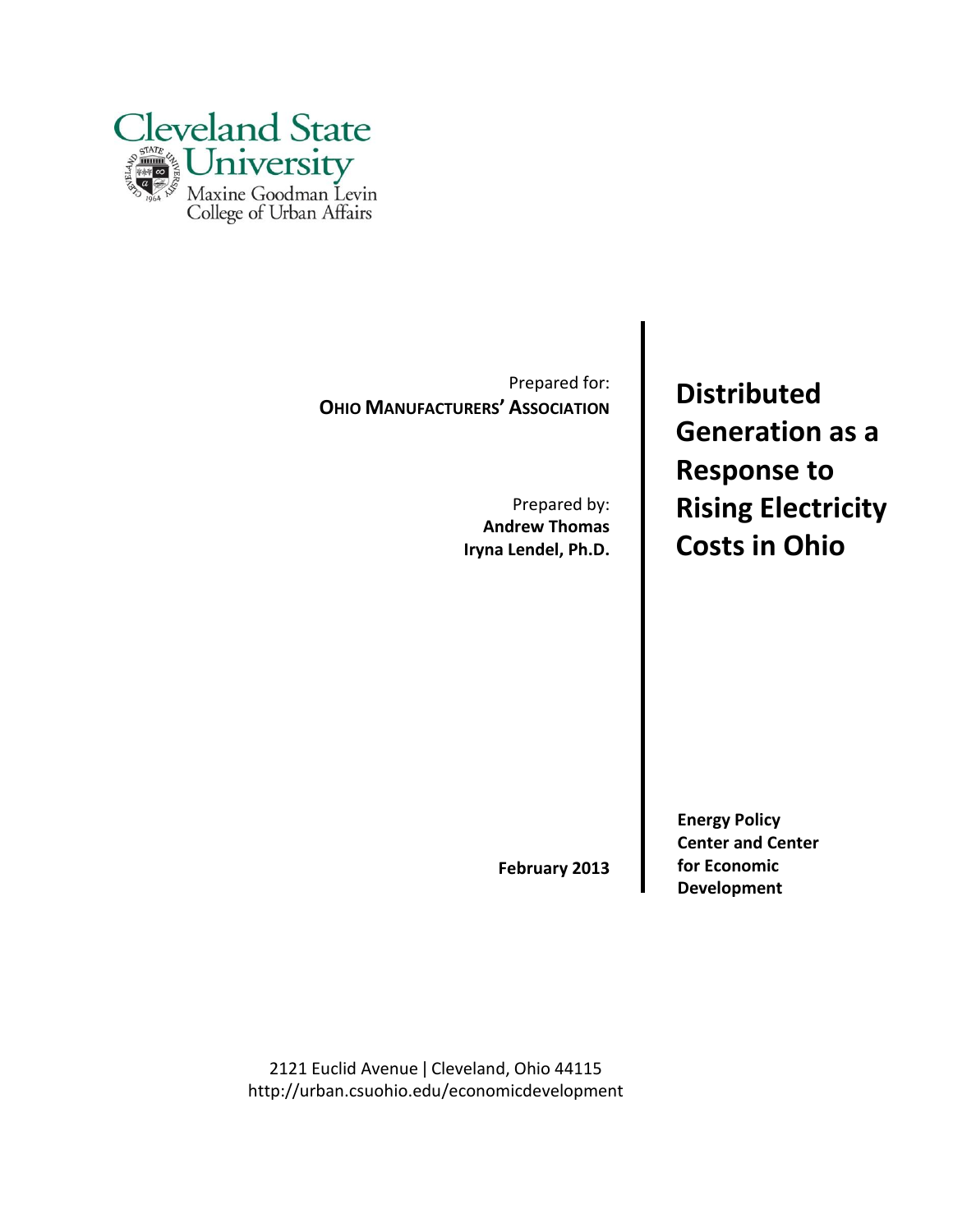# **Table of Contents**

| А.                                                                                   |  |
|--------------------------------------------------------------------------------------|--|
| В.                                                                                   |  |
| Ш.                                                                                   |  |
| Limited Sales Options for Net Excess Generation Discourage Self-Generation 15<br>A.  |  |
| Excessive Standby Rates Threaten Combined Heat and Power Generation 16<br><b>B.</b>  |  |
| Strategies for Enabling Manufacturing-Based Distributed Generation in Ohio 20<br>IV. |  |
| A.                                                                                   |  |
| B.                                                                                   |  |
| 1.                                                                                   |  |
| 2.                                                                                   |  |
| C.                                                                                   |  |
| D.                                                                                   |  |
| Ε.                                                                                   |  |
| F.                                                                                   |  |
|                                                                                      |  |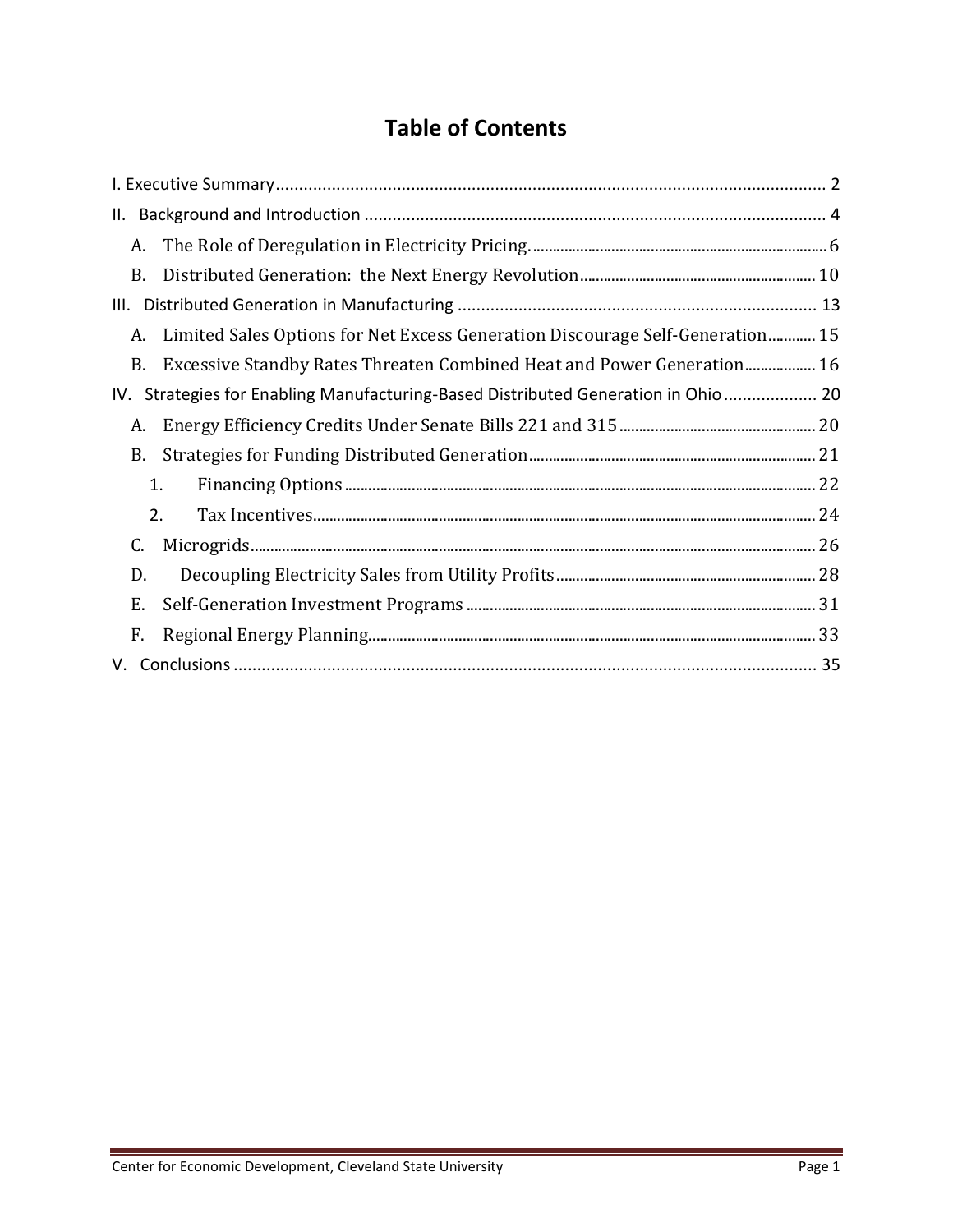# **I. Executive Summary**

Ohio faces significant challenges to its manufacturing in a global economy. Energy-intensive manufacturing, in particular, is threatened by rising electricity costs and a need to reduce carbon emissions. Electricity costs are projected to increase substantially in the coming years, especially in gridconstrained areas such as that found in Northern Ohio. Northern Ohio's Regional Transmission Organization (RTO) generation capacity charges are scheduled to go up by over 1400% in the next few years, rendering RTO capacity charges the second highest cost component to electricity, after the wholesale cost of electricity. In addition to this, Ohio manufacturers are incurring new costs meeting Environmental Protection Agency guidelines for steam and heat generation. Together, these forces have created a significant threat to Ohio manufacturing.

One answer to this threat is the adoption of distributed generation, especially in the form of combined heat and power, or CHP. Distributed generation is power generated in small amounts at or near the site of consumption, thereby reducing line losses and increasing the strategic value of that power. CHP offers the best near term solution for manufacturing, insofar as it is reliable and it enables the manufacturer to reduce its reliance on the grid. CHP can provide a solution to both the problem of rising capacity charges and to meeting the EPA requirements for steam generation. It may also be a solution for rising distribution charges, including those associated with the cost of meeting energy efficiency and renewable generation mandates.

However before CHP can be more fully adopted by manufacturing, regulatory impediments to its adoption must be addressed. The two major regulatory impediments relate to standby charges and to a lack of a market for surplus power that values its strategic location near other markets. If regulators do not recognize the value CHP can bring to ratepayers system-wide, standby fees are likely to render a CHP project uneconomic. In Ohio, policy makers sought to enable the adoption for CHP by passing legislation that qualified CHP as responsive to the State's energy efficiency mandate, but failed to provide a meaningful mechanism for those deploying CHP to realize value from this.

Policy makers should look at other impediments and/or enabling strategies for the adoption of CHP. Public support for financing CHP is currently available, including loans and tax incentives, but many manufacturers have a difficult time justifying the long-term investment required for most CHP projects. Strategies that mitigate the risk of stranded assets, such as the use of modular designs that enable easier recovery of key assets, might make for shorter and less risky third party financing agreements.

Other strategies that policy makers can deploy to encourage CHP include the decoupling of sales from utility profits, the development of self-generation investment portfolios, regulations that enable the advent of micro-grids, and regional energy planning that helps manufacturers identify opportunities for district heating and micro-grids.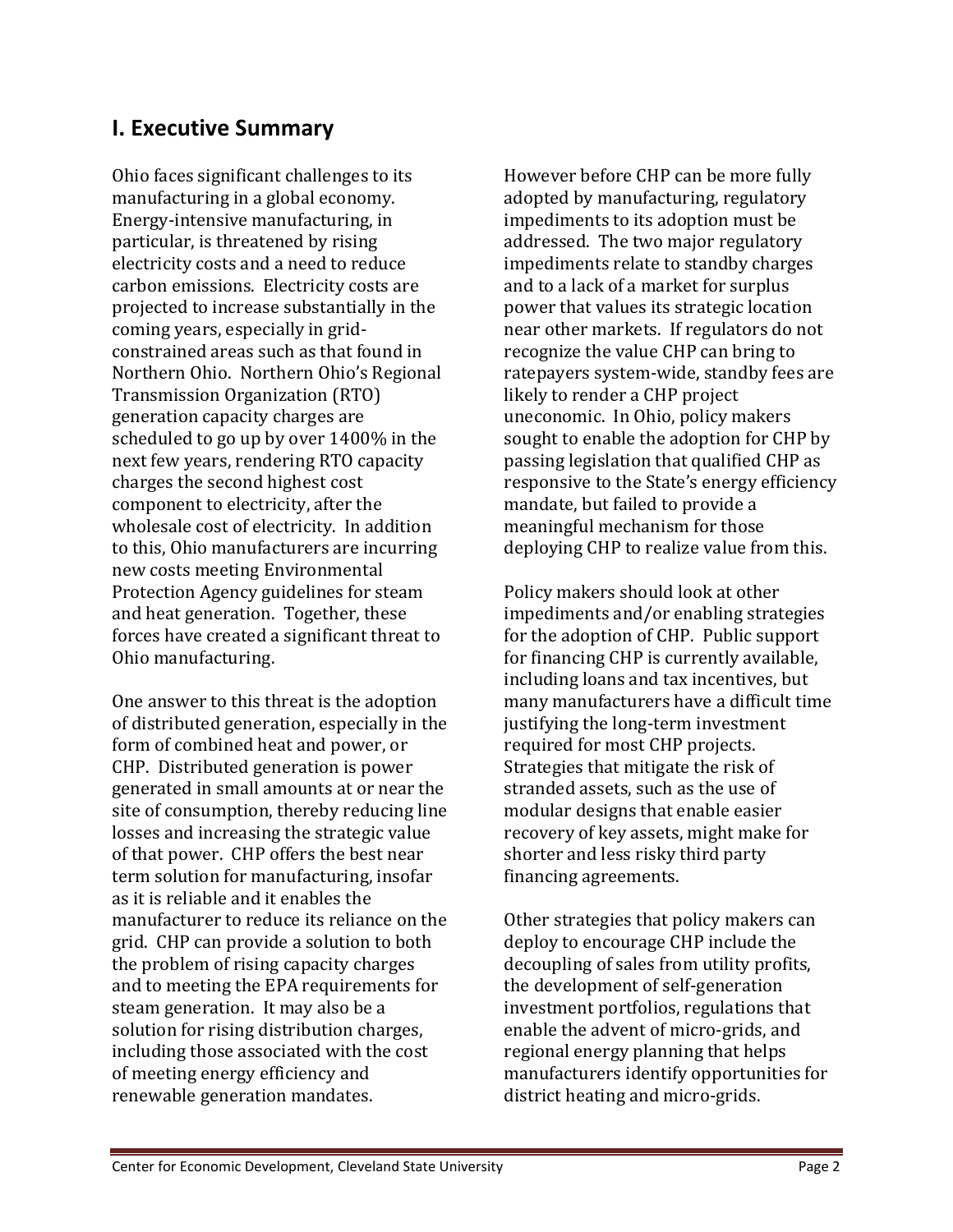Ohio manufacturers face multiple threats for which distributed generation and CHP could provide relief. However these threats also create an opportunity for manufacturers to position themselves to have a long-term competitive advantage over other manufacturers, especially those in Asia and Europe, who do not enjoy inexpensive natural gas like Ohio

does. The advent of shale gas, which has created a promising long-term outlook for natural gas prices, may make the case for CHP even more compelling. However Ohio policy makers must ensure that Ohio's regulations support and do not impede the deployment of distributed generation in Ohio, especially for CHP.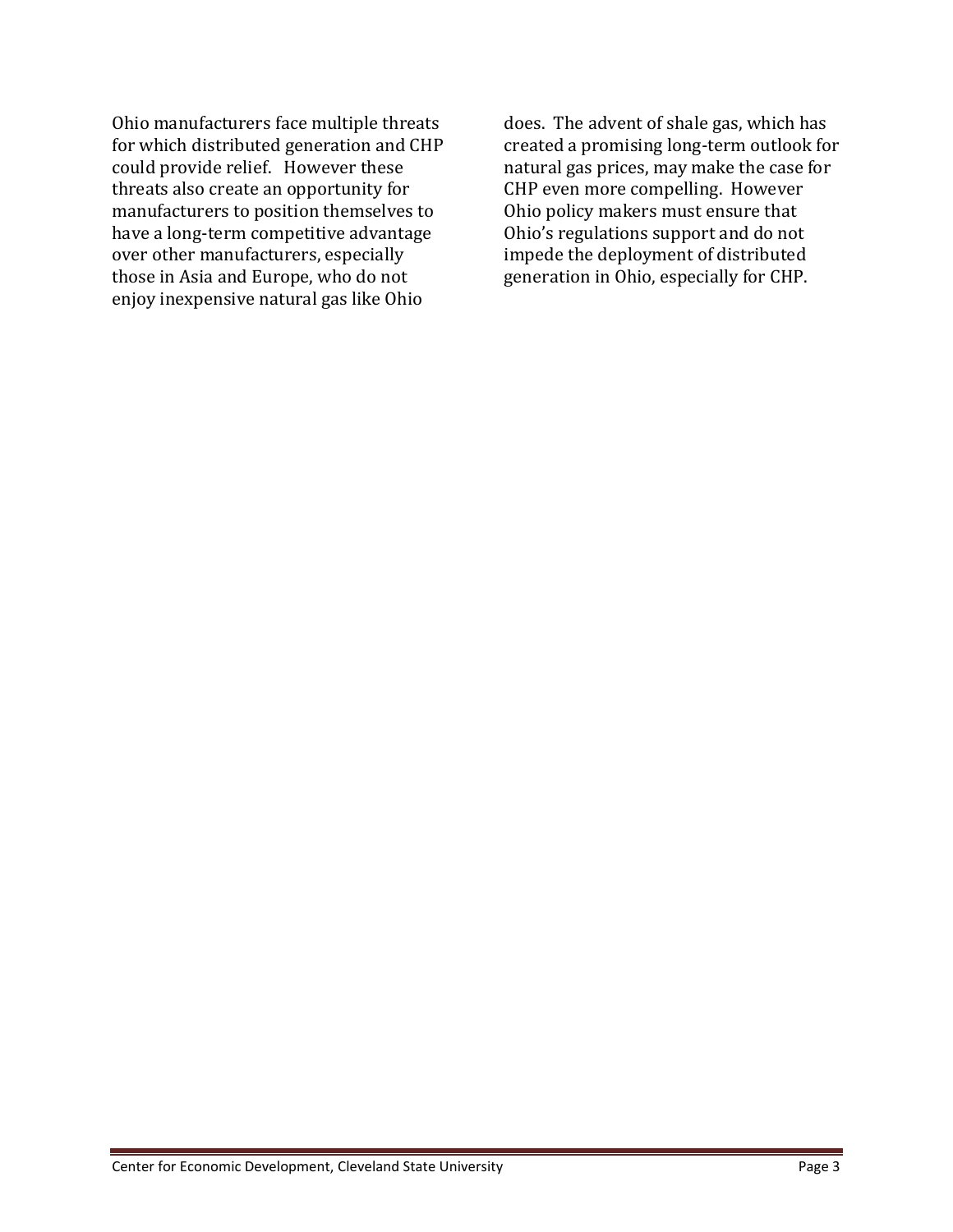# **II. Background and Introduction**

Manufacturing is an energy-intensive business. Manufacturers account for roughly one half of America's natural gas and 30% of its electricity consumption. $^1$ Accordingly, a secure, reliable and affordable source of electricity is a top priority for Ohio's manufacturers. Those manufacturers for which electricity costs make up an especially significant portion of their product costs are most vulnerable to rapid rate increases. $^2$  The decline in manufacturing jobs throughout America has accelerated in recent years. Ohio has lost some 117,000 manufacturing jobs in the last five years alone – the second highest total in America.<sup>3</sup> Policy affecting energy costs is critical to Ohio manufacturing maintaining a competitive position in the global economy.

Electricity-intensive industries comprise a major part of Ohio's manufacturing landscape. In particular, manufacturers of chemicals, metal products and glass are significant employers in Ohio and are electricity-intensive businesses. Aluminum manufacturing leads the way, with 5.7% of its expenditures on electricity. The iron and steel, chemical, glass and foundry manufacturing follow, each with a 2.3% or greater portion of its expenses made on the

l

acquisition of electricity. In terms of total dollars spent, chemical manufacturing leads the state, with expenditures of over \$352 million per year on electricity. Iron and Steel industries, at \$305 million, and Aluminum at \$244 million per year, are next. These industries all employ many thousands in Ohio, and are highly sensitive to increases in electricity costs.<sup>4</sup>

Manufacturers are also facing multiple forces that are driving them toward a new energy paradigm: the shift from centralized to distributed generation. These forces include rising electricity costs due to transmission and generation capacity constraint, new EPA standards for coal fired steam and electricity generation, and a natural gas surplus that has made gas-fired distributed generation technologies such as combined heat and power more economical. This natural gas surplus stands in stark contrast to the situation in Europe and Asia, where natural gas prices are multiples of the cost of gas in America – promising a potential competitive advantage for energy intensive manufacturing in Ohio and elsewhere in America. Accordingly, manufacturers are now looking more closely than ever at distributed generation.

This study is intended to provide manufacturers with insights as to policies that may affect their ability to deploy distributed generation to reduce their cost

<sup>&</sup>lt;sup>1</sup> "Retooling Ohio: A Bulletin for Leaders on Policy Issues Critical to Ohio Manufacturers," [www.ohiomfg.com](http://www.ohiomfg.com/) (Ohio Manufacturer's Association 2010).

<sup>2</sup> *Id*. at 2-3.

<sup>&</sup>lt;sup>3</sup> S. Thomas, "Long Term Manufacturing Losses Affect All States," *The Business Journal* (July 11, 2012); http://www.bizjournals.com/bizjournals/onnumbers/scott-thomas/2012/07/longtermmanufacturing-decline-affects.html?page=2.

<sup>&</sup>lt;sup>4</sup> I. Lendel, et al, "Moving Ohio Manufacturing Forward: Competitive Electricity Pricing," the Urban Center, Levin College, Cleveland State University (February 2013).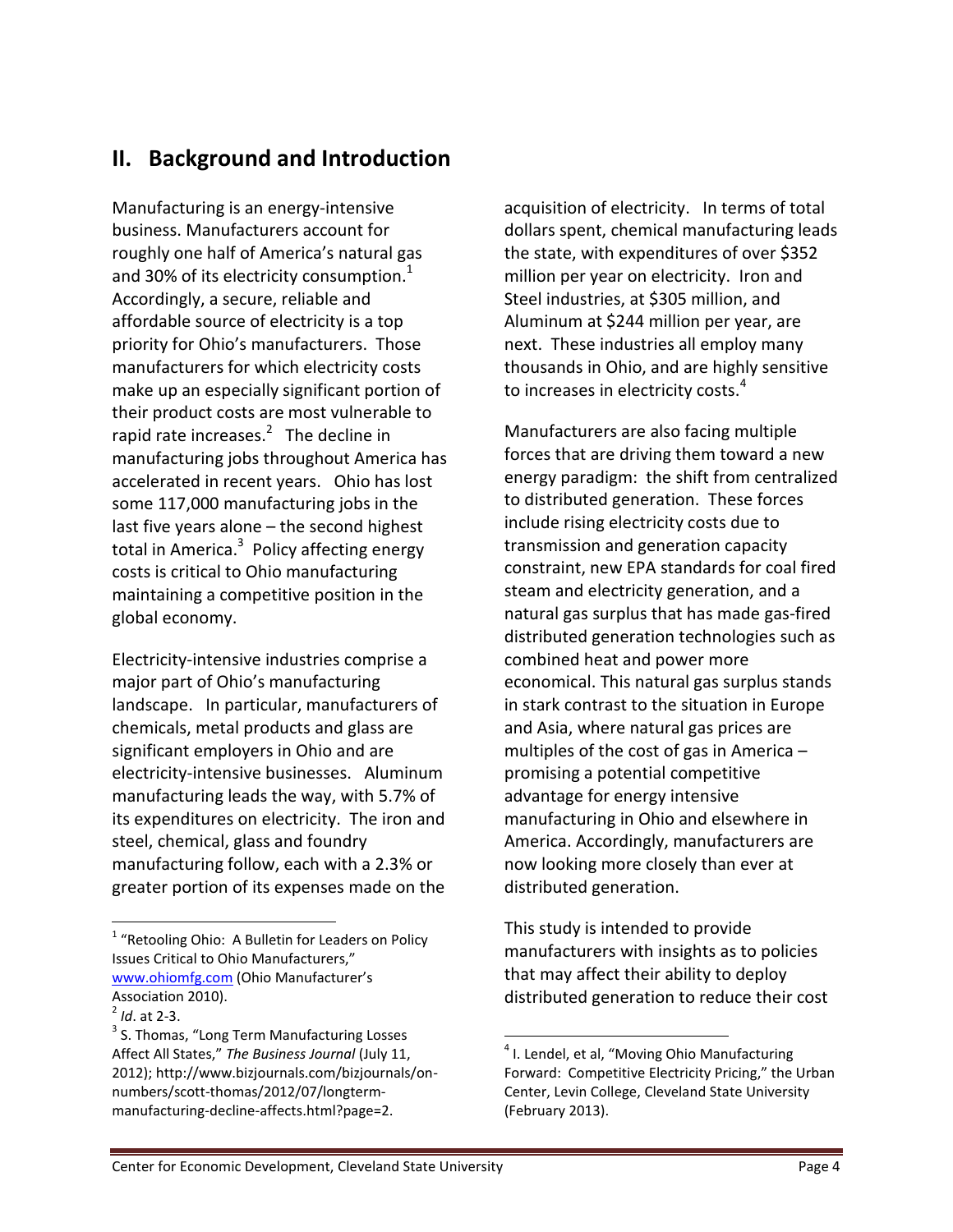of electricity, and to provide ideas or strategies for manufacturers to consider for deploying distributed generation. In addition, this study is intended to help inform policy makers as they consider what can and should be done in Ohio to encourage distributed generation. A separate and companion study also includes an analysis of how changes in electricity pricing can affect manufacturing productivity.<sup>5</sup>

l <sup>5</sup> *Id*.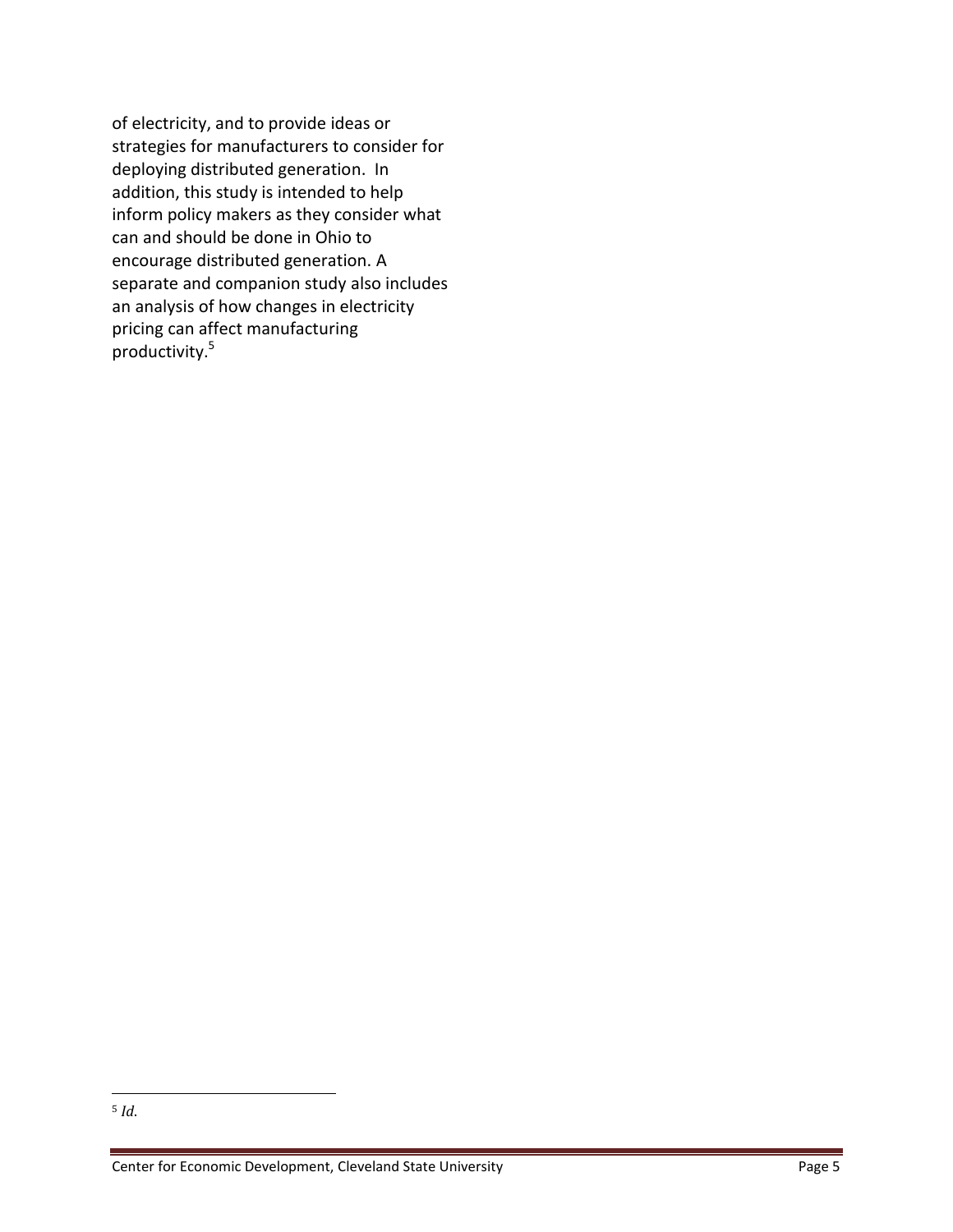# **A. The Role of Deregulation in Electricity Pricing.**

Not surprisingly, given the above statistics, it has been energy intensive manufacturers in Ohio and elsewhere that have championed electricity policy reform in America over the past thirty years. Manufacturing has been successful in this endeavor – leading to what one energy writer called the "Quiet Revolution": governments around the world are liberalizing their energy markets, opening up their borders to energy markets for natural gas and electricity.<sup>6</sup> This "revolution" was originally instigated by energy-intensive industries seeking to open up electricity and natural gas markets in America. The industries were motivated in part by the energy shocks of the 1970's and the resulting legislation: the National Gas Policy Act (NGPA) and the Public Utilities Regulatory Policy Act (PURPA).<sup>7</sup> Both acts were passed to deal with the energy crisis that had gripped the nation and had catalyzed the onset of the "rust belt" in the Great Lakes region. The NGPA froze "old" gas sold on the interstate market at unsustainable prices, but rewarded producing companies who drilled for new natural gas production with market prices, thereby eventually alleviating the natural gas crisis. PURPA, however, was less successful in resolving electricity problems. Its goal was resolve electricity shortfalls by encouraging conservation and mandating that utilities purchase power from independent wholesale power producers.

 $\overline{a}$ 

However the existing regulatory framework caused electricity prices to continue to rise even as new generation was brought on line.

Under PURPA the individual states were to encourage new generation from small (below 80 MW) facilities that used something other than fossil fuels, or used waste heat, by requiring utilities to purchase power there from at its "avoided cost" – the cost the utility would have had to pay if it had built new, centralized electricity generation of a like amount. But avoided costs were not based on market prices; there was no wholesale market for electricity at the time. Instead, prices were based upon "but for" forecasts, and regulators soon found that electricity prices had no relation to market realities. Independent power producers had no incentive to innovate or to provide electricity at a lower cost.<sup>8</sup>

For decades in America, electricity generation, transmission and distribution were all regulated, with utilities enjoying "cost plus" rate recovery for nearly all of their expenditures, regardless of their folly. The cost-plus strategy invited not only technology stagnation, but also bloated utility budgets, since there was no incentive to constrain costs. Inevitably, rates soared under this paradigm; average electricity rates in America rose 60% between 1969 and 1984, adjusted for inflation. $^9$  The biggest culprit for this problem lay with massive cost overruns associated with the

<sup>6</sup> V. Vaitheeswaran, *Power to the People: How the Coming Energy Revolution Will Transform an Industry, Change Our Lives and Maybe Save the Planet,* at 18 (Farrar, Straus and Giroux 2003). 7 *Public Utilities Regulatory Act,* Pub.L. No. 95-617, 92 Stat. 3117 (1978); *Natural Gas Policy Act,* Pub.L. No. 95-621, 92 Stat. 3350 (1978).

<sup>8</sup> J. Lesser and L. Giacchino, *Fundamentals of Energy Regulation*, 9-11 (Public Utilities Reports 2007). 9 Vaitheeswaran, *Power to the People,* at 31.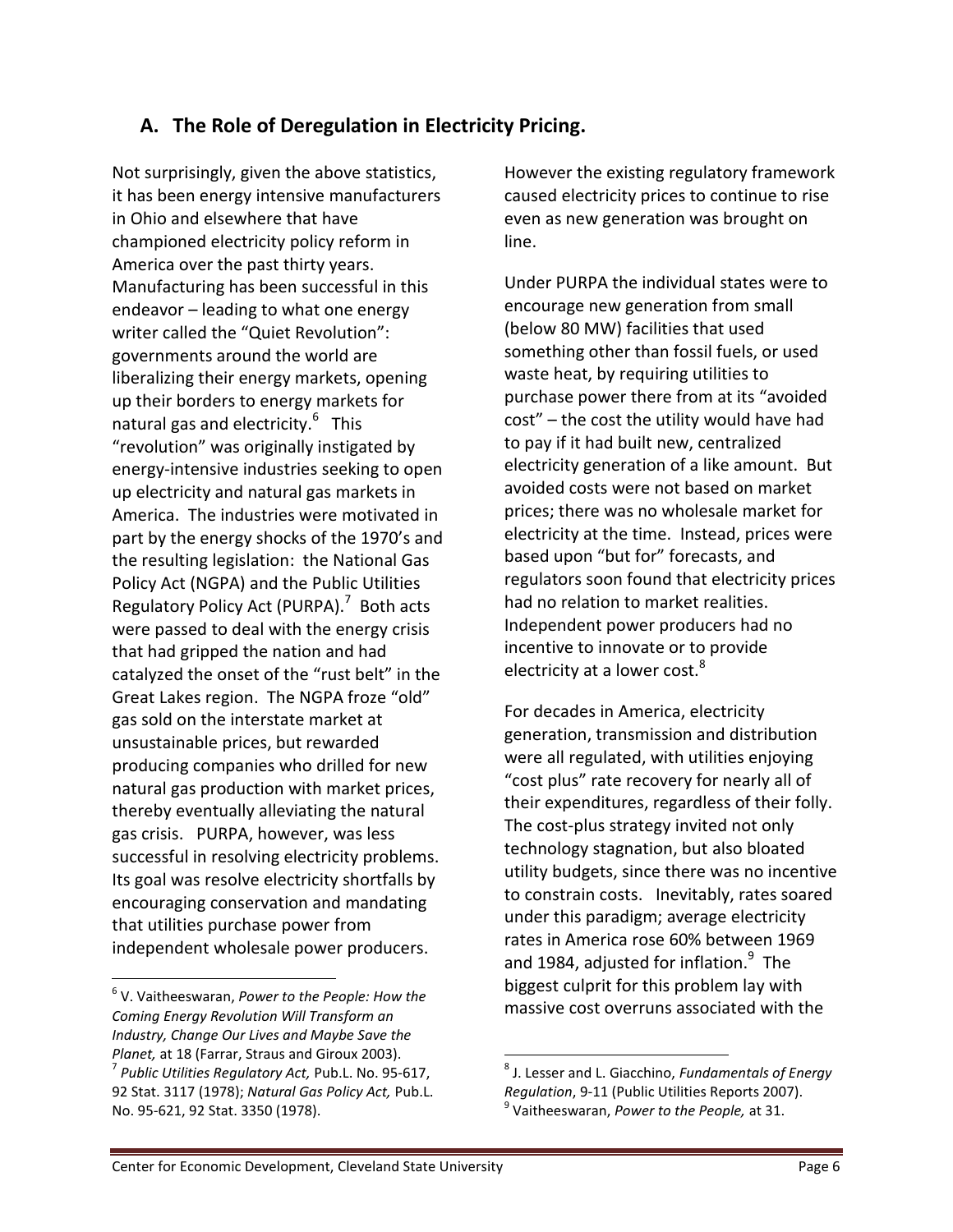building of large centralized nuclear generation plants.

By the 1990's a wholesale electricity market was beginning to develop (partly in response to the Energy Policy Act of 1992). Further, due to a sluggish economy, demand for electricity was stagnant, and a surplus capacity developed. Yet power costs remained high due to the massive cost overruns and the cost-plus regulatory recovery schemes. Residential and commercial end users, with little voice for advocacy at the time, could do little about this. Energy intensive industrial users, on the other hand, had the wherewithal to influence energy policy in the United States. As a result, manufacturers, along with other large users of power, began to coordinate efforts to lobby for the right to bypass utilities and to take their loads to an open wholesale generation market. As a result, in 1994 deregulation was first introduced to America through sweeping regulatory reform in California.<sup>10</sup> Deregulation thereafter spread throughout the nation, and continues to develop to this day.

California, predictably, also was the source of the first major problems with deregulation. First out of the gate, California took some serious missteps, the most problematic being that it only partially opened up its electricity markets. California's public service administrators froze retail electric rates -- at a time when power generation there was already in a tight market -- thereby creating no incentive for consumers to cut back usage. Then, in the face of this tight power supply, California officials adopted what has since been described as the "BANANAS" (Build

<sup>10</sup> Lesser, *Fundamentals of Energy Regulation*, at 10.

 $\overline{a}$ 

Absolutely Nothing Anywhere Near Anybody) strategy: a combination of uncertainty, tough environmental laws and politics discouraged new generation from being built. On top of this, wholesalers like Enron found ways to rig the markets. The result was that wholesale prices shot up, retail prices remained frozen, and utilities fell into financial disarray, with two utilities pushed to the point of insolvency. $^{11}$  A backlash to deregulation began to occur in that state, led by the long, hot summer of 2000 when electricity prices skyrocketed and blackouts became commonplace. None of the promised cost reductions had materialized. By 2001 calls for "reregulation" began to be heard.

In 1999, before the California problems emerged, Ohio took its first steps towards deregulation with the enactment of Senate Bill 3 in 1999. At the time, electricity prices varied dramatically between northern and southern Ohio; southern Ohio enjoyed coal generation and lower rates, while northern Ohio used a mixture of coal and the more expensive nuclear power.<sup>12</sup> The result was that manufacturers and consumer groups lobbied the Ohio legislature to open up the state's electricity markets. Ultimately, however, a competitive market for electricity failed to fully materialize. Many argued that too many concessions to the utilities had discouraged, rather than encouraged, competition. The result was the 2008 partial "re-regulation" of the

<sup>11</sup> Vaitheeswaran, *Power to the People*, at 74-82. <sup>12</sup> *See e.g.* D. Gearino, *Former PUCO Officials and Legislatures Say State Regulatory Process Favors Utilities Over Customers in Setting Rates*, The Columbus Dispatch, Dec. 18, 2011, at 1A.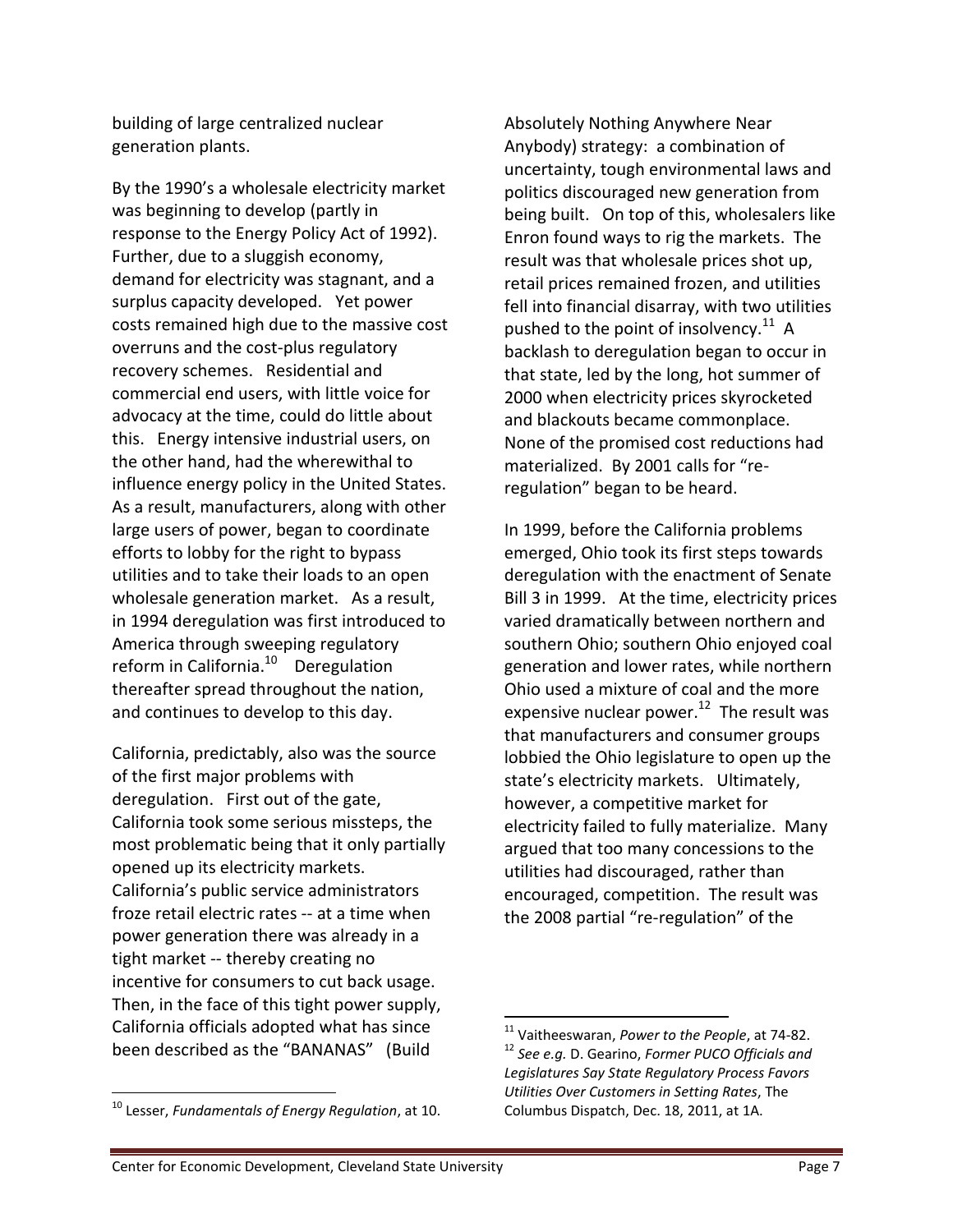electricity industry through Senate Bill  $221^{13}$ 

It remains to be seen how successful deregulation will be in creating an open market for wholesale electricity in Ohio and elsewhere. Wholesale electricity prices have dropped significantly since 2008, but this appears to be more related to the deep recession than to a more robust wholesale market. Further, the evidence of the effects of deregulation has been obscured by the fact that only those states where electricity prices were high chose to deregulate. So while it may appear that electricity price increases have slowed in the deregulated states as a result of deregulation, the fact remains that those states that restructured their markets continue to have electricity prices that are substantially higher than those who did not  $-$  and that gap has actually grown, not gotten smaller, since deregulation began in the late  $1990's.<sup>14</sup>$ 

One significant reason why deregulation has failed to fully develop a fully unencumbered wholesale market is that this markets remains captured by regional transmission organization ("RTO") capacity charges. "Capacity" in this sense refers to the amount of electricity locally available to be delivered when demand on the grid is at its peak – typically in late afternoons in high summer. Because transmission is tied so closely to generation, generation does not enjoy a completely free market. High RTO capacity charges commonly result when constrained transmission combines with

 $\overline{a}$  $13$  *Id*. insufficient local generation. Since this power supply is essentially on standby, awaiting peak system wide requirements, it tends to use the most expensive – and most profitable – energy generation technology.

Nowhere is the problem of capacity costs more evident than in Northern Ohio's First Energy-Ohio region, known as "American Transmissions Systems, Inc., or ATSI." In May 2012 First Energy's RTO, PJM, held a capacity auction that resulted in RTO capacity costs for the ATSI region that were three times higher than the rest of the PJM territory. While the resulting costs consumers bear will depend upon the coincidence of their peak demand with system wide peak demand, the average capacity costs in northern Ohio will increase by 1700% by 2015 – ultimately becoming the second largest component of electricity prices for most customers, and for some, the highest.<sup>15</sup>

In theory, high capacity charges should lead to the building of new generation. But there is not always a direct relationship between short-term price signals and the building out of long-term capacity.<sup>16</sup> Under Ohio regulations, for instance, the utilities will prefer to build new grid in response to grid congestion rather than to build new generation capacity, since a return is guaranteed on the grid investment, but not

<sup>14</sup> Retail Electric Rates in Deregulated and Regulated States: 2011 Update, American Public Power Association, April 2012, http://publicpower.org/files/PDFs/RKW\_Final\_- \_2011\_update.pdf

<sup>15</sup> M. Brakey, "Skyrocketing First Energy-Ohio Capacity Costs," at 1 (September 2012). *See* http://www.brakeyenergy.com/white-papersspecial-reports/

<sup>16</sup> *See e.g*. R. Michaels, "MW Gamble: The Missing Market for Capacity," *The Electricity Journal*, at 56- 64 (December 1997) ("Reluctance to commit to generation in anticipation of markets may indicate that we have not thought through the consequences of the institutions we are putting in place.)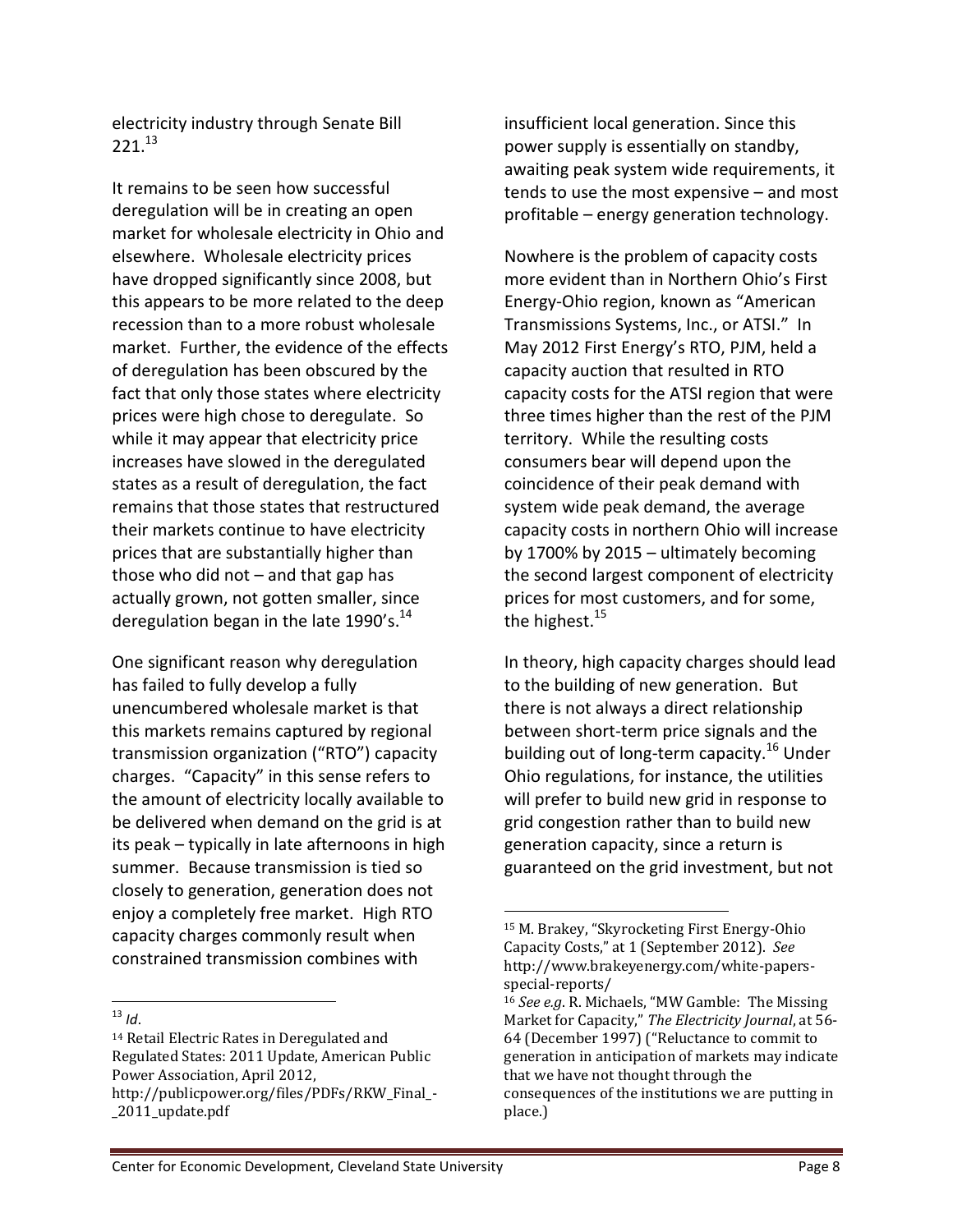the generation. Indeed, it has been shown in Europe, where generation has also been deregulated, that short term price signals sent by high capacity charges do exactly the opposite: they induce utilities to under invest in aggregate capacity, and to profitably distort the technology mix towards peaking units.<sup>17</sup> It may prove more profitable in Ohio for utilities to maintain capacity constraint and to continue to tack large peaking unit capacity charges onto wholesale power prices. In short, utilities strategically limit their investment into local generation to maintain higher prices.<sup>18</sup>

Other problems with deregulation, such as incomplete open access to transmission lines, remain to be resolved. However the biggest current threat to deregulation, and to Ohio manufacturers, is the capacity charge problem. All of this is outside the scope of the Public Utility Commission of Ohio (PUCO) to control. That said, however, the threat of rising capacity charges can be mitigated in principal part through self-generation. This will require a regulatory scheme in Ohio that is friendly to distributed generation.

<sup>17</sup> *See* G. Meunier, "Capacity Choice, Technology Mix and Market Power," 32 *Energy Economics*, at 1306-1315 (April 2010). <sup>18</sup> *Id*. at 1307.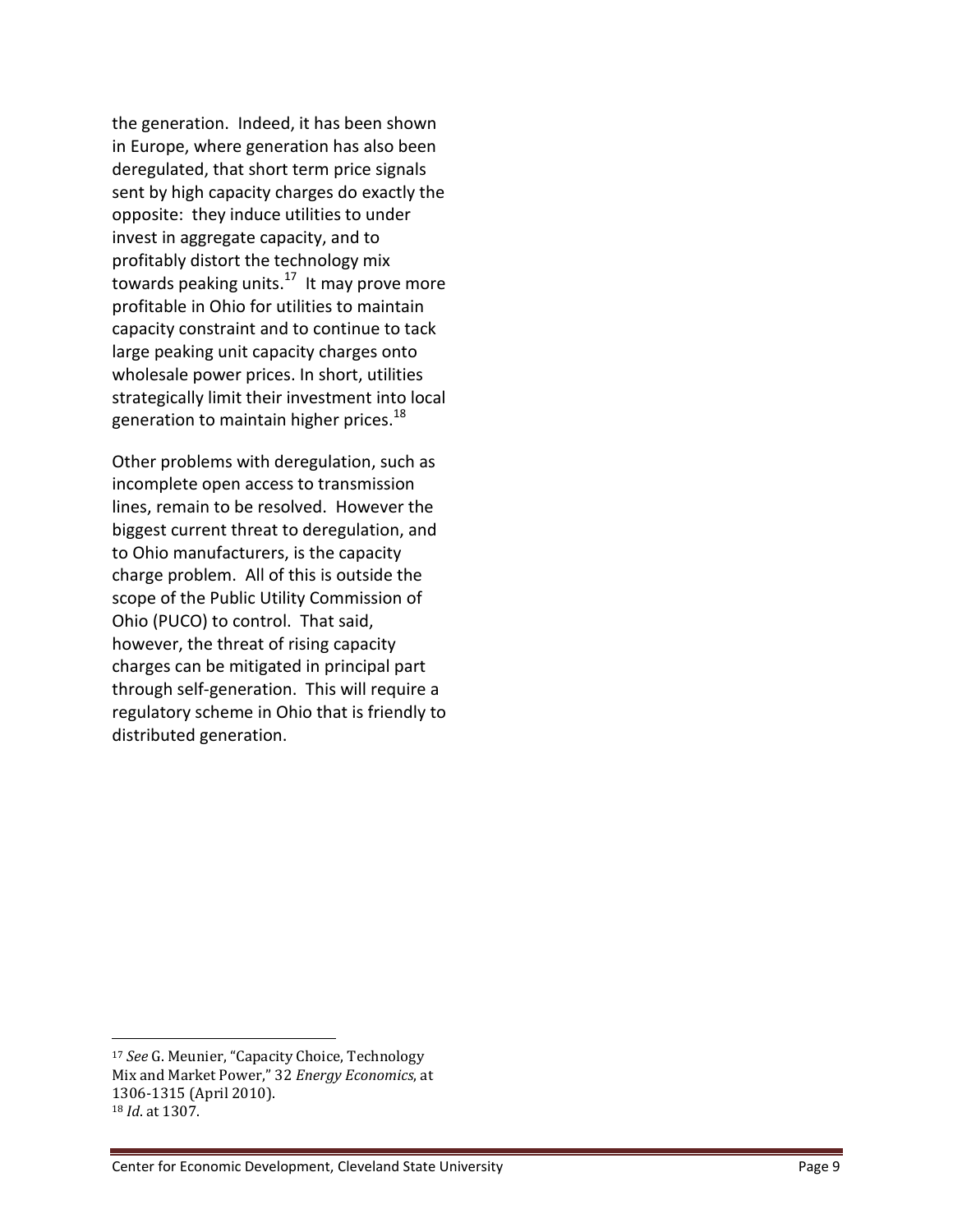## **B. Distributed Generation: the Next Energy Revolution**

While deregulation problems continue to be worked out, industrial manufacturers are left to consider how to constrain costs on the regulated side. This will inevitably lead to the next "quiet revolution" to our national energy paradigm: the shift from centralized to distributed electricity generation (DG). The best way to constrain grid costs, as well as RTO generation capacity charges, is to substantially reduce reliance upon the grid. DG is the best available strategy to accomplish this.

It has long been thought that energy intensive industries like steel, glass and chemical manufacturing could be "ground zero" for rethinking how energy is generated and used in America. These industries consume large amounts of fossil fuels and electricity to melt scrap iron, iron ore, and sand, and to produce chemicals. Recycling the waste heat from these industries could itself generate some 5% of America's electricity needs.<sup>19</sup> Likewise, in Gotherburg, Sweden two refineries use waste heat to provide nearly half the 450,000 residents of that town with district heating. None of the 150 refineries in America, including the several that operate in Ohio, recycle waste heat for use in residential heating.<sup>20</sup>

Ohio is uniquely placed to play a leading role in the advent of distributed generation. That is because the many locations where DG is likely to first become economical are those involving generation at industrial sites, and Ohio is among the nation's

l

leaders in generation capacity from industrial waste heat. According to the Environmental Protection Agency, Ohio has enough waste heat to generate the equivalent power of 8 nuclear power plants, leading some observers to characterize Ohio as the "Saudi Arabia of cogeneration."<sup>21</sup> The Oak Ridge National Laboratory projects that waste heat recovery systems can be available for around \$1500/kW installed<sup>22</sup> – a price that should be attractive for electricity intensive manufacturing. The potential to avoid future carbon taxes and to create jobs also makes this of considerable interest to Ohio's policy makers.<sup>23</sup>

Two other factors will likely lead to the advent of distributed generation in Ohio. The first is the April 2012 adoption of new federal EPA Clean Air Act pollution standards (the so-called "Boiler MACT" regulations)<sup>24</sup> that will cause area-wide

<sup>23</sup> According to Policy Matters, Ohio, as many as 20,000 jobs could be created from cogeneration, and the release into the atmosphere of 13 metric tons of carbon could be avoided. *See* "Capturing Waste Energy In Ohio: Using Combined Heat and Power to Our Electric System," Policy Matters Ohio (March 2012)

[\(http://www.policymattersohio.org/combined-heat](http://www.policymattersohio.org/combined-heat-power-march2012)[power-march2012\)](http://www.policymattersohio.org/combined-heat-power-march2012).

 $24$  See

[http://www.epa.gov/airquality/comustion/docs/201](http://www.epa.gov/airquality/comustion/docs/20111202overviews.pdf) [11202overviews.pdf.](http://www.epa.gov/airquality/comustion/docs/20111202overviews.pdf) The Ohio Public Utilities

Commission resolved in February 2012 to develop an educational forum to begin a pilot program designed

<sup>19</sup> Vaitheeswaran, *Power to the People,* at 32.  $^{20}$  *Id.* 

 $\overline{a}$  $21$  L. Marginelli, "The Case for Gray Power," The Nation, February 15, 2010 [\(http://www.thenation.com/article/case-gray-](http://www.thenation.com/article/case-gray-power)

[power\)](http://www.thenation.com/article/case-gray-power).

<sup>22</sup> *Id*.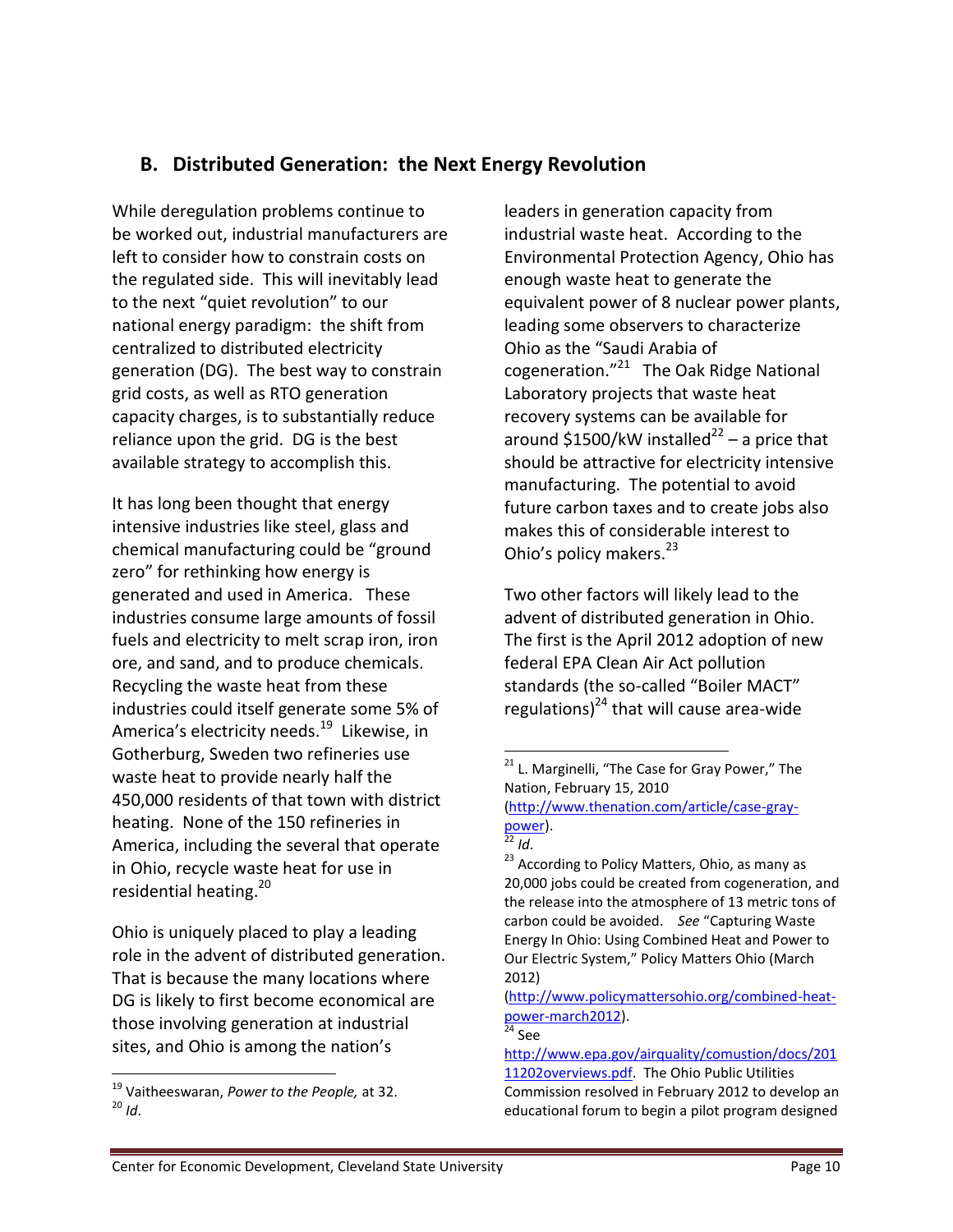capital investment into new, cleaner steam generation capacity. Many Ohio industries have large, old coal boilers producing large volumes (over 100,000 lbs/hr) of steam. These boilers tend to work continuously, are inefficient, and require as fuel low sulfur "compliance coal."<sup>25</sup> Industrial users that are considering an upgrade of their coal boilers in order to comply with the new rules may find this to be a convenient time to convert to more efficient heat creating systems, such as combined heat and power (CHP). With these systems, electricity made as a byproduct of generating heat can be converted for use on site, thereby dramatically improving systemic efficiency.

The second factor relates to grid congestion, especially in Northern Ohio. It has been recognized for some time that the traditional American energy model -- large centralized generation plants with a robust grid system with a nearly ubiquitous reach – is no longer the best model for future planning. Northern Ohio, in particular, has been grid constrained for a number of years. As a result, and in anticipation of retiring old coal burning generation facilities, First Energy now plans to undertake a \$1 billion transmission upgrade.<sup>26</sup> Some experts have questioned

to develop and share information about combined heat and power as a strategy for compliance with the new Boiler MACT rules.

l

<sup>25</sup> S. Casten "EPA's Boiler MACT Is an Economic Growth Opportunity," (June 15, 2012) http://grist.org/article/epas-boiler-mact-is-aneconomic-growth-opportunity/. Compliance coals run around \$90/ton, or \$3.60/mmbtu. If a boiler is 75% efficient, this means that the cost of delivered steam would be \$4.80/mmbtu. *Id*.

<sup>26</sup> J. Funk, "First Energy Will Spend \$1 Billion on High Voltage Transmission Lines and Substations," *Cleveland Plain Dealer* (May 18, 2012);

the wisdom of such an investment when distributed generation has become increasingly cost effective, and passing these transmission costs through to manufacturers will inevitably lead to product price increases and possibly compromise competitiveness. 27

In the meantime, as set forth earlier, RTO capacity charges are on the rise. PJM anticipates that there will be changes in the next several years to Ohio's generation fleet on an "unprecedented scale."<sup>28</sup> PJM announced in May 2012 that it had purchased as power supplies in its auction for 2015-16 a "record amount of new generation." Northern Ohio suffered the highest prices in the PJM market -- \$357 per Megawatt, more than twice the PJM base price of \$136 per Megawatt.<sup>29</sup>

In addition to rising transmission and capacity charges, Ohio manufacturing faces an additional threat that could be resolved, in part, by switching to distributed generation: carbon regulation. Driven in part by EPA requirements to either clean up or shut down old coal plants and in part by a depressed natural gas market, much of coal electricity generation will be replaced by natural gas in the coming years. According to one recent study, even

l

http://www.cleveland.com/business/index.ssf/2012 /05/firstenergy\_will\_spend\_1\_billi.html.

<sup>27</sup> *See e.g*. L. Traves, "Another Bad Energy Policy for Ohio," *Crain's Cleveland Business* (May 29, 2012), http://www.crainscleveland.com/article/20120529/ BLOGS05/120529844/1241/newsletter04.

<sup>&</sup>lt;sup>28</sup> PJM News Release, "PJM Capacity Auction Secures Record Amounts of New Generation, Demand Response and Energy Efficiency" (May 18, 2012); http://pjm.com/about-

pjm/newsroom/announcements-and-newsreleases.aspx. <sup>29</sup> *Id*. at 2.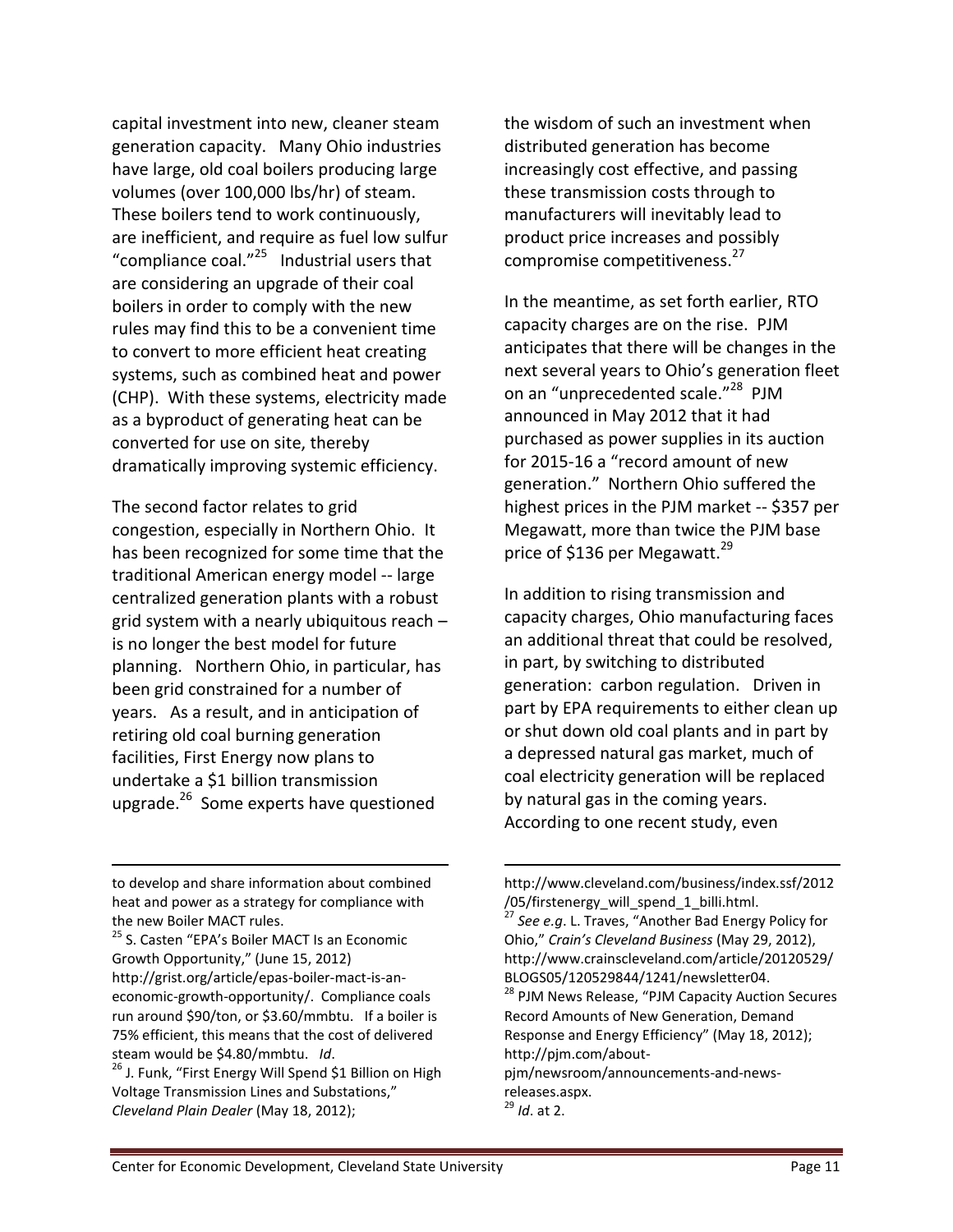accounting for a marginal increase in life cycle greenhouse gases generated through hydraulic fracturing, burning natural gas emits less than half the carbon that burning coal does.<sup>30</sup> This reduction in carbon emissions will likely become a critical economic element to the viability of Ohio manufacturing in the coming years, as increasing restrictions are placed on carbon emissions.

<sup>&</sup>lt;sup>30</sup> N. Hultman, et al, "The Greenhouse Impact of Unconventional Gas for Electricity Generation," Environmental Research Letters (IOP Science October 2011)(Online at: stacks.iop.org/ERL/6/044008).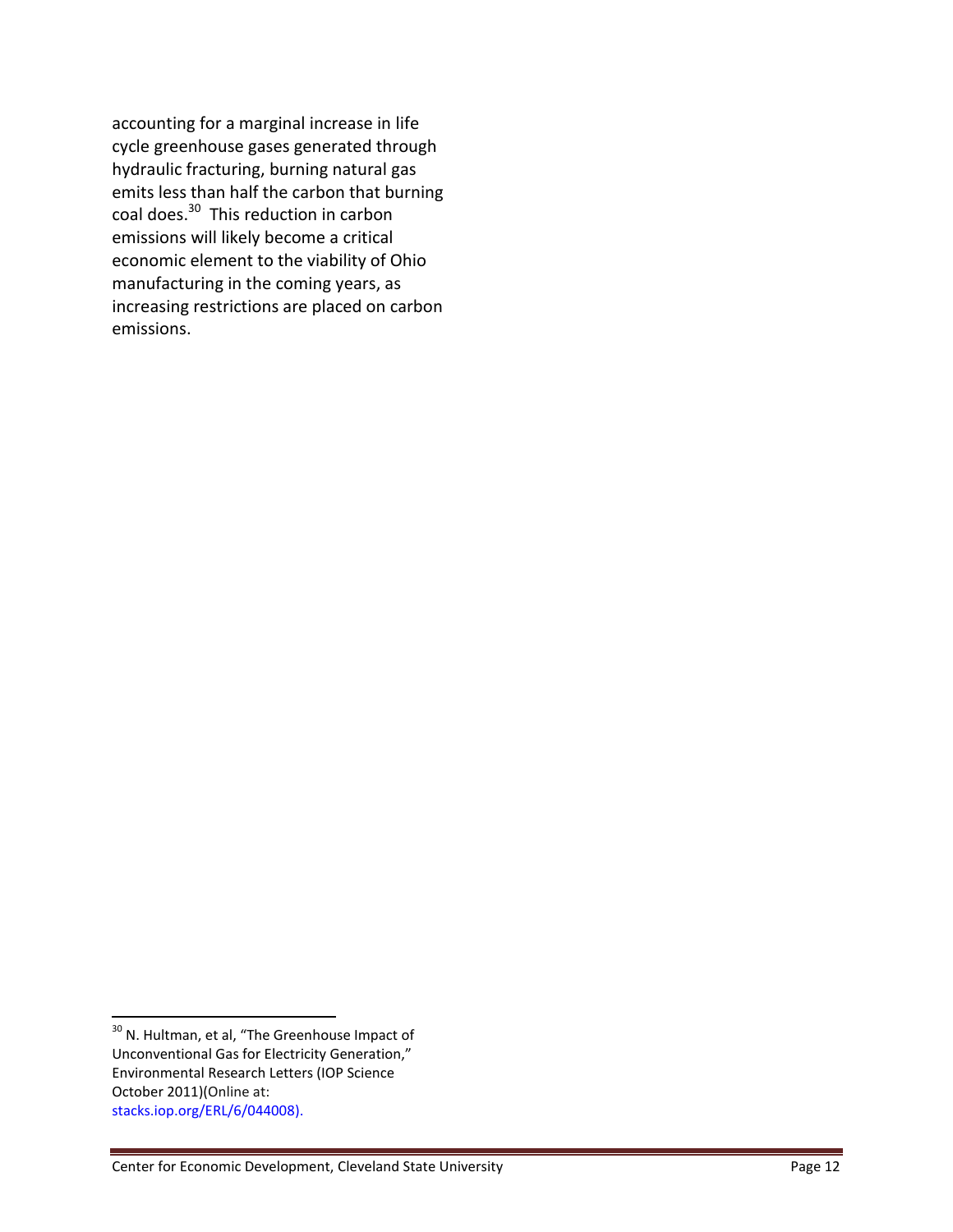# **III. Distributed Generation in Manufacturing**

Distributed generation (DG) has become increasingly the focus of energy policy research. DG promises not only improved energy efficiency, but also improved environmental quality and lower costs. However capturing the full range of advantages offered by a DG system depends upon the circumstances of each location. It may depend, for instance, upon the integration of energy management systems and complementary technologies such as control systems or uninterruptible power supplies.<sup>31</sup>

However the benefits do not inure solely to the industrial users. Utilities, too, can and should benefit from DG systems. Besides the development of ancillary generation services from this industry, utilities also benefit from avoided transmission and distribution improvements, more predictable demand profiles and improved asset utilization.<sup>32</sup> As noted by energy pundit Amory Lovins of the Rocky Mountain Institute, the old model of centralized generation with a ubiquitous grid was based upon the  $20<sup>th</sup>$  century idea that generation was less reliable than the grid. But the  $21<sup>st</sup>$ century reality turns this model on its head – today, generation, especially gas turbine, is more reliable than the grid. Accordingly, one of the fundamental reasons for centralized generation no longer exists.<sup>33</sup>

l

As Lovins notes, today "the cheapest, most reliable power" is that which is "produced at or near the customers."<sup>34</sup>

Ohio policy makers have recognized the value of DG, and have enacted regulatory reform designed to encourage its deployment. In 2008 Ohio Senate Bill 221 revised current rules for the adoption of DG such that manufacturing companies need no longer own the DG facilities, but need only "host" facilities owned by others. This enabled manufacturers to have third parties own and operate the generation facility, potentially avoiding not only an up front capital outlay, but also having to operate a facility which may be beyond the scope of their expertise. Second, SB 221 enabled net metering for certain forms of DG, specifically wind, solar and biomass generation, such that the full value of electricity delivered at that site could be realized. Net metering for these specific forms of generation is such that the meter runs backwards when production is greater than that used on site. Senate Bill 315, enacted in May 2012, added waste heat recovery systems to this category of electricity generation.<sup>35</sup> Third, Senate Bills

*Hidden Economic Benefits of Making Electrical Resources the Right Size* at 2, Rocky Mountain Institute: Snowmass, Colorado (2002); http://www.rmi.org/Knowledge-Center/Library/U01-13\_SmallIsProfitable. <sup>34</sup> A. Lovins, *Small is Profitable* at 2. <sup>35</sup> Since waste heat recovery systems can be quite large, this may prove controversial. The Public Utilities Commission of Ohio (PUCO) had previously ruled that SB 221 had an implied limitation to the size of the system qualifying as a renewable because, by statute, a net-metered system must be intended to offset part or all of the customer-

l

<sup>&</sup>lt;sup>31</sup> D. King, "The Regulatory Environment for Interconnected Electric Power Micro-grids: Insights from State Regulatory Officials," Carnegie Mellon Electricity Industry Center Working Paper CEIC-05-08  $(2008)$ .

*Id.* at 2.

<sup>&</sup>lt;sup>33</sup> A. Lovins, E. Datta, T. Feiler, K. Rabago, J. Swisher, A. Lehmann, and K.Wicker, *Small is Profitable: The*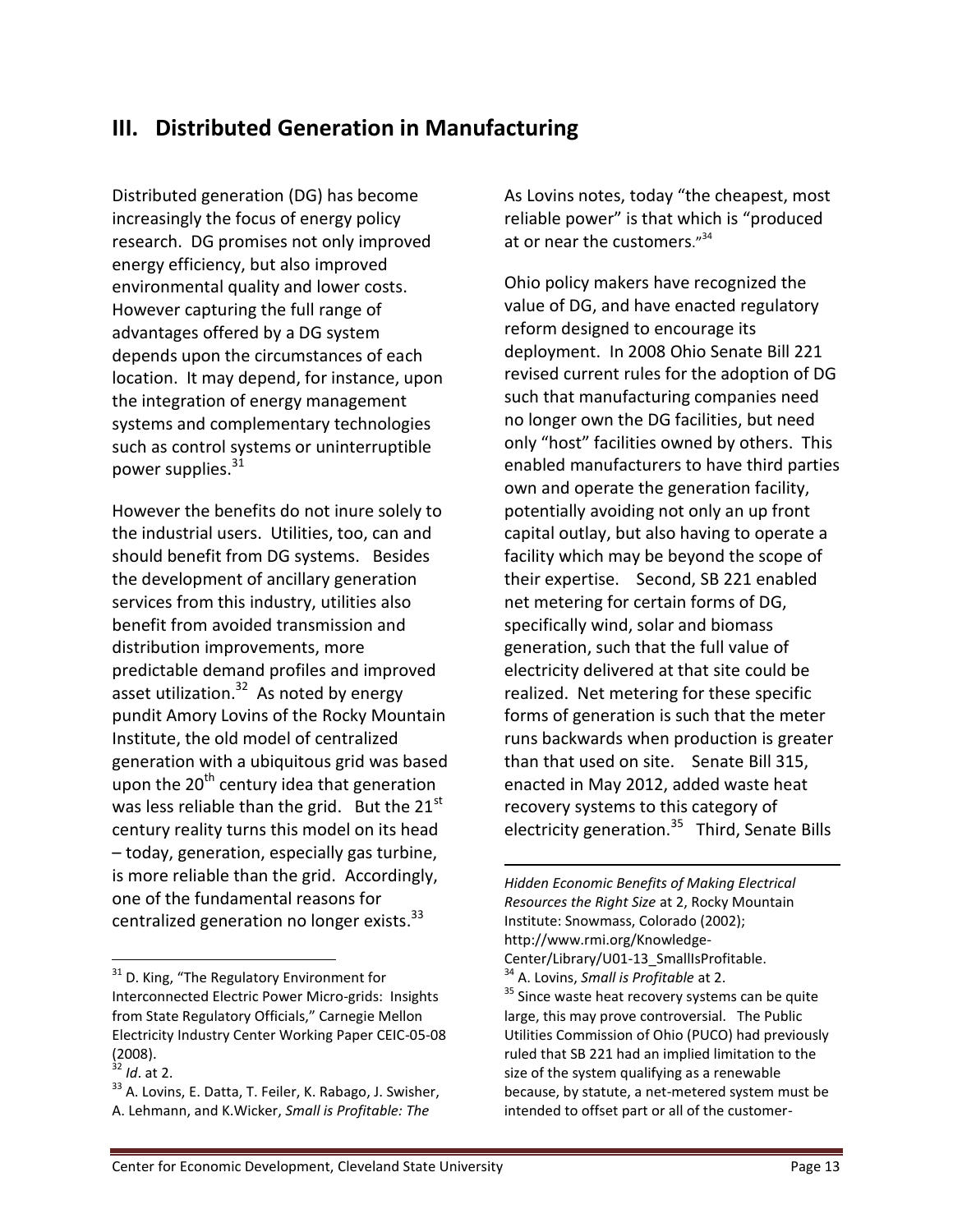221 and 315 also provide for Renewable Energy Credits for generation of renewable energy, including Waste Heat Recovery.

Combined heat and power, however, has no similar program in place. CHP systems can be operated behind the meter in Ohio, but otherwise SB 221, as originally crafted, offered little more help.<sup>36</sup> Utilities do not have to pay the value of electricity delivered when taking power back onto the grid. Instead, they pay what they consider to be the value of displaced power, calculated at the cost of generation at some distant centralized point. The actual electrons may be delivered to a manufacturer down the road 100 yards, but the utility is not required to compensate for the strategic location of the power generation. 37

generator's electricity requirements. However waste heat recovery systems found in industrial settings may offset a large load. The result is that the classification of waste heat recovery systems as renewable under SB 221 may impact the rate of adoption of other renewable systems, such as wind or biomass.

 $\overline{a}$ 

<sup>36</sup> As set forth in Section III(A), *infra*, Senate Bill 315 did provide new incentives for CHP by modifying SB 221 to allow large energy users to potentially obtain a waiver on a rider that is designed to enable utilities to recover costs incurred in meeting the energy efficiency programs set forth in SB 221.

 $37$  Ohio's original net-metering law was enacted in 1999 as part of the state's electric-industry restructuring legislation. The Public Utilities Commission of Ohio (PUCO) later revised its net metering rules in March 2007, prompted by the federal Energy Policy Act of 2005. Initially, PUCO required utilities to credit customer net excess generation at the utility's full retail rate. However, in June 2002, the Ohio Supreme Court ruled that each utility must credit excess generation to the customer at the utility's unbundled generation rate. *See*: http://energy.gov/savings/ohio-net-metering.

This policy, along with the general policy of guaranteeing a "cost plus" recovery on expenditures on the still-regulated grid, has led to the traditional utilities being incentivized to allocate as much of their costs as possible to the grid, and as little as possible to generation. Not surprisingly, we see as a result widely disparate estimates for the cost of power production from centralized generation. Utility accounting under this system, which may not include such things as the anticipated cost of decommissioning a nuclear power plant, typically sets a low generation cost for nuclear power. Yet the cost for nuclear energy generation, by most measurements, is very high.<sup>38</sup>

l

<sup>38</sup> *See e.g*. Vaitheeswaran, *Power to the People*, at 274-290. This policy of allocating costs when possible to the grid rather than to generation, in addition to ensuring the cost-plus return, also ensures that the existing utility generation is highly competitive in the wholesale market.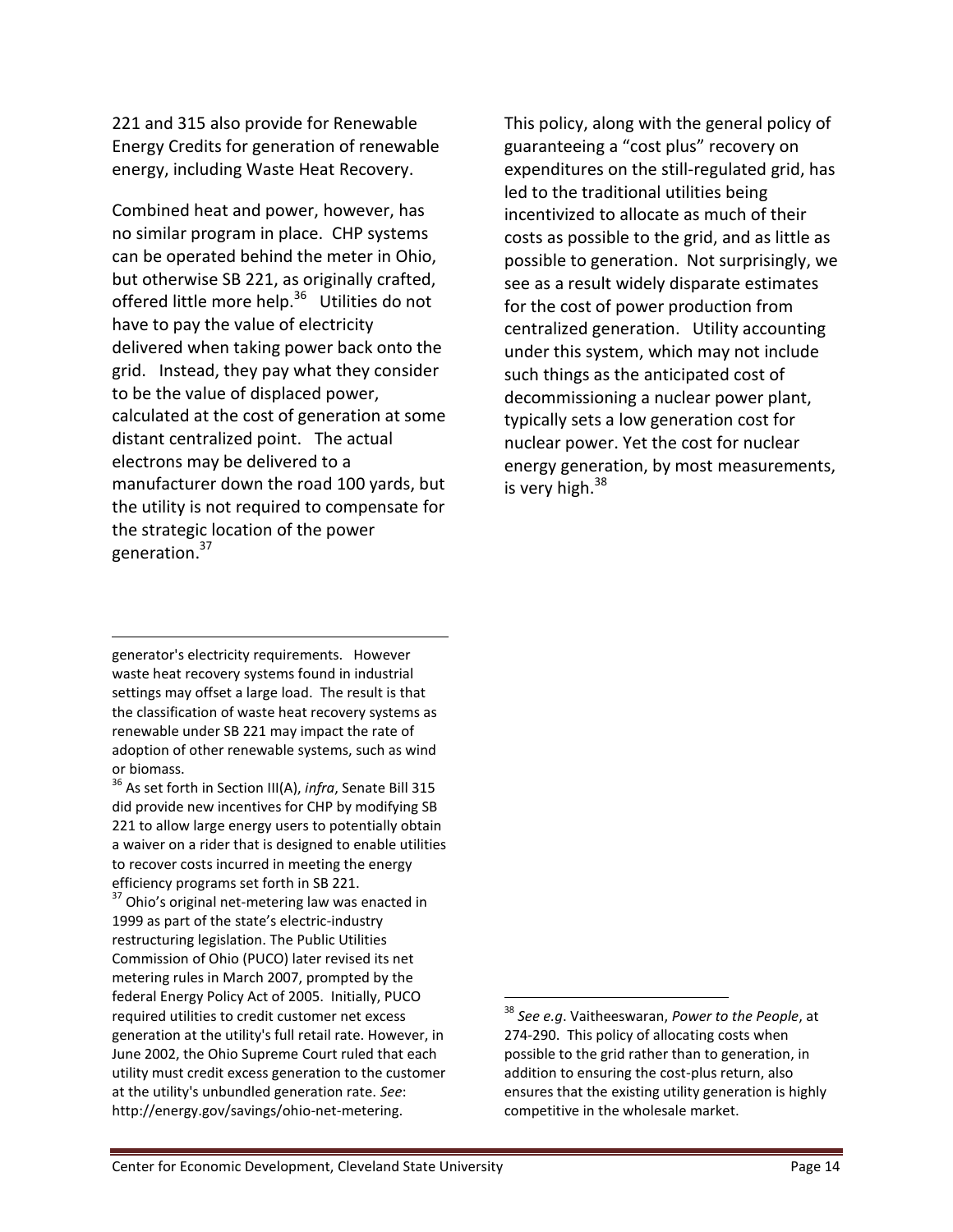# **A. Limited Sales Options for Net Excess Generation Discourage Self-Generation**

Unless the on site generation falls under the Senate Bill 221 or 315 definition of a "renewable energy," excess generation must be sold back into the grid at the unbundled "generation rate" for power. Under such circumstances, the return for generation is significantly diminished: there is no value attributed to the strategic location of the generation near a market. If the generation is sufficiently big (above 138 kV), there will likely be an available interstate market, although there will also likely be a queue of companies looking to sell such power therein.<sup>39</sup> Even when such sales are available, however, there will still be no allocation of value for the strategic location of the generation. The result is that excess power placed into the grid is likely to get off-peak, wholesale prices for such electricity.

For systems generating power below 138 kV, however, no interstate market is available. Utilities are required to purchase the power if the generation is from a qualified facility, but only at the displaced generation price (i.e. the "avoided cost of generation"). In Ohio, the avoided cost has been set as low as \$0.012/kw-hr.<sup>40</sup> Accordingly, smaller systems will likely not

l

even recover the going rate for unbundled wholesale generation.

<sup>&</sup>lt;sup>39</sup> K. Wissman, "CHP and PUCO" Public Utilities Commission of Ohio Workshop on CHP (March 2012). *See*:

http://www.puco.ohio.gov/puco/index.cfm/industry -information/industry-topics/combined-heat-andpower-in-ohio/. The Federal Energy Regulatory Commission would regulate an interstate sale of power by a distributed generator into the wholesale market.

<sup>40</sup> *Id*.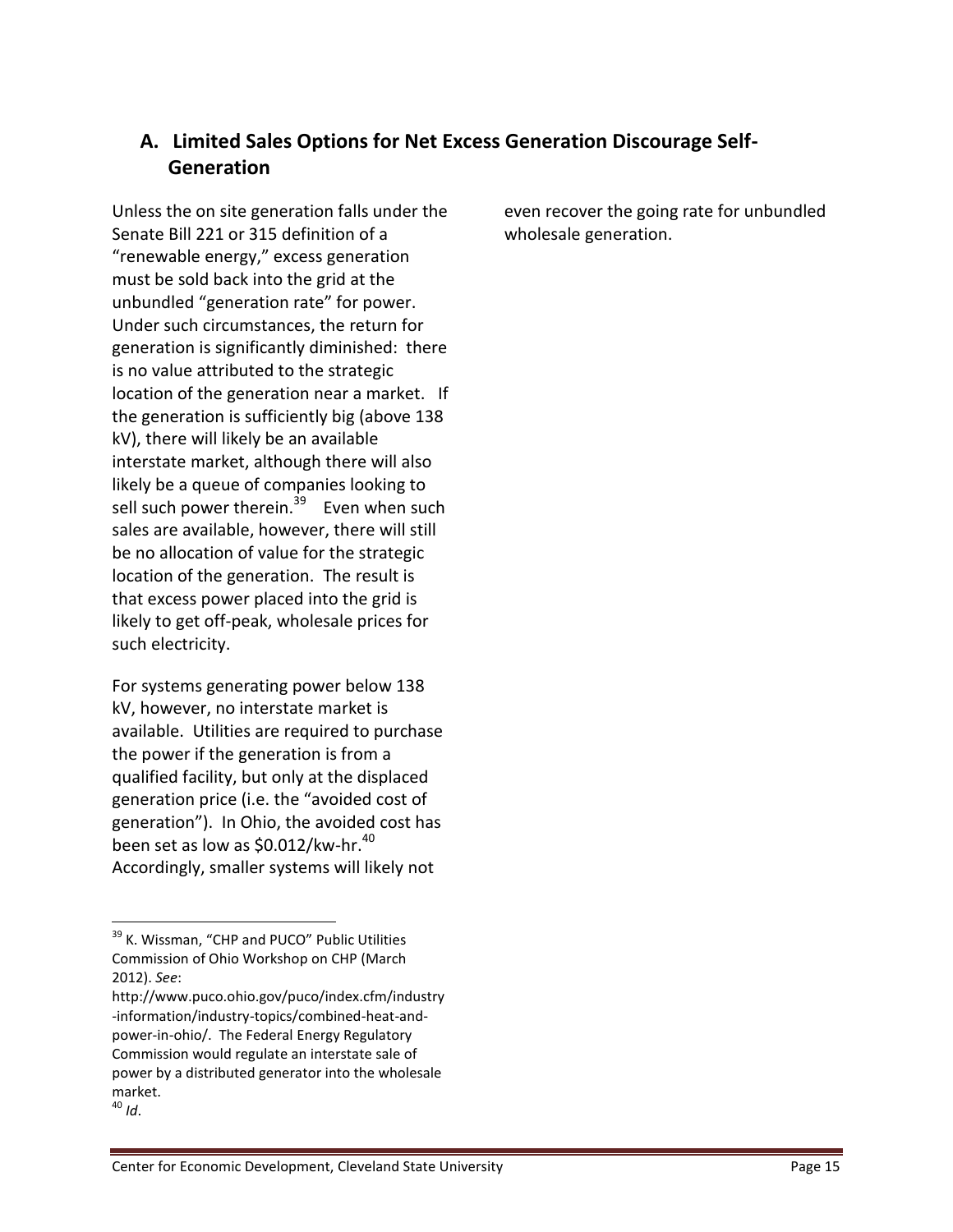# **B. Excessive Standby Rates Threaten Combined Heat and Power Generation**

Manufacturers that operate or host distributed generation on their property commonly need to have back up power available for those times when the DG is not generating electricity. The Federal Public Utility Regulatory Act (PURPA) requires utilities to provide standby service to its customers who develop "qualified" distributed generation facilities. Rates, terms and conditions for standby power are typically set by the state utility regulatory commission.<sup>41</sup>

Utilities use two sorts of contracts to sell power to large-scale power users. The first is the "Full Requirements Contract," pursuant to which the customer agrees to purchase his entire electrical load from the provider. Under these contracts, there are two principal costs: (1) the Energy Charge, which is the charge for actual consumption of kW-hrs), and (2) the Demand Charge (sometimes also called a "Capacity Charge,") $42$  which is a charge for the

 $\overline{a}$ 

incurred cost of maintaining a sufficient peak demand delivery capability. The latter charge is priced on a per kW basis, and is based on a peak demand interval of between 15 to 30 minutes during a given period, commonly one month.<sup>43</sup>

The second type of power purchasing contract is for those customers who generate a portion of their own electricity on site. These "Partial Requirements Contracts" include provisions that address the need for not only supplying the normal shortfall between requirements and on site generation ("supplemental power"), but also supplying back up power during periods of scheduled or unscheduled outages. These sorts of contracts have four categories of charge: (1) supplemental service, charged on a kW-hr basis for actual power used under a rate schedule; (2) scheduled back up service, for those times when maintenance is scheduled (usually during non-peak hours); (3) unscheduled back up service, for when the customer's system goes off line unexpectedly, and usually immediately; and (4) Capacity Charge, which is a per kW cost for capacity reserved to be delivered in the event that the customer has to be served for any

 $41$  18 CFR Section 292.303(b) ("obligation to sell to qualifying facilities.")

 $42$  Demand charges are used to recover the capital costs of maintaining the capacity necessary to meet the customer's peak load requirements, but also the system as a whole. Residential and small commercial contracts oftentimes do not separate Demand and Energy charges, but instead roll them into one charge. *See* R. Weston, et al, "Standby Rates for Customer-Sited Resources," U.S. Environmental Protection Agency, Office of Atmospheric Programs, at 3 (December 2009); www.epa.gov/chp/documents/standby\_rates.pdf. Unfortunately, the electricity industry does not always have uniform terminology for its different charges, and this creates considerable confusion for those who are trying to understand billing protocols. *See e.g*.

[http://www.teachmefinance.com/Scientific\\_Terms/](http://www.teachmefinance.com/Scientific_Terms/Capacity_charge.html) Capacity\_charge.html

 $^{43}$  G. Miller, C. Haefke and J. Cuttica, "Iowa On-Site Generation Tariff Barrier Overview," at 7, Environmental Law & Policy Center (April 2012). Miller, et al, also refers to "capacity" charges as "reservation" charges. There are also other smaller charges, such as a fixed "Customer Charge" for administration costs, and for taxes.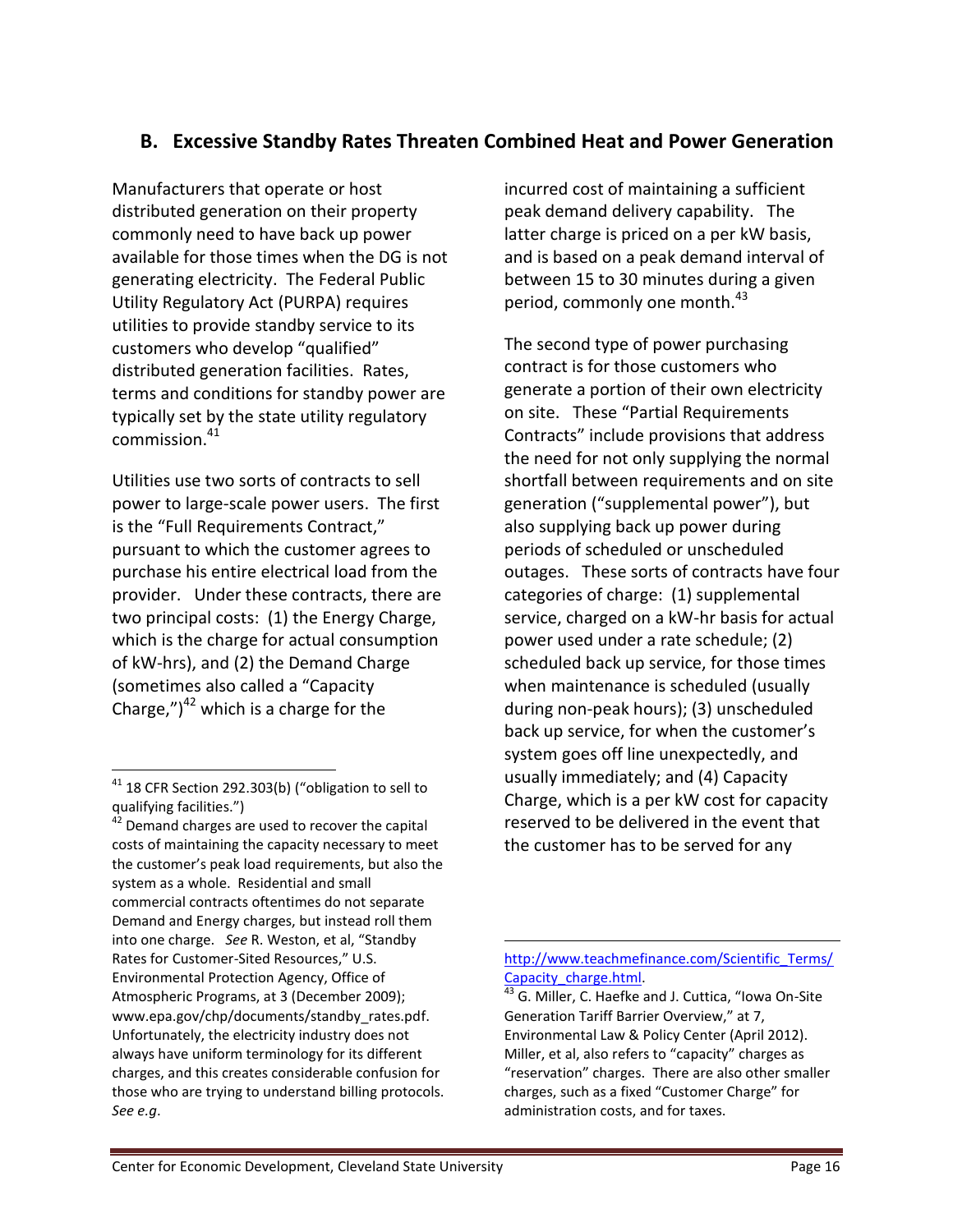length of time at the maximum load possible.<sup>44</sup>

A more recent study characterizes these four groups as "supplementary, backup, maintenance and interruptible power" – all of which can be grouped together in a single "standby tariff." <sup>45</sup> For purposes of determining a standby rate, the author considers three charges: (1) fixed charges, (2) volumetric charges and (3) demand charges. Fixed charges are intended to cover infrastructure supply and delivery costs, regardless of the customer's actual monthly requirements. Volumetric charges are set by the actual energy consumed, and can be metered. The demand charges are set by the maximum power used during a specified time period, and are intended to compensate the utility for the fixed costs of infrastructure shared with other customers, in proportion to the capacity each requires.<sup>46</sup>

Simplicity and transparency in standby rate design is apparently not so easy to accomplish. Disaggregating and determining the cost components of a standby rate can make for a complex and confusing rate structure. Any of these charges can bear portions of what amounts to a "standby charge." However it appears to be the demand/capacity (depending upon the nomenclature) charge that creates the most controversy.

It is within this fee that many argue utilities overcharge. This is especially so for those where demand/capacity charges are based

 $\overline{a}$ 

upon a "ratchet" device. Ratchets commonly set demand/capacity charges at the highest priced power used in any interval within a given period of time (for example, a year) – with the interval oftentimes as small as fifteen minutes.

At the outset, it should be noted that the public policy case for the assessment of *any* standby fee is by no means clear. Utilities justify them by arguing that (1) they are necessary to recover the costs associated with providing the ability to generate and deliver peak power in the event of an outage, and (2) they prevent crosssubsidization of DG customers by non-DG customers.<sup>47</sup> Further, utilities argue, customers with DG systems have no obligation to generate power; if a customer decides to discontinue DG operations, the utility could, in theory, be required to serve that full load on an ongoing basis.

Proponents of DG argue that these arguments are self-serving. First, standby does not create a material cost for the utilities. Only the last several hundred feet of wire is typically unique to the end user – the vast majority of the grid is spread among multiple users. Moreover, it is highly unlikely that all DG would malfunction at a "coincident peak time." In short, having all customers paying for maximum back up peak power assumes that all customers will have a simultaneous, unplanned DG outage – a scenario that defies logic. Second, non-DG users will actually benefit from DG; therefore, no cross-subsidization exists. Any measures

<sup>44</sup> *Id*. at 7-8.

<sup>&</sup>lt;sup>45</sup> T. Stanton, "Electric Utility Standby Rates: Updates for Today and Tomorrow" at 2, National Regulatory Research Institute (July 2012).  $46$  Id. at 8-9.

<sup>&</sup>lt;sup>47</sup> S. Casten, "Are Standby Rates Ever Justified? The Case Against Electric Utility Standby Charges as a Response to On-Site Generation," at 58, *The Electricity Journal*, 1040-6190/03 (Elsevier Science Inc. May 2003).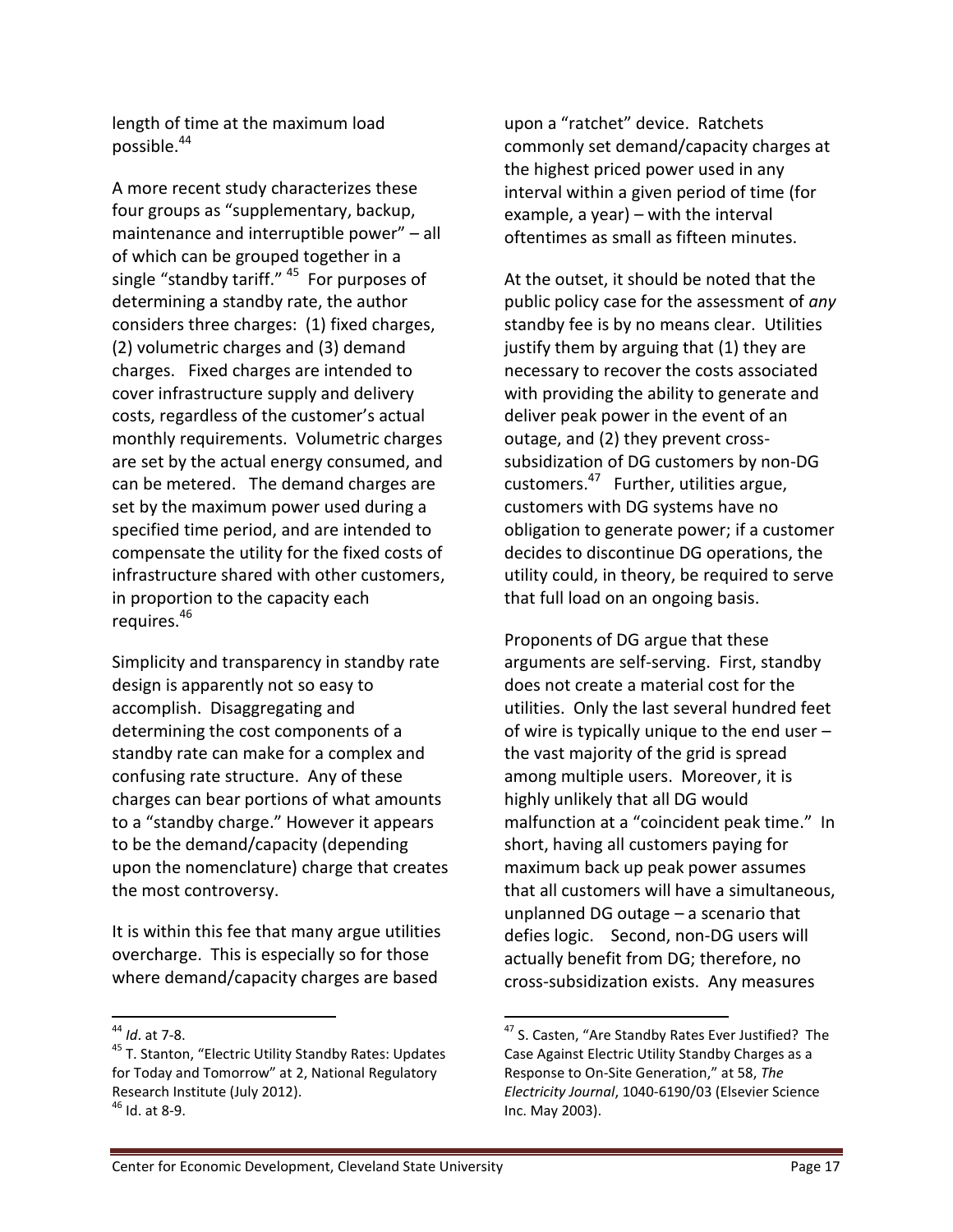that reduce the need for repair or construction of distribution and transmission assets inures to the benefit of all users, not just the DG end users.<sup>48</sup> At an average cost for grid development of approximately \$1300-1400/kW<sup>49</sup> -- a cost close to that of installing CHP – it is easy to see how ratepayers as a whole benefit from DG. If, for instance, some or all of the planned \$1 billion First Energy investment into upgrading the grid could be avoided by ramping up DG, this avoided cost would be shared by all of its customers. Indeed, according to one expert, the only crosssubsidization going on with the build out of DG under current regulations is by the ratepayers to the utilities.<sup>50</sup>

Nevertheless, regulatory bodies are inclined to accept the utility arguments for the need for standby fees. The problem, then, is to determine what charges are reasonable under the circumstances – and what charges can be borne by distributed generators without rendering the project unviable. The Environmental Protection Agency has determined that unless the customer, by installing CHP, can avoid at least 90% of its otherwise applicable rate costs, CHP will not be viable.<sup>51</sup>

Unfortunately, this number is one that is not commonly met with existing standby charges in most jurisdictions. In a study by

 $\overline{a}$ 

the Midwest Clean Energy Application Center, avoided cost percentages from utilities in Iowa, for instance, ranged from a low of 74% to a high of 81% among Iowa investor owned utilities.<sup>52</sup>

Avoided cost, in this context, is that of a kW-hour not purchased from a utility due to on-site generation. The closer the avoided cost comes to matching the price that would have been otherwise paid under a full requirements contract, the more the customer maximizes his savings with the CHP project. These conditions are most likely met, according to the EPA, when (1) demand charges are small in relation to the energy costs; (2) demand charges are not ratcheted, or if they are, the window for determining the ratchet is reasonable; and (3) the supplemental contract prices for actual energy consumed are similar to what they would have been under a requirements contract.<sup>53</sup> Accordingly, the EPA admonishes state regulators to "pay close attention to ensuring that the design of partial requirement rate structures captures the economic and environmental benefits of reduced energy consumption."<sup>54</sup>

Ohio does not have a statewide policy on standby rates<sup>55</sup>, and standby fees are in part subject to private negotiations. The

<sup>&</sup>lt;sup>48</sup> Casten, supra at 60-61. See also Miller, supra, at 8.

<sup>&</sup>lt;sup>49</sup> Casten, supra at 61.

<sup>50</sup> *Id*. at 62. For a counter perspective, *see* J. Morrison, "Why We Need Standby Rates for On-Site Generation," *The Electricity Journal*, at 74-80, 1040- 6190 (Elsevier Science Inc. October 2003).

<sup>&</sup>lt;sup>51</sup> Weston, et al, U.S. Environmental Protection Agency, Office of Atmospheric Programs, Climate Protection Partnerships Division, "Standby Rates for Customer-Sited Resources (Washington D.C. 2009).

<sup>52</sup> Miller, *supra* at 17. At the time of this report, The Midwest Clean Energy Institute had undertaken no similar study of standby rates in Ohio.

<sup>&</sup>lt;sup>53</sup> Weston, Standby Rates for Customer-Sited Resources, at 17.  $^{54}$  *Id.* 

<sup>55</sup> However this may change. In the winter of 2013 the Public Utilities Commission of Ohio had opened a docket for the purpose of taking comments on regulations controlling standby

rates for CHP. *See* In the Matter of the Commission's Review of Chapter 4901:1-22 Ohio Administrative Code Regarding Interconnection Services, Case Record 12-2051-EL-ORD.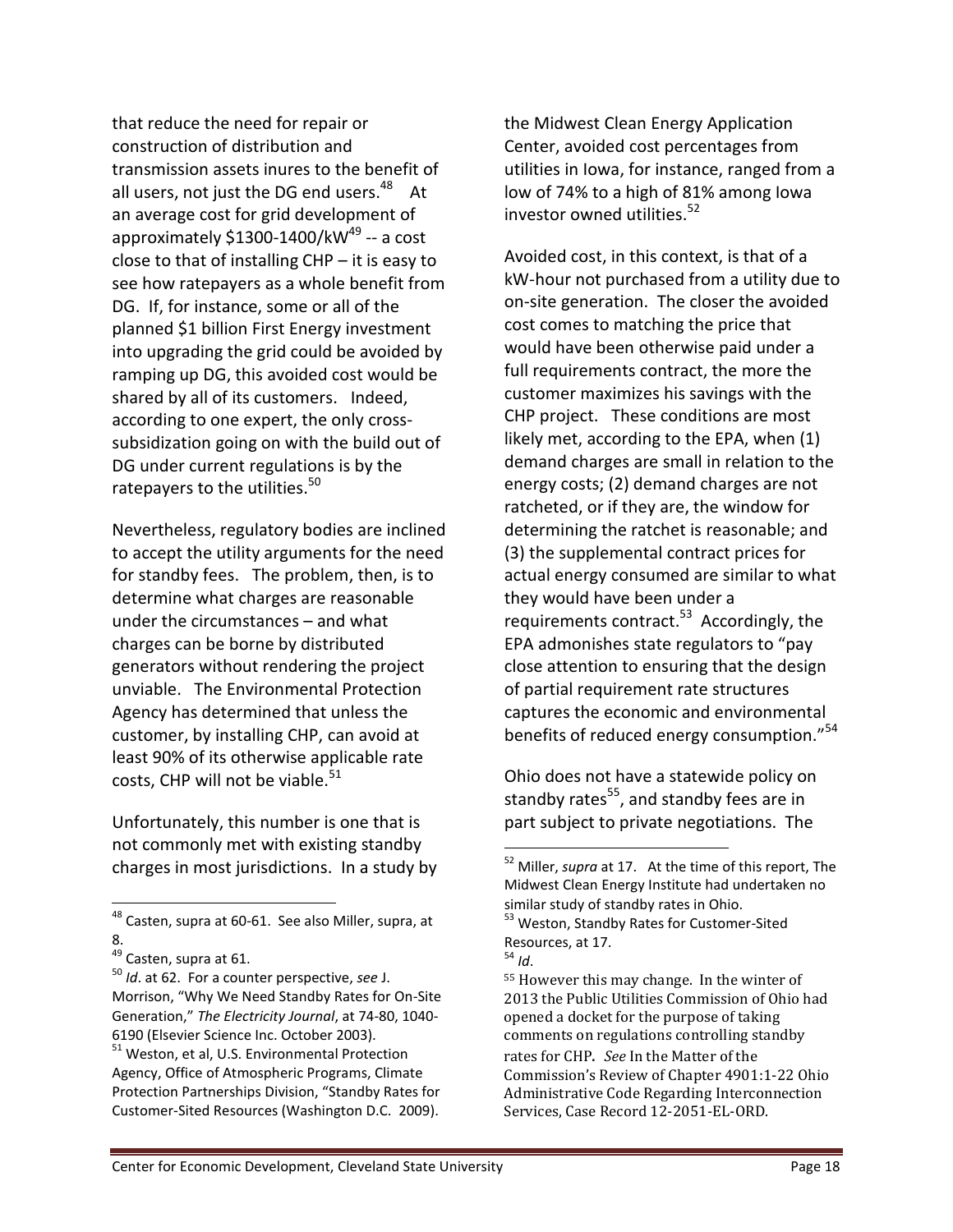American Electric Power Company provides standby energy, but the commodity itself is purchased from another provider. The standby fee is demand based, and billed from the contract demand. Cincinnati Gas & Electric Company (Duke Energy) also has no specific standby rate, however charges fees based on peak demand.<sup>56</sup> For Cincinnati Gas & Electric, the demand rate will be at least 85% of the highest monthly kilowatt demand as established in the summer period.<sup>57</sup>

Ohio Edison's Public Utilities Commission of Ohio tariff allows charges of up to \$3.02 per kW for secondary voltage "Backup Capacity Reservation and Daily Backup Power." Accordingly, based on this rate, a 25 MW industrial co-generation or commercial building CHP project could pay a monthly demand charge of \$75,500, with total annual standby costs of \$906,000. $^{58}$ 

The Cleveland Illuminating Company has both "capacity" and "demand" charges for supplemental contracts. The "Capacity Reservation Charge" is broken down into "transmission and distribution" and "generation" charges, and is billed on a per kW basis, depending upon the voltage. Demand charges are broken down into two categories: (1) supplemental demand and (2) back up demand. Supplemental power is set by the rate schedule. Back up demand, which covers both back up and maintenance situations, allows the

<sup>56</sup> *See* Energy & Environmental Analysis (2008); http://www.eea-

 $\overline{a}$ 

customer to choose one of two charge methods, the latter of which is eligible on only 15 days per year. On top of these charges, there is a "maintenance charge," plus "energy," "reactive demand," "emergency power" and "customer service" charges.

The minimum charge for a month under the supplemental contract is "the sum of the Capacity Reservation charge multiplied by the Capacity Reservation, plus the Customer Charge, plus the minimum charges of any applicable Rate Schedules." So, if no electricity is taken, the minimum monthly charge for a 25 MW high voltage system would be the customer charge  $($ \$95.59) plus \$3.38(25,000) = \$84,595.50. $^{59}$ This totals over \$1 mm per year in back up charges for a system that never even uses back up power – clearly a number that will have a chilling effect on any development of CHP.

inc.com/rrdb/DGRegProject/States/Newsite/OHrevis ed.html.

<sup>57</sup> *Id*.

<sup>58</sup> L.Traves, "Another Bad Energy Policy for Ohio," Crain's Cleveland Business, May 29, 2012; http://www.crainscleveland.com/article/20120529/ BLOGS05/120529844

<sup>&</sup>lt;sup>59</sup> Partial Service Schedule, CEI 2012 Electric Service – 2011 PUCO Tariff at Original Sheet No. 46, PUCO No. 13 pages 1-9. The CEI Partial Service Schedule can be found at: See:

[https://www.firstenergycorp.com/content/customer](https://www.firstenergycorp.com/content/customer/customer_choice/ohio_/ohio_tariffs.html) [/customer\\_choice/ohio\\_/ohio\\_tariffs.html](https://www.firstenergycorp.com/content/customer/customer_choice/ohio_/ohio_tariffs.html)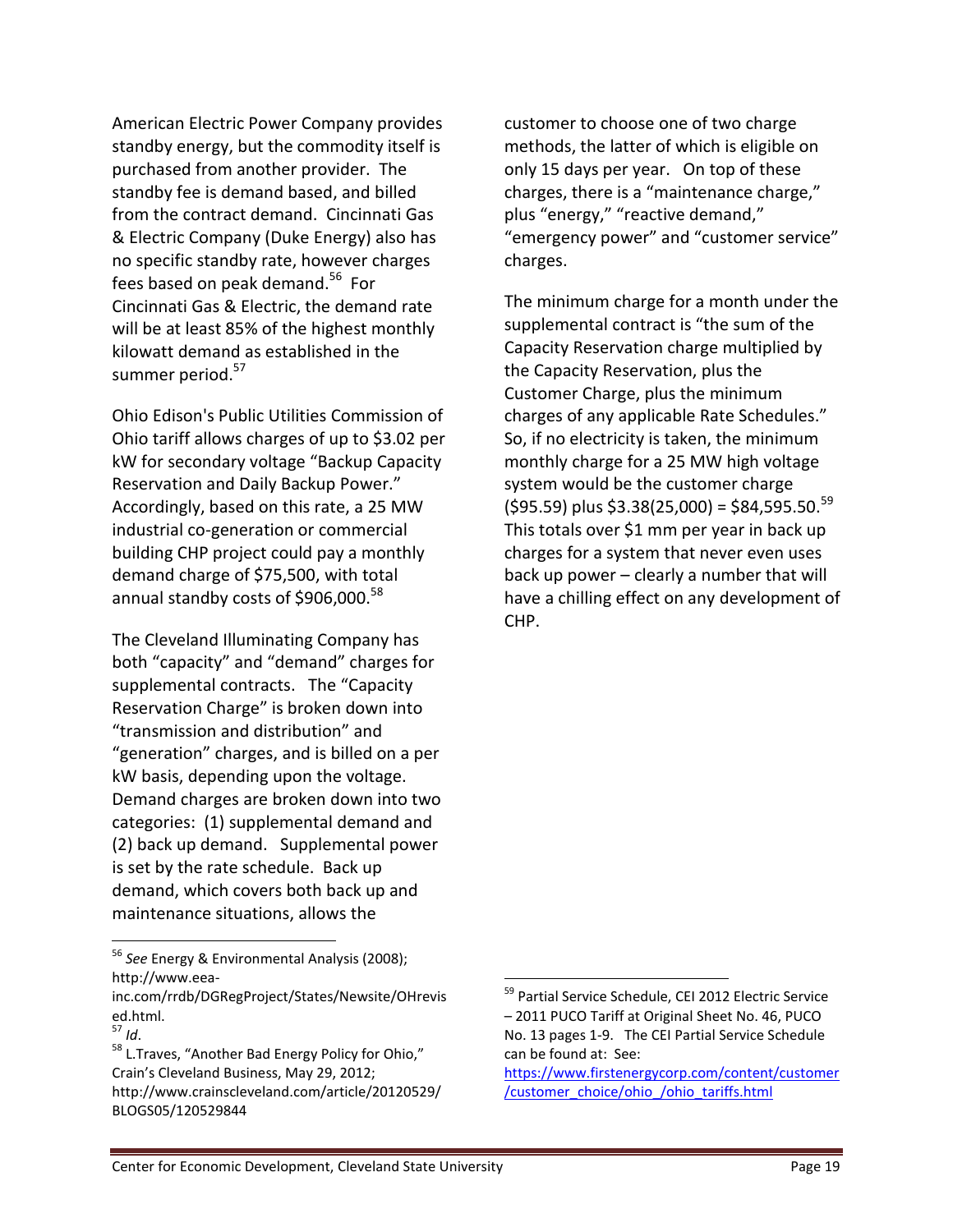# **IV. Strategies for Enabling Manufacturing-Based Distributed Generation in Ohio**

# **A. Energy Efficiency Credits Under Senate Bills 221 and 315**

Ohio Senate Bill 221, passed in 2008, requires that investor owned utilities in Ohio undertake energy efficiency improvements, among other mandates. $^{60}$ Those requirements are set forth as benchmarks. The costs of meeting the mandate are passed along to ratepayers through a rider, known as the DSE-2. To date, the DSE-2 rider has been relatively small. However, as the requirements to improve efficiency increase over time, and as the easiest, least expensive work is completed, the DSE-2 rider is expected to rise.

Large-scale electricity users, like manufacturers, can obtain a waiver for some or all the DSE-2 rider if they undertake energy efficiency improvements on their own. Under SB 221 such manufacturers qualify as "mercantile" consumers, and as such, are eligible to follow a protocol leading ultimately to the Public Utility Commission approving the waiver.

However SB 221 did not include any sort of incentive for manufacturers to utilize waste

l

heat or combined heat and power systems, either under the renewable portfolio or under the energy efficiency portfolio. This oversight was addressed recently by the passage of Senate Bill 315. Under SB 315, Waste Energy Recovery (WEH) systems are classified as "renewable" generation for purposes of qualifying for Renewable Energy Credits (RECS), and, importantly, for net metering purposes.<sup>61</sup> SB 315 will have a catalyzing effect on the considerable WER potential market in Ohio, especially for large scale, energy intensive manufacturing where current processes generate large amounts of waste heat.

But SB 315 did not include natural gas-fired CHP in the renewable category.<sup>62</sup> Accordingly, CHP enjoys neither the ability to generate RECS nor the ability to convert the value of surplus power to the value of electricity near the site of consumption. SB

 $60$  SB 221 requires that investor owned utilities obtain 12.5% of its energy generation from renewable sources by 2025. Benchmarks were included on a year-to-year basis designed to reach that goal. SB 221 also requires that utilities undertake efforts to meet a cumulative energy usage savings, compared against a base load set in 2008, of 22% by 2025. The energy usage savings is also benchmarked on a year-to-year basis. *See* Ohio Revised Code Section 4928.01 *et seq*.

 $61$  Waste heat recovery systems – called Waste Energy Recovery under SB 315 -- can also be placed under the energy efficiency category, which may, under certain circumstances, be of more value than being classified as a renewable. A waste energy recovery system is a facility that generates electricity through the conversion of byproduct heat from an industrial process. *See* Ohio Revised Code Section 4928.01 (36).

 $62$  Presumably the reason CHP was not included as a renewable is because, unlike for WER systems, which use byproduct heat from existing industrial processes, gas-fired CHP introduces fossil fuels into the system. *See e.g*. T.Odonnell, et al, "Governor Kasich Signs Far-Reaching Energy Bill Into Law," Bricker & Eckler Bulletin, June 14, 2012; http://www.bricker.com/services/servicedetails.aspx?serviceid=140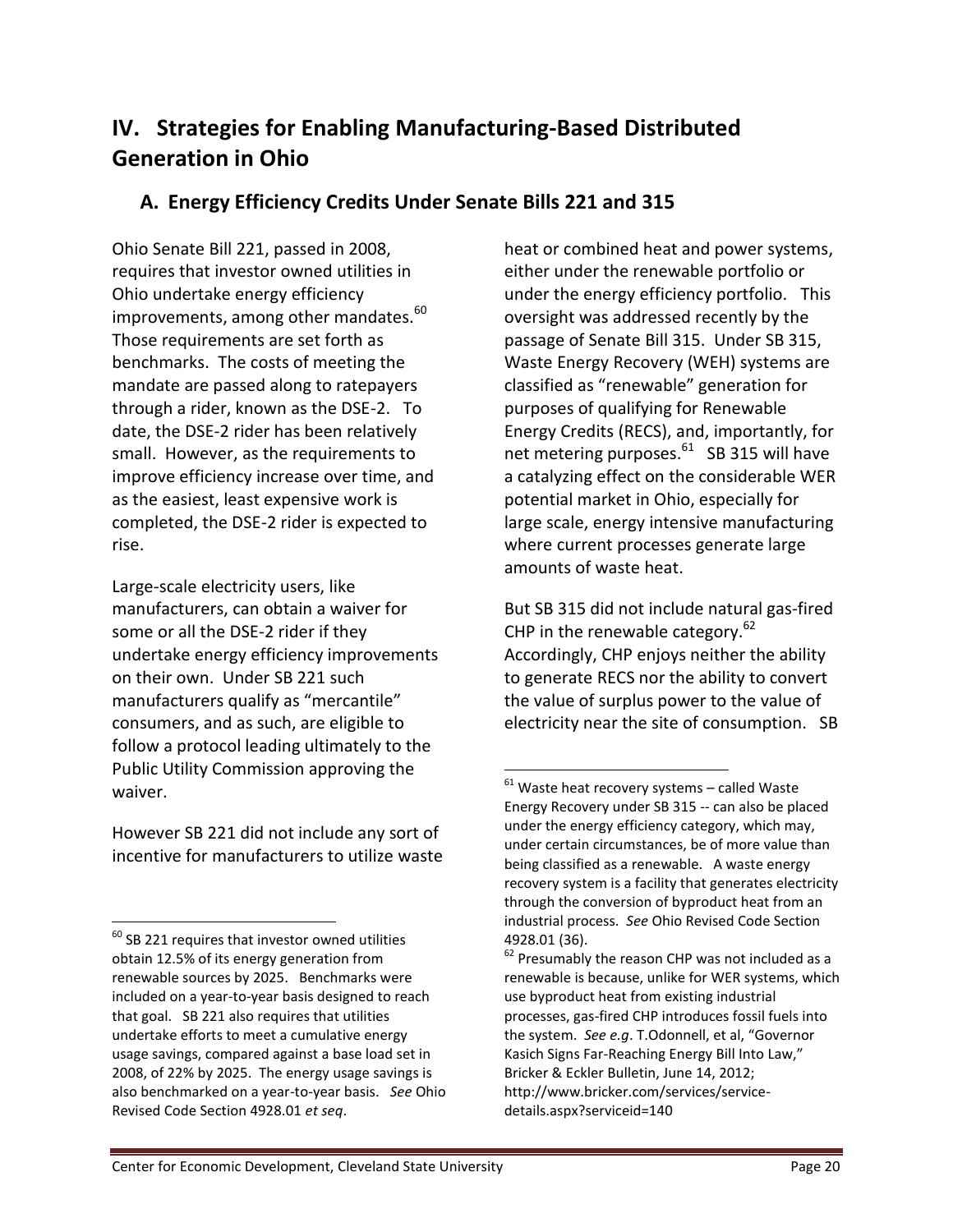315 did, however, provide that CHP (and WEH) would qualify as a form of energy efficiency under the portfolio requirements as set forth in SB 221. As the costs associated with meeting the SB 221 energy efficiency mandates increase over time, this could prove to be a significant incentive to develop CHP in distributed settings.

Unfortunately it appears that manufacturers will have only a limited ability to take advantage of this incentive. Normally a manufacturer who implements energy efficiency measures enjoys the waiver of the DSE-2 rider on the remaining load he purchases from the utility. But if the manufacturer goes off the grid by adding CHP, or otherwise reduces its load to a small supplemental contract, then the DSE-2 rider waiver has little value. The only way for a manufacturer to obtain value from the waiver under these circumstances is if it aggregates its energy efficiency portfolio with other consumers who otherwise have no ability to obtain a waiver, and they in turn pay some value to the manufacturer for this purpose.

The utility of course can install CHP itself to meet the standards, and then sell power therefrom through the grid. Indeed, this would also enable utilities to not lose the sale, which of course is the principal reason why utilities oppose DG – their profits are tied to their sales volume. However so long as regulatory law guarantees a rate of return for the grid but not for generation, utilities will in general prefer using increasing centralized generation and grid capabilities over developing their own distributed generation.

If manufacturers hope to monetize the value of CHP under the energy efficiency portfolio set forth in SB 221, it may have to engage the public utilities commission in developing a creative way for these credits to be passed through to the manufacturers who develop CHP. If no such strategy can be found, it may have the effect of thwarting the intent of the legislature in passing this particular section of SB 315.

Senate Bill 221 also includes qualifying CHP facilities as an "advanced energy" technology, which technologies are also required to be adopted by the investorowned utilities in a manner similar to how renewable is to be adopted. However that Bill did not set benchmarks to accomplish this. Accordingly it is difficult to ascertain what, if any, value can be attributed to a CHP facility that qualifies as advanced technology under SB 221.

Finally, Investor Owned Utilities can also incentivize CHP through their rebate programs designed to encourage energy efficiency, which could be taken in lieu of the DSE-2 rider waiver. While the costs of the DSE-2 remains highly speculative, it appears that the rebates will not, over time, be as valuable as a waiver of the DSE-2 rider, at least as most experts have been projecting the rider costs. But if the waiver has little value to the manufacturer who is significantly reducing his utility load through CHP, this rebate could be of significant value. Investor Owned Utilities are, however, likely to resist offering rebates for CHP facilities that reduce the consumer to supplemental contracts, since that would in turn reduce sales.

### **B. Strategies for Funding Distributed Generation**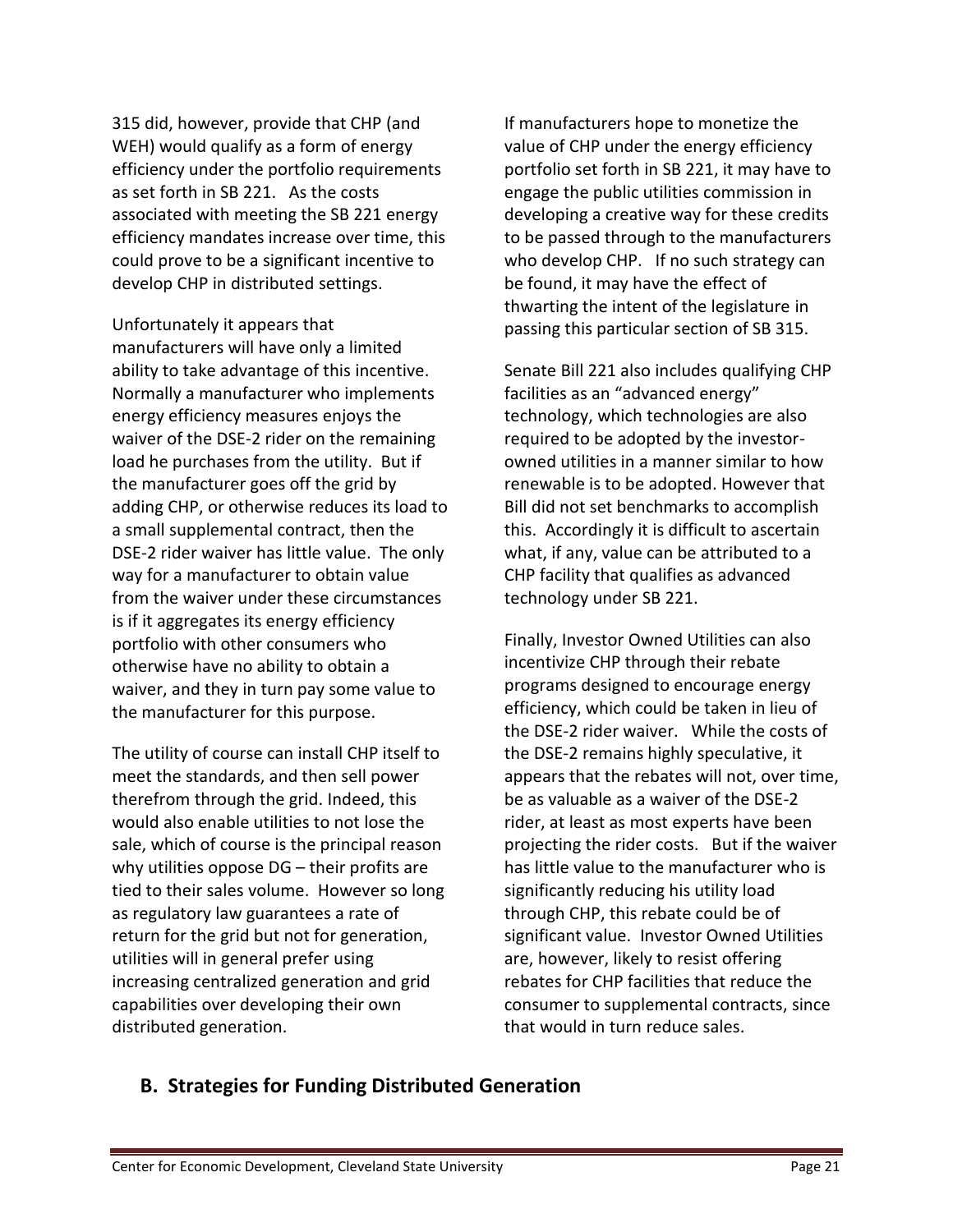### **1. Financing Options**

Manufacturing faces another substantial impediment when it comes to adopting DG. Upfront investments in CHP projects are high, and project returns often do not correspond to those required by manufacturers or commercial developers.<sup>63</sup> Unlike with universities, hospitals or cooperative utilities, where DG is likely to find its earliest opportunities, manufacturing does not have a long-term mandate to continue operations. It can be difficult enough to get a manufacturer to agree to take on plant maintenance as part of its business portfolio, but when discussions are raised about commitments that will run 10 to 15 years out, manufacturers become skittish. This is especially so because natural gas companies no longer offer fixed price contracts more than five years out, leaving the last 10-15 years of plant operation susceptible to an often volatile natural gas market.<sup>64</sup> This certainly adds to the risk

 $\overline{a}$ 

manufacturers face in converting coal boilers to gas-fired CHP.

Usually one sees this issue manifest itself as a "competition for capital" – projects with long-term payouts simply cannot compete effectively for capital investment within a company. One way around this "payout" problem is for third parties to own and operate the plant. This also tends to resolve the problem of manufacturers having to become plant operation experts. However it also involves having a company commit to a long-term power purchase agreement – an obligation that could become problematic in the event that manufacturing is cut back or the plant is forced to close.

The critical element to manufacturingbased CHP finance, inevitably, is heat generation. Manufacturers may not be keen to make long-term investments into electricity generation (or purchases), but they have little choice in most instances when it comes to generating heat. Unless there is a thermal utility nearby capable of delivering their steam requirements under a short-term contract, the manufacturer will have to undertake some form of a capital commitment to acquire steam regardless. Accordingly, the best time for manufacturers to look at CHP is when they need to replace or upgrade their heat generation system. With the onset of the new Boiler MACT rules, the time may well be now for many manufacturers.

companies will now enter into long-term contracts for fixed prices. However with the advent of shale gas, and the resulting current gas surplus, this may change. Indeed, in places like Ohio, where gas production is rich in liquids, gas is produced once again as a byproduct – a circumstance echoing the advent of the long-term gas contracts of the 1960's.

 $^{63}$  T. Kerr, "Cogeneration and District Energy," at 20, International Energy Agency (2009). A commonly used figure for the required payout for manufacturers is two years.

 $64$  When natural gas first became available as a fuel, it was produced as a byproduct of oil production, and as such was oftentimes flared if no market existed. This led to a nationwide effort to find markets for natural gas. Producers and pipeline companies alike routinely entered into 20-25 year contracts at fixed rates, with little price adjustment. By the mid 1970's, prices had skyrocketed for natural gas, as did costs for production, and those saddled with supplying these contracts were in financial trouble. In the 1980's, the reverse happened – prices crashed, and end users who were paying longterm prices on gas contracts experienced the same sort of financial distress the suppliers did in the 1970s – leading to years of "take or pay" litigation. The result of all of this turmoil caused by market fluctuation is that few distribution or transportation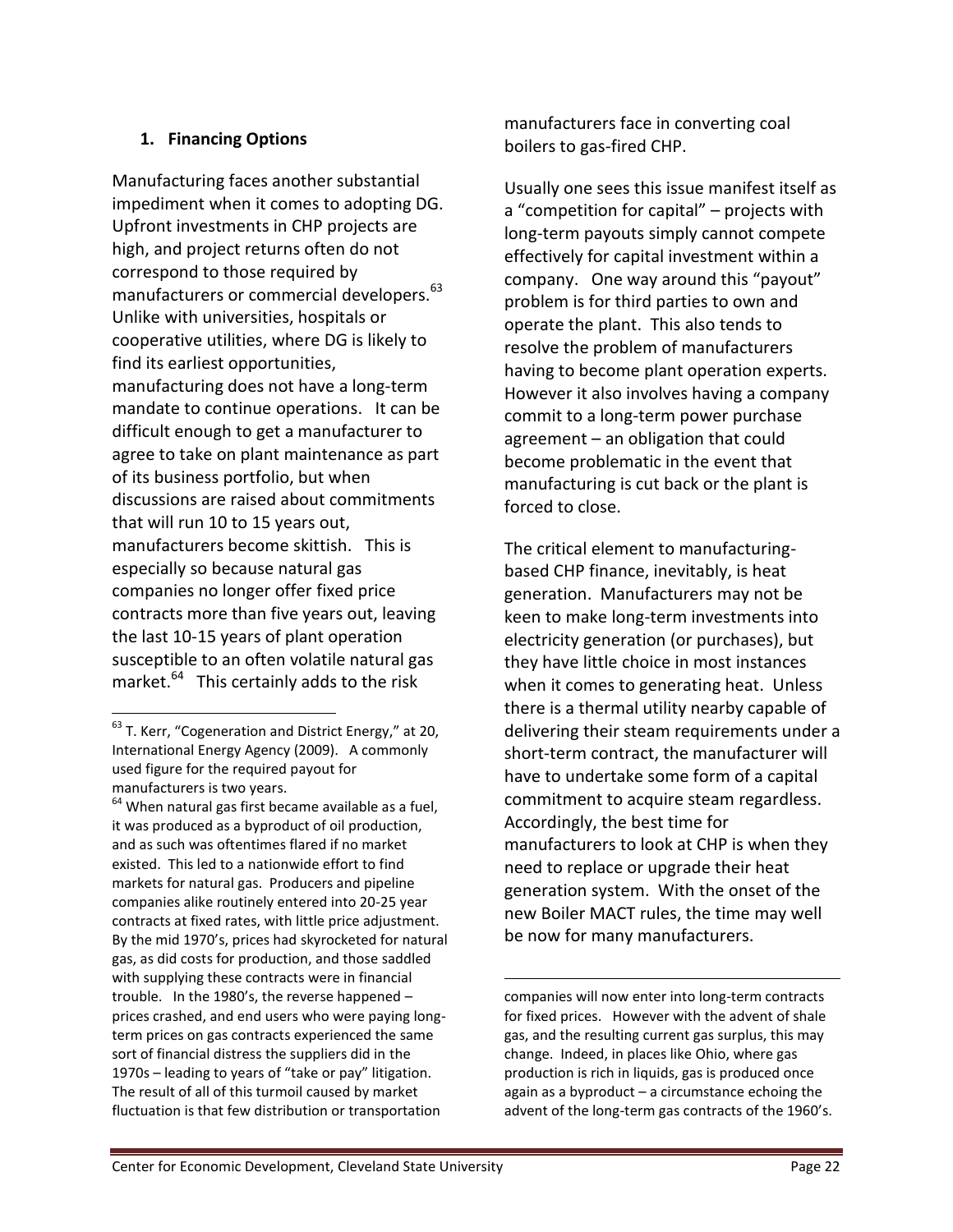Manufacturers that face uncertainty in investment into a CHP system – or that face a shortage of available capital to invest – will look for innovative financial strategies to enable CHP projects. These will include state and federal programs for subsidized loans, loan guarantees, and the use of energy service companies (ESCOs).

There are several programs at the federal and the state levels to assist financing of CHP systems. These programs typically fall under the categories of: loans and loan guarantees, bonds, tax credits, tax exemptions, grants, rebates, and other credits and incentives. At the federal level programs are offered by the U.S. Department of Energy (DOE), the Department of Treasury, the Department of Agriculture, and the Environmental Protection Agency. At the state level, programs are offered by the Ohio Department of Development - Office of Energy, Ohio Air Quality Development Authority, and investor-owned electric utilities such as Dayton Power and Light & First Energy Ohio. A significant number of the programs are geared towards financing energy efficiency capital expenditures and renewable energy production. However the DOE, along with other Departments and State Agencies, have several incentives specifically for developing combined heat and power projects.

The most notable resource at the federal level is the DOE Loan Guarantee Program. Manufacturing is one of the three categories for which the DOE actively promotes projects. With a project target size of \$25 million and up, this program may be suitable for financing large manufacturing CHP projects. At the state level the Ohio Department of Development

– Energy Loan Fund is the most suitable for manufacturers willing to invest in a CHP system. The Energy Loan Fund provides financing through federal and state funding resources to eligible entities for energy efficiency and renewable energy projects. The projects funded through this program must result in energy savings of at least 15 percent. In addition to the Energy Loan Fund, The Ohio Air Quality Development Authority (OAQDA) provides assistance for new air quality improvement projects in Ohio.

A list of some of the programs available to support CHP project financing include<sup>65</sup>:

Federal

- U.S. Department of Energy Loan Guarantee Program
- Qualified Energy Conservation Bonds

State of Ohio

- Ohio Department of Development Energy Loan Fund
- Ohio Job Stimulus Plan (Advanced Energy Program)

 $\overline{a}$ 

http://www.ohioairquality.org/advanced energy pr

<sup>65</sup> *See e.g.*

[http://www.dsireusa.org/incentives/incentive.cfm?I](http://www.dsireusa.org/incentives/incentive.cfm?Incentive_Code=US06F&re=0&ee=1) [ncentive\\_Code=US06F&re=0&ee=1;](http://www.dsireusa.org/incentives/incentive.cfm?Incentive_Code=US06F&re=0&ee=1)

[http://development.ohio.gov/Energy/Incentives/Ene](http://development.ohio.gov/Energy/Incentives/EnergyLoanFund.htm) [rgyLoanFund.htm;](http://development.ohio.gov/Energy/Incentives/EnergyLoanFund.htm)

[http://development.ohio.gov/Energy/Incentives/doc](http://development.ohio.gov/Energy/Incentives/documents/EnergyRLFOverviewGuidelines20120420.pdf) [uments/EnergyRLFOverviewGuidelines20120420.pdf](http://development.ohio.gov/Energy/Incentives/documents/EnergyRLFOverviewGuidelines20120420.pdf) ; and

[ogram/](http://www.ohioairquality.org/advanced_energy_program/). *See also* C. Cain and A. Samanta, "New Energy for Older Cities," at 19, Northeast Midwest Institute (Sept. 2012),

http://www.nemw.org/index.php/news-

archive/342-nemwi-releases-report-on-new-energyfor-older-cities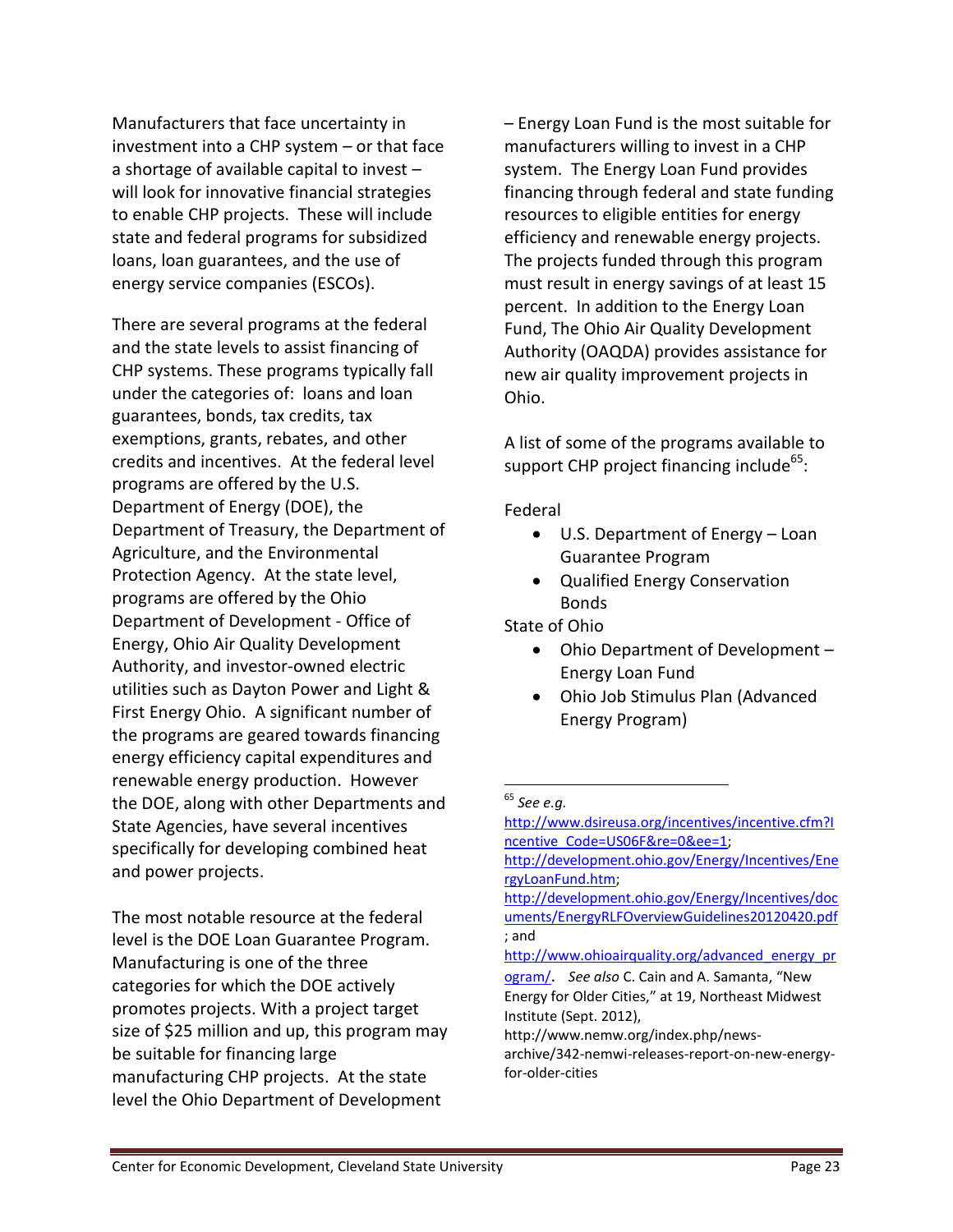- Investor Owned Utility Rebate Programs
- Ohio Air Quality Development Authority

Another option for manufacturers for obtaining financing is to lease, rather than to purchase, the CHP system. Leasing can allow for the transfer of tax advantages, such as credits or accelerated depreciation, to the party that can most benefit from them.<sup>66</sup> The best strategy for manufacturers to lease such systems is to identify readily leasable standard gas-fired gensets, micro-turbines, and full size gas turbines as the basis of their programs. By avoiding custom-designed generators, manufacturers can expect on the order of 80% of the cost of a CHP installation to be covered by a lease, since these units can easily be recovered by the lessor and reused. The susceptibility of the units to recovery also reduces the risk of stranded assets, and thereby increasing the likelihood of getting a shorter-term lease (or power purchase agreement, for that matter).

Manufacturers may also expect support from their gas supplier, who can provide both an attractive supply contract for CHP, and possibly some support for the installation. Ohio's large gas suppliers such as NiSource-Columbia and Dominion, are likely to be highly interested in supporting incremental CHP use – especially as they continue to invest heavily in developing midstream infrastructure for the Utica and Marcellus Shale natural gas extraction.

 $\overline{a}$ 

Programs to monetize environmental revenue streams may also provide additional funding for DG, including CHP. In particular, under certain circumstances Emission Reduction Credits (ERCs) generated from a CHP facility may be "banked" under Ohio regulatory law, and emission reductions of nitrogen oxides, sulfur dioxide, volatile organic compounds and fine particulates can be tracked, accounted for, and ultimately traded.<sup>67</sup>

### **2. Tax Incentives**

Tax incentives also provide a significant resource for financing a CHP or other DG project. Incentives that are in the form of tax credits have the most value, especially those that are convertible to cash. However accelerated depreciation schemes also can have a significant impact on financing. The federal government also includes an "Accelerated Modified Accelerated Cost-Recovery System" for depreciating capital investment costs for clean energy.

Manufacturers may qualify for the Business Energy Investment Tax Credit, a federal energy tax credit totaling up to 30% of the total price for renewable distributed generation systems and up to 10% for gasfired CHP systems. Qualifying renewable technologies include geothermal heat pumps, solar energy systems, wind energy systems, and fuel cells. These systems

<sup>66</sup> *See*: "Procurement Guide: CHP Financing" at 12, U.S. Environmental Protection Agency, Combined Heat and Power Partnership;

www.epa.gov/chp/documents/pguide\_financing\_op tions.pdf.

 $\overline{a}$ <sup>67</sup> *See*: Ohio Environmental Protection Agency "Emission Reduction Credit Banking Program", http://www.epa.state.oh.us/dapc/ERC/deposit.aspx *See also*: United States Environmental Protection Agency, CHP Partnership, "Monetizing Environmental Benefits," (March 2012); http://www.epa.gov/chp/funding/monetizing.html.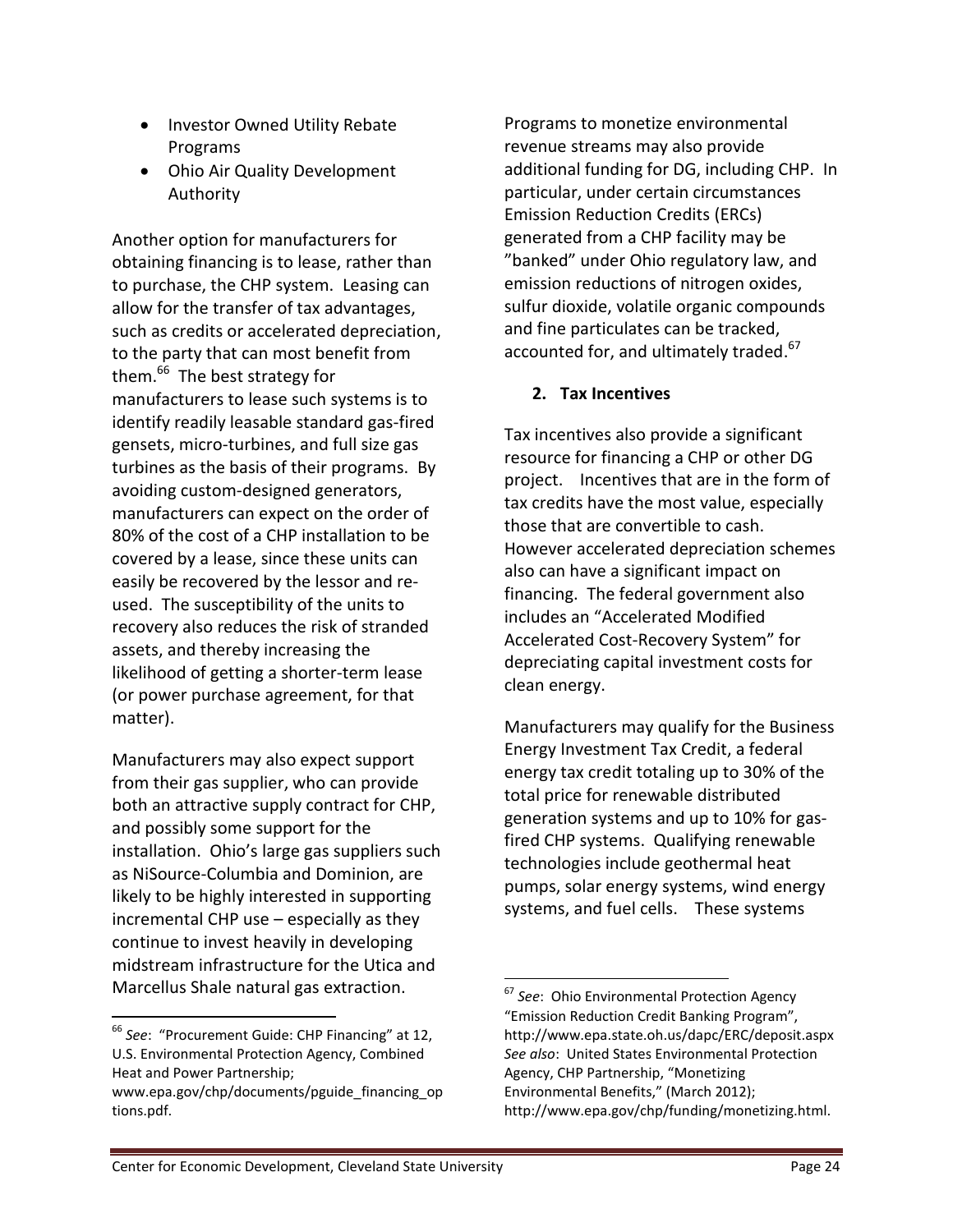must be put into service by December 31, 2016 in order to qualify for the tax credit.  $^{68}$ 

Eligible CHP projects include systems of up to 50 MW that exceed 60% efficiency, and are subject to certain limitations and reductions for larger systems. The credit is equal to 10% of expenditures, with no maximum limit stated. Biomass CHP systems may be eligible for the 30% tax credits.<sup>69</sup>

An example of a State-based tax incentive is Ohio's Qualified Energy Project Tax Exemption for businesses and industry, which "provides owners (or lessees) of renewable, clean coal, advanced nuclear, and cogeneration energy projects with an exemption from the public utility tangible personal property tax." Applicants with "clean coal, advanced nuclear, and cogeneration projects" must apply prior to December 31, 2013 to potentially qualify for the tax exemption. "Qualified Energy Projects" will be tax exempt as long as certain criteria continue to be met.<sup>70</sup>

For qualifying projects, OAQDA financing may also lead to tax benefits. The OAQDA can provide a 100 percent exemption from the tangible personal property tax, real property tax, and a portion of other taxes, such as the sales and use tax. Furthermore, interest income on bonds and notes issued

 $\overline{a}$ 

http://www.dsireusa.org/incentives/incentive.cfm?I ncentive\_Code=US02F&re=1&ee=1 (citin[g 26 USC §](http://www.dsireusa.org/documents/Incentives/US02F.htm)  [48\)](http://www.dsireusa.org/documents/Incentives/US02F.htm). *See also*: United States Department of Energy, "Tax Incentives for Energy Efficiency (2011); http://www.energysavers.gov/financial/70010.html.  $69$  *Id.* 

by OAQDA is exempt from state income tax. $71$ 

<sup>68</sup> *See:*

<sup>&</sup>lt;sup>70</sup> Ohio Department of Development, "Qualified Energy Project Tax Exemption," (2011), http:/development.ohio.gov/Business/AlternativeEn ergyExemtption.htm.

 $71$  ACEEE's Energy Efficiency State Ranking (2010); [http://www.aceee.org/energy-efficiency](http://www.aceee.org/energy-efficiency-sector/state-policy/ohio/207/all/195)[sector/state-policy/ohio/207/all/195.](http://www.aceee.org/energy-efficiency-sector/state-policy/ohio/207/all/195) Ohio ranked  $24<sup>th</sup>$  among the 50 states, according to the ACEEE.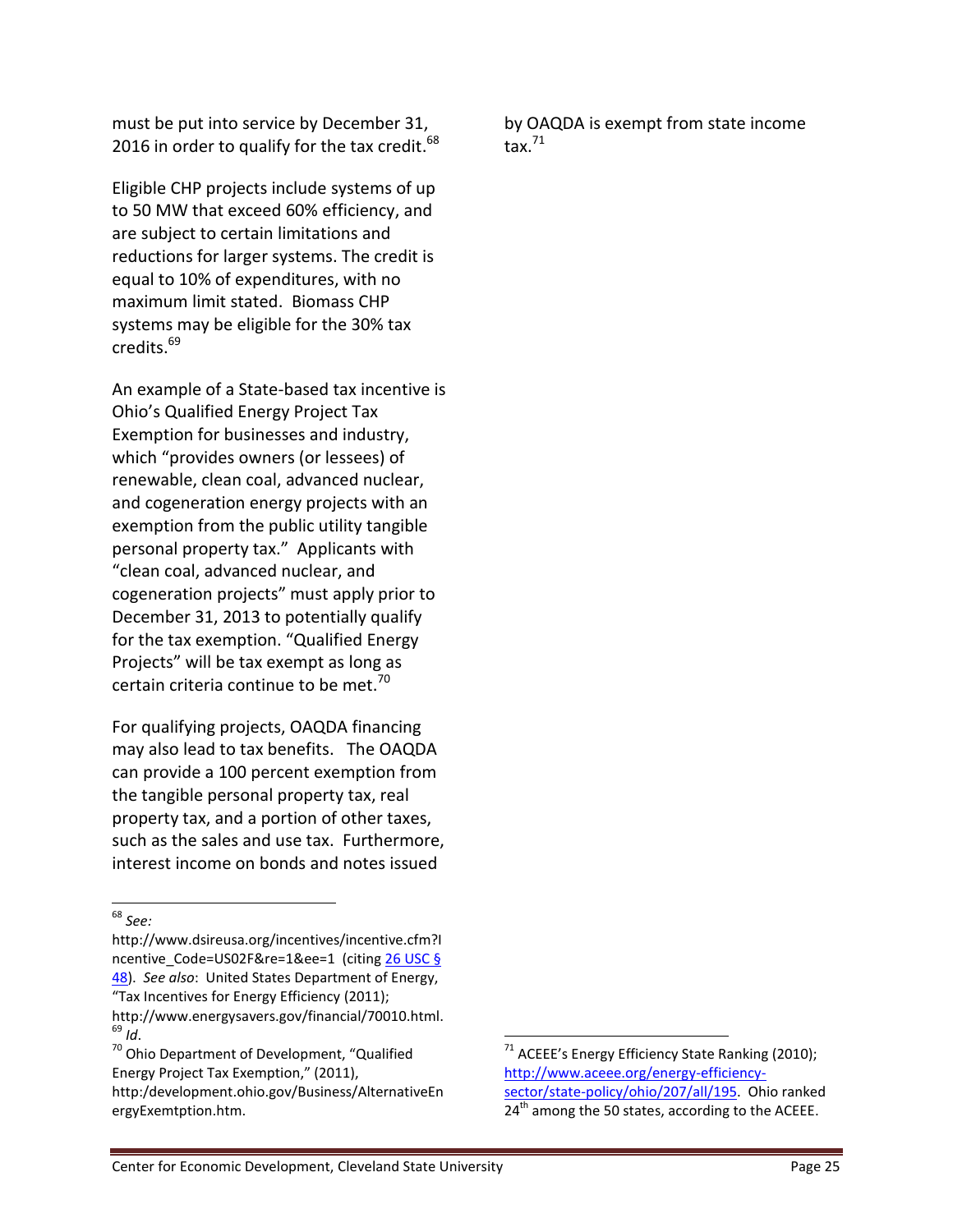# **C. Microgrids**

One way to capture the full potential of DG is through a distribution system architecture called a "microgrid." Although some do not distinguish between DG and a microgrid, a microgrid consists of much more than a single point of generation. Like DG, however, a microgrid should have the ability to isolate itself (islanding) from the utility's distribution system during a grid disturbance. This is accomplished through power electronic interfaces and a single, high-speed switch. During a disturbance, the microgrid can be separated from the utility's distribution system, isolating the microgrid's load from the disturbance without harming the integrity of the utility's system. Islanding has the potential to provide a higher level of reliability to end users than that provided by the macrogrid system as a whole. Once normal conditions are returned, the microgrid automatically resynchronizes and reconnects itself to the grid. 72

The microgrid is capable of using an assortment of power generation resources, including renewable generation. However the most common use considered is in those areas where heat generation is also required, since this is where efficiencies can be maximized. Accordingly, the typical microgrid uses DG and cogeneration to provide both electricity and heat to multiple

l

customers joined together on a local network. It is interconnected with the local utility a single point, and operates in parallel with that system. The most successful forms of micro-grids will be "smart," meaning they will provide their customers with the ability to manage their demand, so as to optimize performance and cost.<sup>73</sup> In addition, they will enable the grid managers to remove common causes of market failure in centralized generation, such as an underinvestment in energy efficiency, by retaining responsibility for not only generation and fuel choices, but also for end-use equipment, storage capacity, and waste stream opportunities.<sup>74</sup>

Microgrids also offer potential advantages in power quality and reliability (PQR); indeed, one analyst calls this the fundamental distinction between the micro and macrogrids.<sup>75</sup> Utilities place much effort and value on producing high-quality, homogeneous power, sufficient to meet the needs of most end-users. End-users, in turn, try to build their usage models around this quality. Notwithstanding this, endusers, especially manufacturers, have heterogeneous quality requirements, and the microgrid offers a way to tailor quality to their needs. Indeed, most PQM problems originate in the distribution

l

<sup>72</sup> A. Neville, "Microgrids promise improved power quality and reliability," at 1, *Power* (June 15, 2008), [http://www.powermag.com/business/Microgrids](http://www.powermag.com/business/Microgrids-promise-improved-power-quality-and-reliability_134_p3.html)[promise-improved-power-quality-and-](http://www.powermag.com/business/Microgrids-promise-improved-power-quality-and-reliability_134_p3.html)

reliability 134 p3.html. For purposes of this discussion, non-grid connected microgrids are not considered, although these may have some application in more isolated areas.

<sup>&</sup>lt;sup>73</sup> D. King, "The Regulatory Environment for Interconnected Electric Power Micro-Grids: Insights from State Regulatory Officials," Carnegie Mellon Electricity Industry Center Working Paper CEIC-05- 08, at 3 (May 2008) [\(www.cmu.edu/electricity\)](http://www.cmu.edu/electricity). <sup>74</sup> C. Marnay, H. Asano, et al, *Policy Making for* 

*Microgrids,* IEEE Power & Energy Magazine at 67 (May/June 2008).

<sup>&</sup>lt;sup>75</sup> Neville, "Microgrids promise improved power quality and reliability" at 2.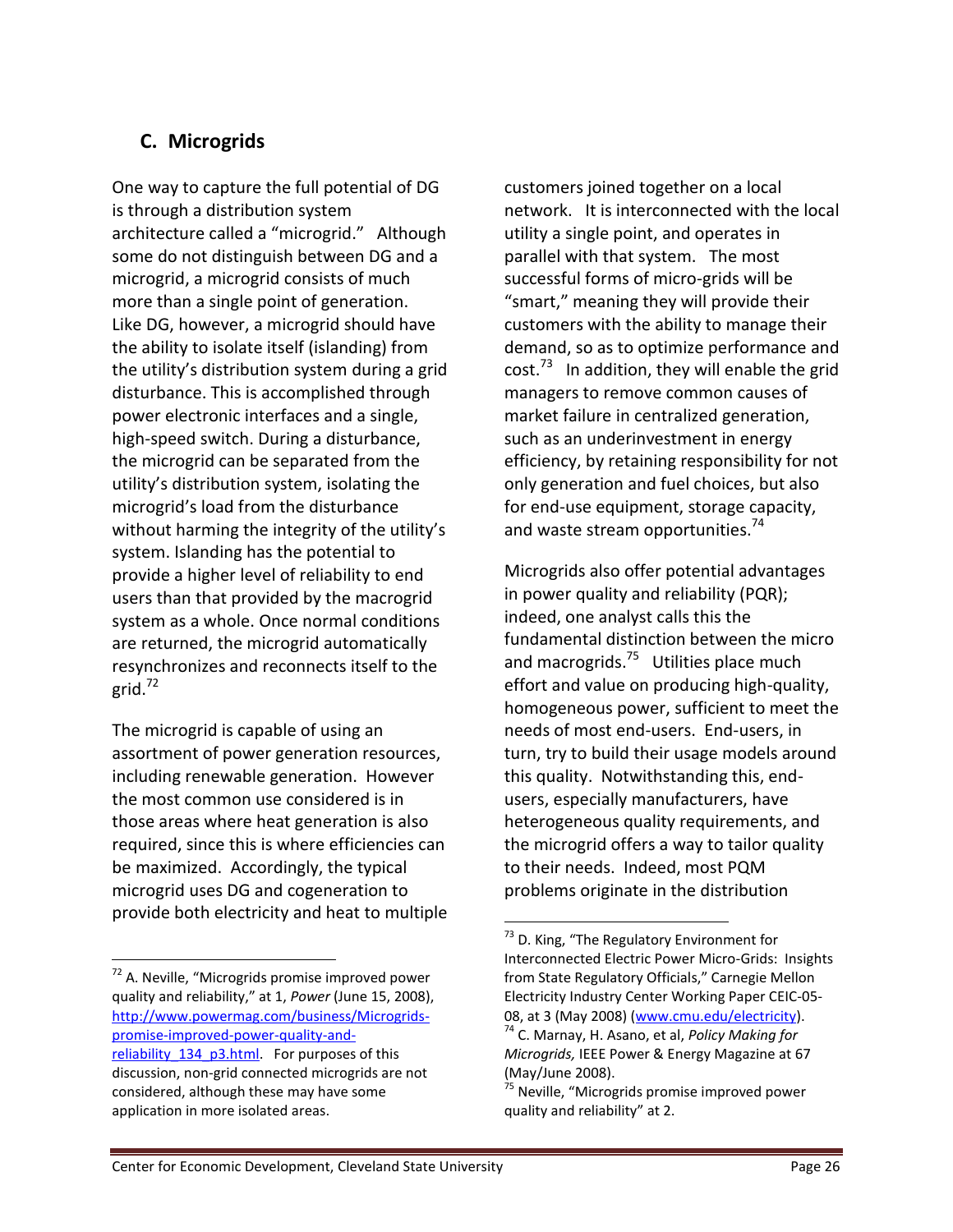network, and the closer the control over PQM is to the point of use, the easier it is to control. Unfortunately, however, under current economic models, PQR is not valued,<sup>76</sup> which is a significant deterrent to the adoption of microgrids.

Microgrids maximize the value of both power and heat provided by co-generation because the power and heat are used close to the location where they are generated. The generator is able to sell the power to a neighboring customer without having to go through the local utility. Microgrids also improve efficiency in distribution of energy and mitigate environmental consequences of generation. In addition, they can help utilities reduce equipment expenditures and help with asset utilization.<sup>77</sup> Unfortunately, in most states, microgrids are allowed only in limited circumstances under current regulatory schemes.

Generally, if the microgrid is controlled and operated by a utility, State regulators will view it with favor. If, on the other hand, it is controlled and operated by the customers or the generator, or by an independent firm that manages the microgrid, it will be viewed unfavorably. If the interconnection to the grid is high voltage, it may or may not be governed by a different set of rules. But it does enable the microgrid to participate in the wholesale electric market. This would introduce some regulatory components or rules that may be different, such as those imposed by the Federal Energy Regulatory Commission or the Regional Transmission Organization.<sup>78</sup>

 $\overline{a}$ 

There is considerable uncertainty about the applicability of utility tariffs and interconnection procedures for microgrids. Utilities, of course, are concerned about safety issues as well as system stability. Procedures can and have been designed by such groups as the IEEE, PJM and FERC to mitigate problems. Even so, there is uncertainty in how these standards will be applied in the various states.  $79$ 

In 2011, a significant step forward was taken by the development of the IEEE P1547.4 standard, which does much to mitigate utility safety and other concerns over grid-connected microgrids. Instead of viewing microgrids as potentially disconnecting their loads, now they can be viewed as a source of demand response. $^{80}$ However IEEE P1547.4 is, to date, a voluntary compliance rule in most jurisdictions.

In Ohio it is uncertain whether microgrids can be built at the distribution level. $^{81}$  It is also unclear whether Ohio's current interconnection procedures or requirements would be applicable to microgrids. $^{82}$  Clarity will be required in the regulatory law governing microgrids before they can be advanced as a macrogrid-

l

<sup>76</sup> *Id*. at 3.

 $<sup>77</sup>$  King at 2.</sup>

 $78$  *Id* at 4.

<sup>79</sup> *Id*. at 8.

<sup>80</sup> P.Carson, "Grid-tied microgrids: a utility's best friend?" *Intelligent Utility* (January 3, 2012), http://www.intelligentutility.com/article/12/01/gridtied-microgrids-utilitys-best-friend.

 $81$  King at 16. Utilities, however, can undertake micro-grid development. AEP has, for instance, taken some first steps towards a micro-grid of sorts: they have installed community electricity storage devices (lithium ion batteries) in a few test locations. *See*

[https://www.aepohio.com/save/demoproject/newt](https://www.aepohio.com/save/demoproject/newtechnology/CES.aspx) [echnology/CES.aspx.](https://www.aepohio.com/save/demoproject/newtechnology/CES.aspx)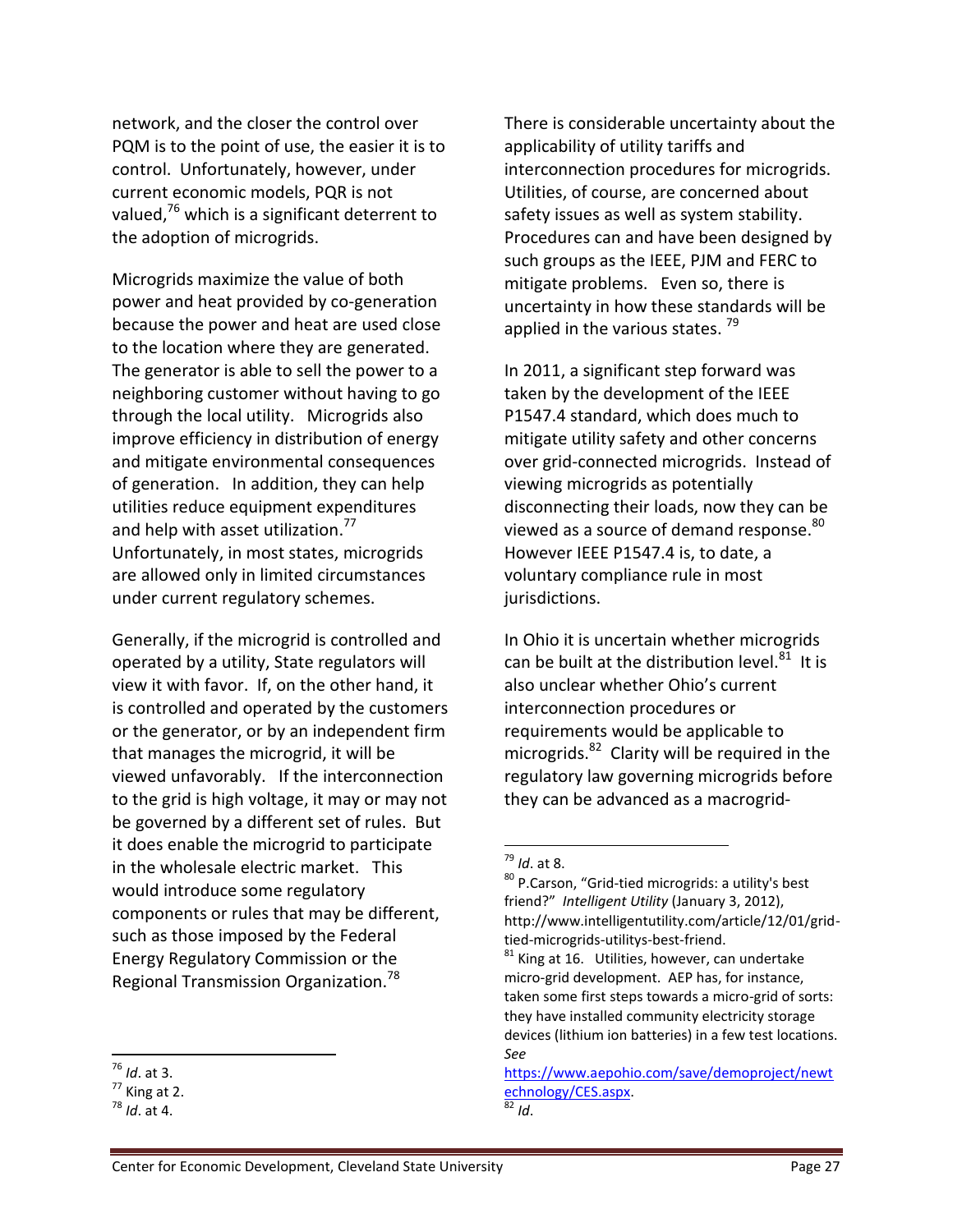connected enabler of CHP or other distributed generation. Because of Ohio's regulatory laws governing investor-owned utilities, cooperative and municipal utilities are likely to move more quickly than manufacturers to take advantage of the microgrid's capabilities to deliver distributed generation.

## **D. Decoupling Electricity Sales from Utility Profits**

One strategy that may help enable the adoption of DG is a regulatory device known as "decoupling." Utility regulators have long recognized the fundamental conflicts that exist in a regulatory system that seeks to reward utilities for both selling electricity and for encouraging consumers to conserve. Under traditional regulation, utilities make more money when they sell more electricity. But this is hard to reconcile with public policy objectives for using less electricity, or at least using electricity more efficiently. This dilemma is known as the "throughput incentive problem."<sup>83</sup>

Complicating this issue further is the phenomenon known as "Jevon's Paradox," (or sometimes, the "rebound effect") which states that the more one improves efficiencies in use of resource, the more one encourages new and additional uses of that resource.<sup>84</sup> Many have argued that state-regulated energy efficiency programs are doomed to failure due to Jevon's

l

Paradox. A common example given is result of the federal program to improve energy efficiency in refrigerators, which, instead of reducing the electricity consumed from refrigeration, led to a proliferation of multiple refrigerator households. The counter argument to this is that energy efficiency programs are not necessarily about reducing electricity consumption, but about reducing waste. If two refrigerators in every home improve the quality of life in those homes (and perhaps also reduces food waste), then the goals of the energy efficiency programs have been met. In short, energy efficiency programs should be less about reducing energy consumption and more about reducing waste. In the end, we know what utilities think about Jevon's Paradox; they never voluntarily put demand side energy efficiency programs in place. To the extent that Jevon's Paradox is a real phenomenon, there would be no need for decoupling electricity throughput from profit – energy efficiency, distributed generation and demand response all should act to increase throughput and therefore utility profits under traditional regulatory schemes.

Jevon's Paradox is also insufficiently proven<sup>85</sup> to convince policy makers that programs like energy efficiency, distributed

<sup>&</sup>lt;sup>83</sup> J. Lazar, F. Weston, et al, "Revenue Regulation and Decoupling: A Guide to Theory and Application," The Regulatory Assistance Project, at iv (June 2011). <sup>84</sup> *See e.g*. D. Owen, "Annals of Environmentalism: The Energy Efficiency Dilemma" at 78, *The New Yorker*, December 18, 2010. URL: [http://www.newyorker.com/reporting/2010/12/20/](http://www.newyorker.com/reporting/2010/12/20/101220fa_fact_owen) [101220fa\\_fact\\_owen.](http://www.newyorker.com/reporting/2010/12/20/101220fa_fact_owen) William Stanley Jevon was an English economist. In his 1865 book entitled the "Coal Question," he observed that improvements in

efficiency in coal burning technology had led to a proliferation of new coal burning uses, and a resulting increase in coal consumption.

*<sup>85</sup> See e.g. Think Progress*, "Debunking Jevon's Paradox," February 16, 2011; http://thinkprogress.org/climate/2011/02/16/20753 2/debunking-jevons-paradox-jim-barrett/?mobile=nc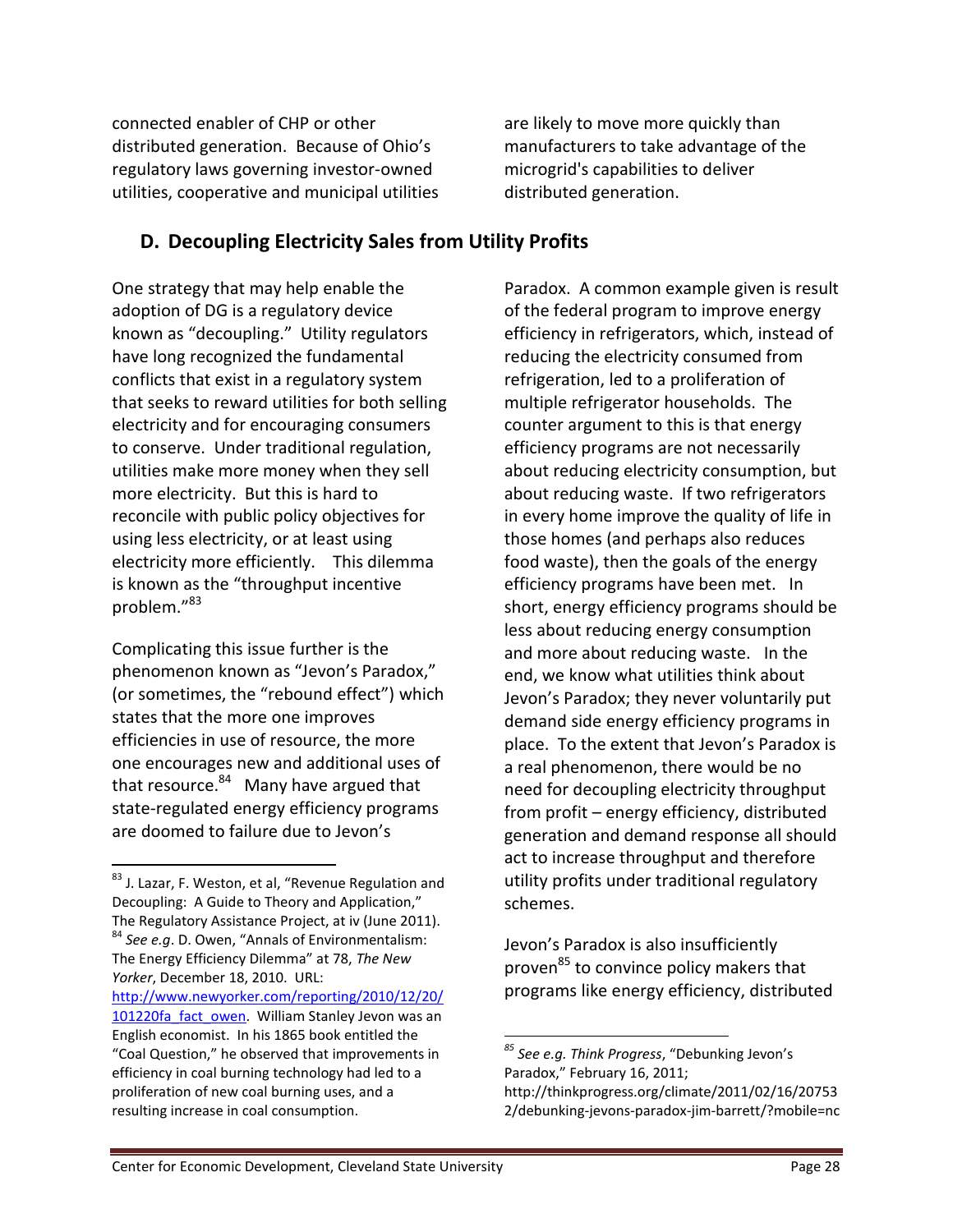generation or demand response are really encouraged under current utility revenue models. As a result more and more policy makers are coming to believe that the throughput model for measuring utility profits is not in the best interest of society. Instead, these policy makers have sought a model that decouples profits from throughput and realigns them with what they believe to be in society's interests.

Under traditional regulation, a utility's recovery of expenses (revenue requirement) is based upon determining the net equity investment (i.e. expenses) and adding thereto an allowed rate of return, plus taxes.<sup>86</sup> The rate case price is then determined by dividing that number by the sales in kWhs for the period of time the expenses were incurred. Expenses are broken down into production and nonproduction costs. Production costs are composed of fuel and purchased power costs, with some operation and maintenance and third party transmission expenses included. These expenses will vary directly with consumption. Nonproduction costs are those that are related to the delivery of electricity – transmission, distribution and retail services. This includes non-production operations and maintenance, depreciation on equipment and interest on debt. These normally do

l

not vary much with consumption, at least not in the short run.<sup>87</sup>

There are several ways to approach decoupling, all of which share a goal of recovering a defined amount of revenue, independent of sales volume.<sup>88</sup> But the essential element is the migration of certain cost items into or out of the production cost recovery mechanism. Full decoupling insulates the utility's revenue collections from any deviation of actual sales from expected sales. Any deviation results in an adjustment of revenue to match a prearranged budget, such as the revenue recovered in the last rate case.

Under a decoupling scheme, a customer's bill is not decoupled from consumption. Accordingly, the customer retains a financial incentive to reduce energy consumption, while the utility retains its ability to recover costs and revenue.<sup>89</sup>

Decoupling eliminates a strong disincentive that utilities have to invest in energy efficiency. It does not, however, by itself incentivize distributed generation. It merely removes the natural hostility utilities might otherwise have for DG, since it no longer impacts near term profits.<sup>90</sup> As of 2009, 17 states have implemented decoupling mechanisms, including 28

<sup>86</sup> Lazar, "Revenue Regulation and Decoupling", at 4. If a utility with \$100 mm in expenses is allowed a 10% rate of return, and it pays taxes at a 35% rate, its total revenue requirement is \$115.38 mm (\$100  $mm + $10 mm + $5.38 mm$ . To get to the rate case price, the revenue requirement is then divided by the total sales in kWhs for the year. So if there is 1 billion kWhs delivered in the year those expenses are incurred, the \$115.38 mm is divided by that number, leaving a rate price of \$0.115/kWh. *Id.*

<sup>87</sup> *Id*. at 4-6.

<sup>88</sup> *Id*. at 8. Utah, Oregon, California, Hawaii and Massachusetts are among some of the states that employ some aspects of decoupling. *Id.* For a full explanation of the different decoupling mechanisms, *see id*. at 8-20.

<sup>89</sup> National Renewable Energy Laboratory, "Decoupling Policies: Options for Encouraging Energy Efficiency," (Dec. 2009);

www.nrel.gov/docs/fy10osti/46606.p

 $90$  Lazar, "Revenue Regulation and Decoupling," at 12.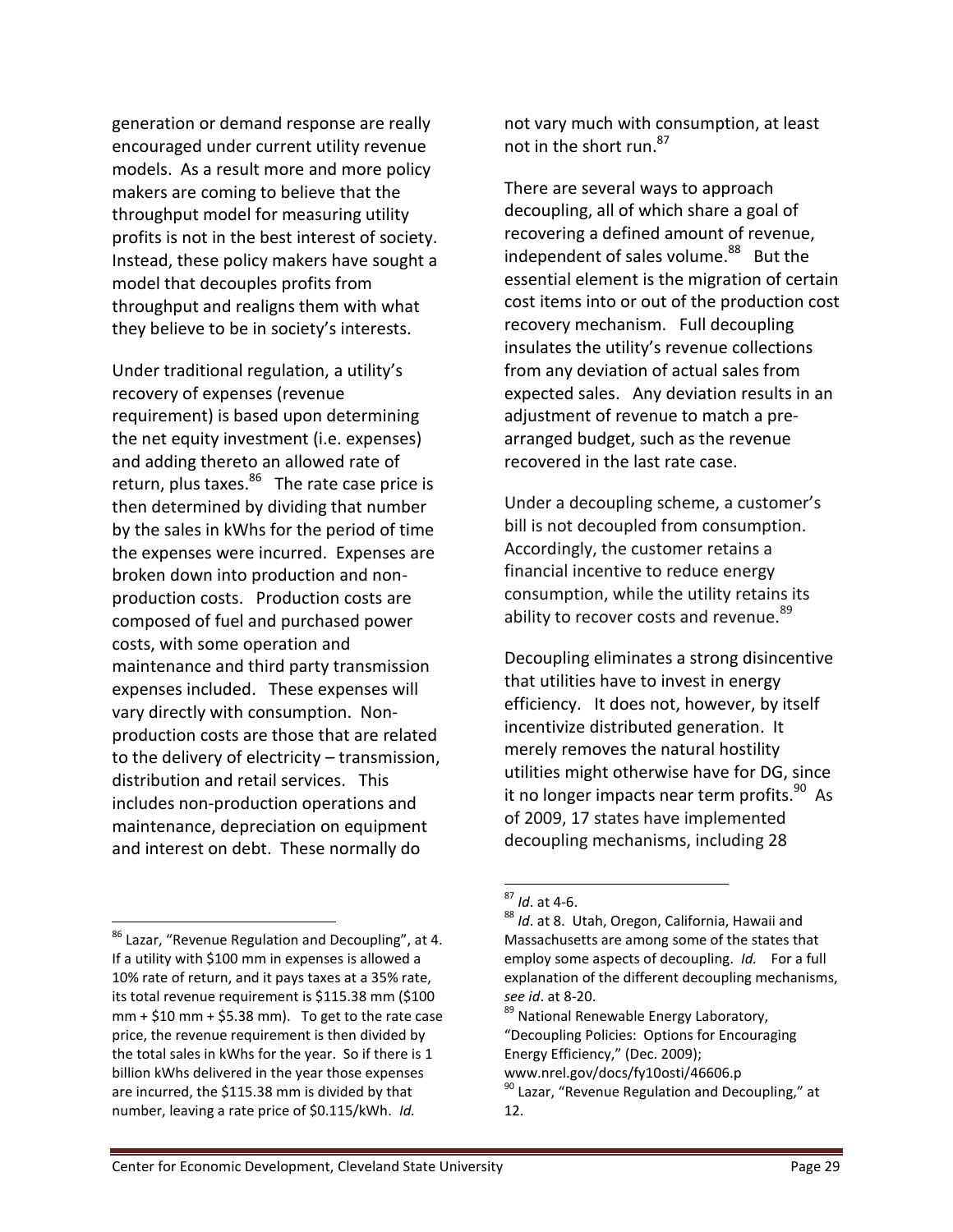natural gas distribution utilities and 12 electric utilities. Six other states are in the process of implementing decoupling mechanisms. California, New York, Maryland and Wisconsin had decoupled both electricity and natural gas. $^{91}$ 

In Ohio Senate Bill 221 established the authority for the Ohio Public Utilities Commission to establish rules for revenue decoupling mechanisms for electric distribution utilities, pursuant to Ohio Revised Code 4926.66(D)). Decoupling can be included in an electric utility's "Energy Security Plan" (*see* ORC 4928.143(B)(2)(h)). However to date it does not seem that any utilities in Ohio have sought to implement a full decoupling program.

<sup>91</sup> NREL, "Decoupling Policies," *supra*, at 6.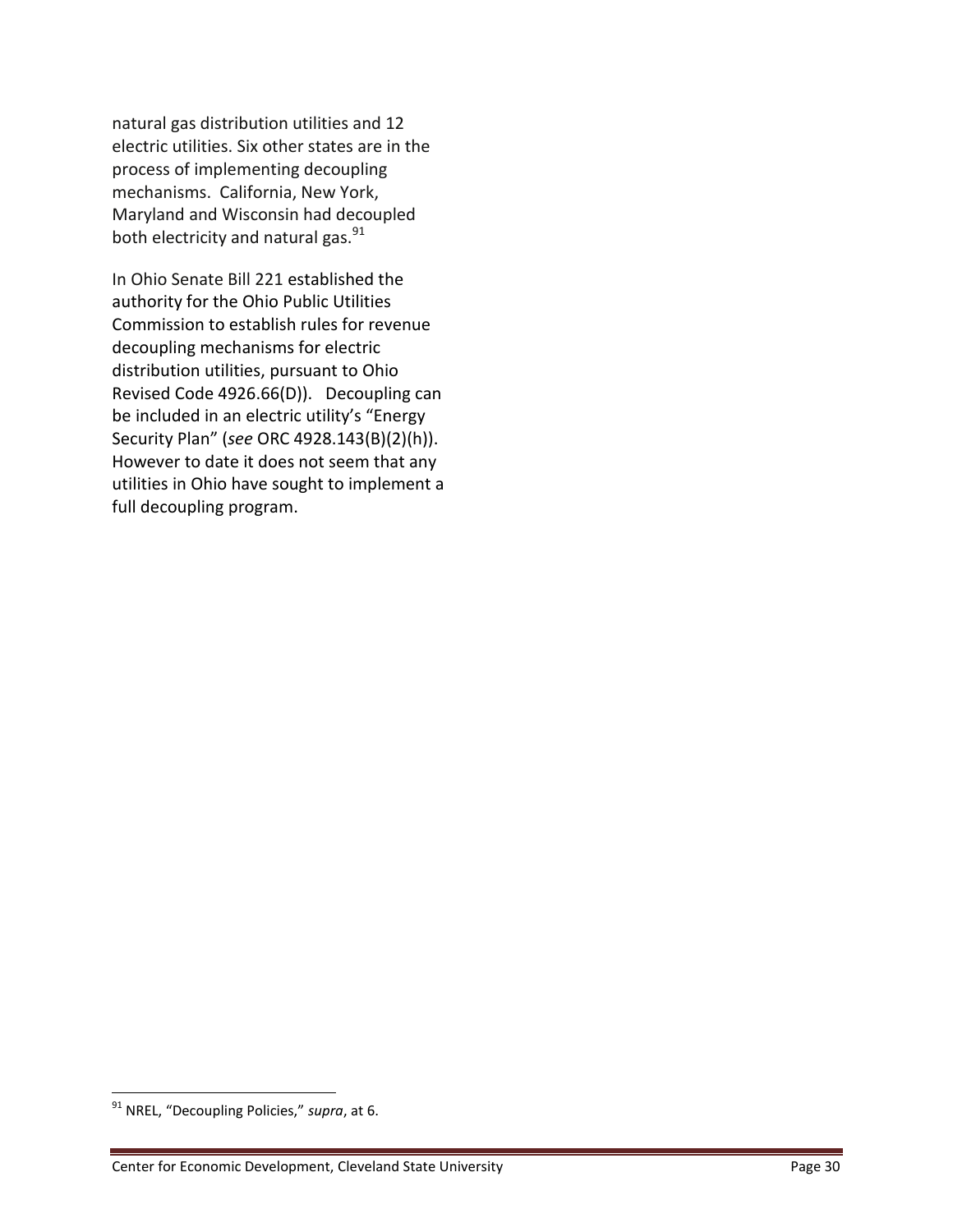## **E. Self-Generation Investment Programs**

California has the best-known incentive program for self-generation: the Self-Generation Incentive Program (SGIP). It provides rebates for customers of utilities for installing qualifying distributed generation technologies. The SGIP "represents a publicly funded rebate program that is intended to help reduce the price of DG technologies to the point where these technologies are competitive in the market place without incentives."<sup>92</sup> The program was originally designed as a "peak load reduction" strategy, as a response to the energy crisis California incurred in 2001.<sup>93</sup> According to an independent study undertaken by Itron, Inc., the benefits to society have met or exceeded the costs incurred for nearly all the DG technologies approved, with the notable exception of storage technologies.<sup>94</sup>

The technology installed should be designed to meet some or all of the on-site electricity requirements, with the potential for exporting some power back to the grid. Combined heat and power is among those technologies that qualify, although renewable technologies may enjoy greater

<sup>92</sup> California Public Utilities Commission, "Self Generation Incentive Program Handbook," (2007), [http://www.cpuc.ca.gov/PUC/energy/DistGen/sgip/](http://www.cpuc.ca.gov/PUC/energy/DistGen/sgip/aboutsgip.htm)

 $\overline{a}$ 

support, depending upon their ability to achieve greenhouse gas emission reduction.

The program administrators are the three investor owned utilities in California, plus the California Center for Sustainable Energy. California Senate Bill 412 extended the SGIP from January 1, 2012 to January 1, 2016. Additionally, Senate Bill 412 revised the SGIP, making eligibility for the program based on the potential for greenhouse gas emission reductions.

The California SGIP is a California Public Utilities Commission program that incentivizes "clean, efficient, on-site distributed generation."<sup>95</sup> The generation system is installed on the customer side of the meter.<sup>96</sup> Most of the participants are commercial or industrial, with some limited participation from residential, government and other sectors.<sup>97</sup>

The 2011 SGIP budget was around \$77 mm in total. About 75% of the funding was allocated for renewable and emerging technologies, with the other 25% designated for non‐renewable technologies. <sup>98</sup> Funds for the SGIP are acquired through fees charged to the ratepayers for each utility company. As of December 31, 2010, a total of 441 projects

l

[aboutsgip.htm](http://www.cpuc.ca.gov/PUC/energy/DistGen/sgip/aboutsgip.htm). A few states, including California, also provide for price control on natural gas used in DG projects.

<sup>93</sup> *See* Itron, Inc., "CPUC Self-Generation Incentive Program: Cost Effectiveness of Distributed Generation Technologies" (2011), at 3-9,

http://www.cpuc.ca.gov/NR/rdonlyres/2EB97E1C‐ 348C‐4CC4‐A3A5‐

D417B4DDD58F/0/SGIP\_CE\_Report\_Final.pdf <sup>94</sup> *Id*. at 3-26.

<sup>&</sup>lt;sup>95</sup> California Public Utilities Commission, "Self Generation Incentive Program Handbook," (2011), http://www.cpuc.ca.gov/PUC/energy/DistGen/sgip/. <sup>96</sup> *Id*.

<sup>97</sup> *See* Itron, Inc., "CPUC Self-Generation Incentive Program: Cost Effectiveness of Distributed Generation Technologies," *supra*. <sup>98</sup> *Id.* at 68.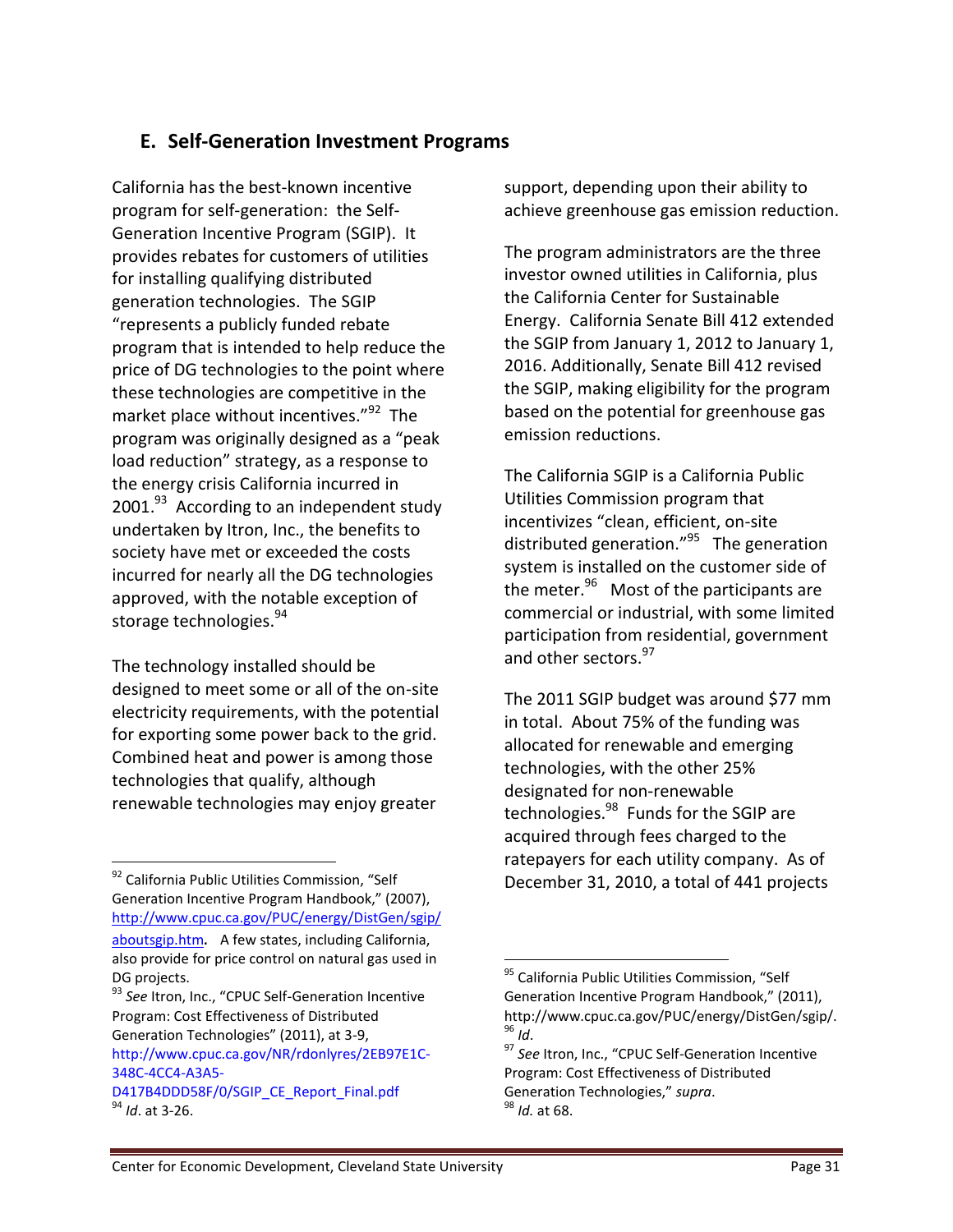had been completed under the SGIP, for a total capacity of 227 MW. 99

California Investor Owned Utilities benefit from the SGIP insofar as it helps them meet the California Renewable Portfolio Standard (33% of the electricity by the year 2020) and energy efficiency goals. The incentive program also benefits the SGIP ratepayers through reduced electricity bills. Overall, "payments to SGIP participants benefit all ratepayers by reducing the need for utilities to invest in expensive transmission and distribution infrastructure."<sup>100</sup>

The incentive levels for eligible DG technologies range from \$1250/kW installed costs for wind, waste heat to power and pressure reduction turbines to \$500/kW installed, for gas-fired CHP or micro-turbines. Emerging technologies, such as energy storage and biogas enjoy a \$2000/kW installed subsidy, and fuel cells \$2,250/kW. $^{101}$  Projects greater than 30 kW are paid half up front, and the other half over a five-year period, based upon performance. The maximum incentive amount is \$5 mm per project, never to exceed 60% of the project cost.<sup>102</sup>

 $\overline{a}$ 

Excess power produced can be exported to the grid. However, the amount of energy exported to the grid is not to exceed 25% of the energy produced on-site yearly.<sup>103</sup> When power is exported back to the electrical grid, customers receive net energy metering credits from only certain technologies, such as fuel cells and biogas‐ fueled systems. As with Ohio, gas-fired CHP does not receive the "full retail rate" for power exported to the grid.<sup>104</sup>

Ohio has no similar self-generation incentive program, although there are some similarities between Senate Bills 221/315 and the California SGIP. Ohio also allows net metering, for instance, for renewable generation and for waste heat recovery, but not for gas-fired combined heat and power. However subsidies of up to 60% and \$5 mm per project would have a significant effect in enabling at DG in Ohio. Certainly a \$500/kW installed cost subsidy would be a major impetus for the adoption of smaller scale gas-fired combined heat and power projects.

l

<sup>&</sup>lt;sup>99</sup> California Public Utilities Commission, "Self-Generation Incentive Program Statistics" (December 19, 2011);

http://www.cpuc.ca.gov/PUC/energy/DistGen/sgip/ SGIPstats\_through12-31- 08.htm

<sup>100</sup> California Public Utilities Commission, "CPUC Regulatory Process and the SGIP," (2007). URL: http://www.cpuc.ca.gov/PUC/energy/DistGen/sgip/ pucregprocess.htm

<sup>&</sup>lt;sup>101</sup> California Public Utilities Commission, "Self Generation Incentive Program Handbook," (2011), [http://www.cpuc.ca.gov/PUC/energy/DistGen/sgip/.](http://www.cpuc.ca.gov/PUC/energy/DistGen/sgip/) Solar energy has a separate program from the SGIP.

<sup>102</sup> *Id*. at 25-26. *See also* http://www.dsireusa.org/incentives/incentive.cfm?I ncentive\_Code=CA23F.

<sup>103</sup> *Id*. at 31.

<sup>104</sup> Itron, *supra*, at 3-11.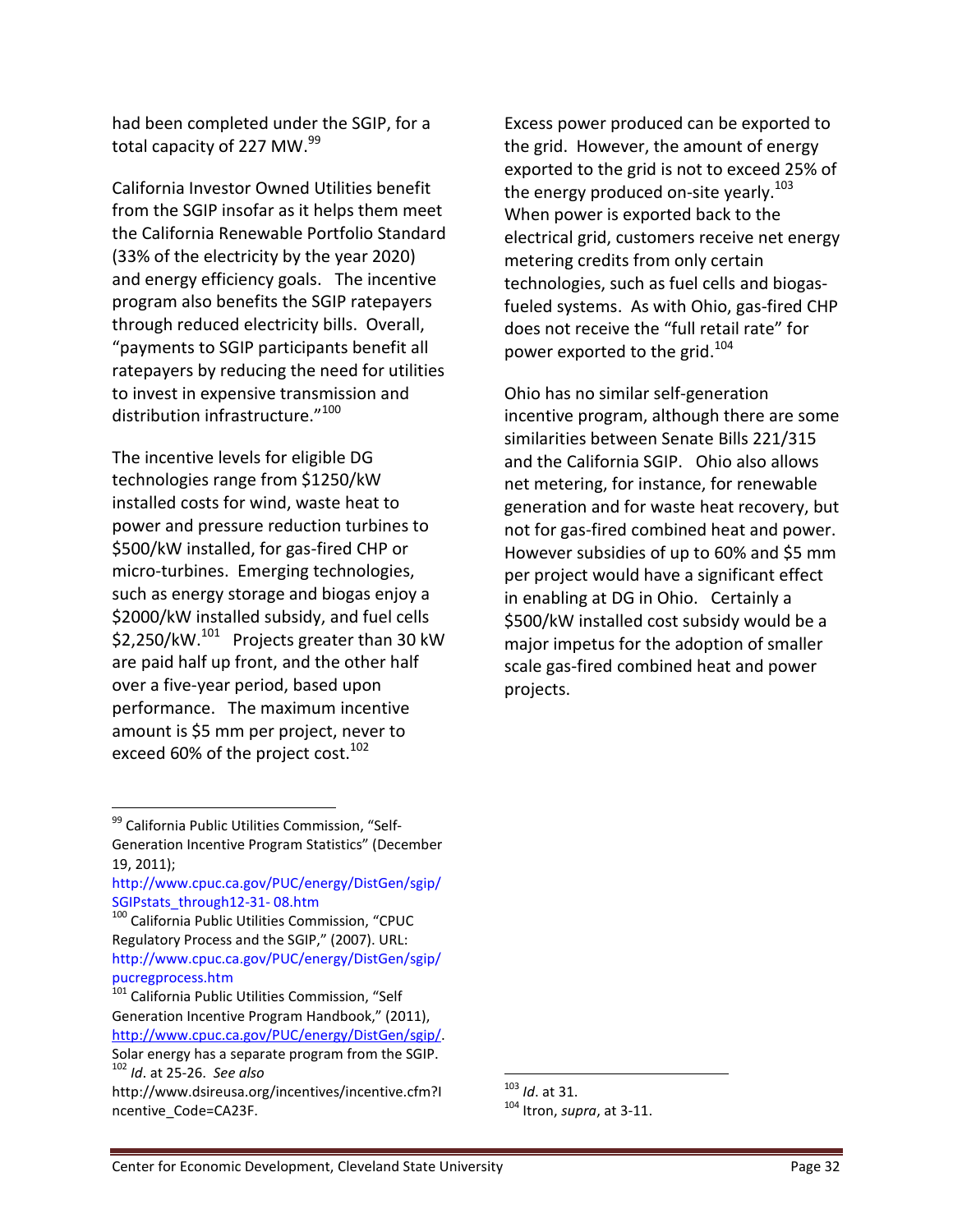# **F. Regional Energy Planning**

Manufacturers interested in distributed generation might benefit from regional collaboration with local authorities and communities. Distributed generation, especially CHP, will not be a "one size fits" all application; every situation requires an analysis specific to those circumstances. Planning can help manufacturers identify strategies to deploy CHP, including more access to less expensive "off the shelf " technologies.

In particular, for regions with a large variety of manufacturing and other electricity intensive users, a coordinated regional CHP program may be useful to new and existing manufacturers trying to find a fit for their power and heat needs. Such a program might be set up to address three strategic areas:

- 1. Commercial buildings and small industrial applications – deploying similar equipment and with similar financial goals and capabilities;
- 2. Institutional facilities with larger power and heat requirements, and with longer-term financing abilities, these facilities may be more amenable to ESCO savings and other finance structures; and
- 3. Major industrial and district heating CHP's, where large-scale power is generated, visibility is high, and the returns to the districts and industries involved are potentially great.

The development of an energy master plan could help manufacturers identify not only

potential projects, but also potential project developers for on-site DG. Such a master plan might begin with a Geographical Information System based "energy map" that is prepared at a neighborhood, local authority or sub-regional scale. It might include an assessment of existing building energy demands as a baseline, identify likely locations for new business development and assess effects on energy demand. It might also include a "heat map," identifying anchor heat loads, such as large public buildings.<sup>105</sup>

These energy maps could reveal CHP generated district heating opportunities that local authorities or project managers might be willing to support. They may also inform growth options and serve as the starting point for energy planning for developers. A decentralized energy master plan could include technical, planning, financial, and legal support – all better enabling manufacturers to evaluate DG opportunities.

Local energy planning can provide a roadmap for manufacturing to identify strategies for developing on site DG opportunities. Traditionally, with centralized generation, transactional costs have been a small percentage of the total project costs, and as such, do not threaten planning. However transactional costs do not generally go down proportionally with the project size. These costs can serve as an impediment to the development of DG. Manufacturers are generally unwilling to

 $105$  M. King and R. Shaw, "Community Energy: Planning, Development and Delivery," at 7 (Ashford Colour Press 2011).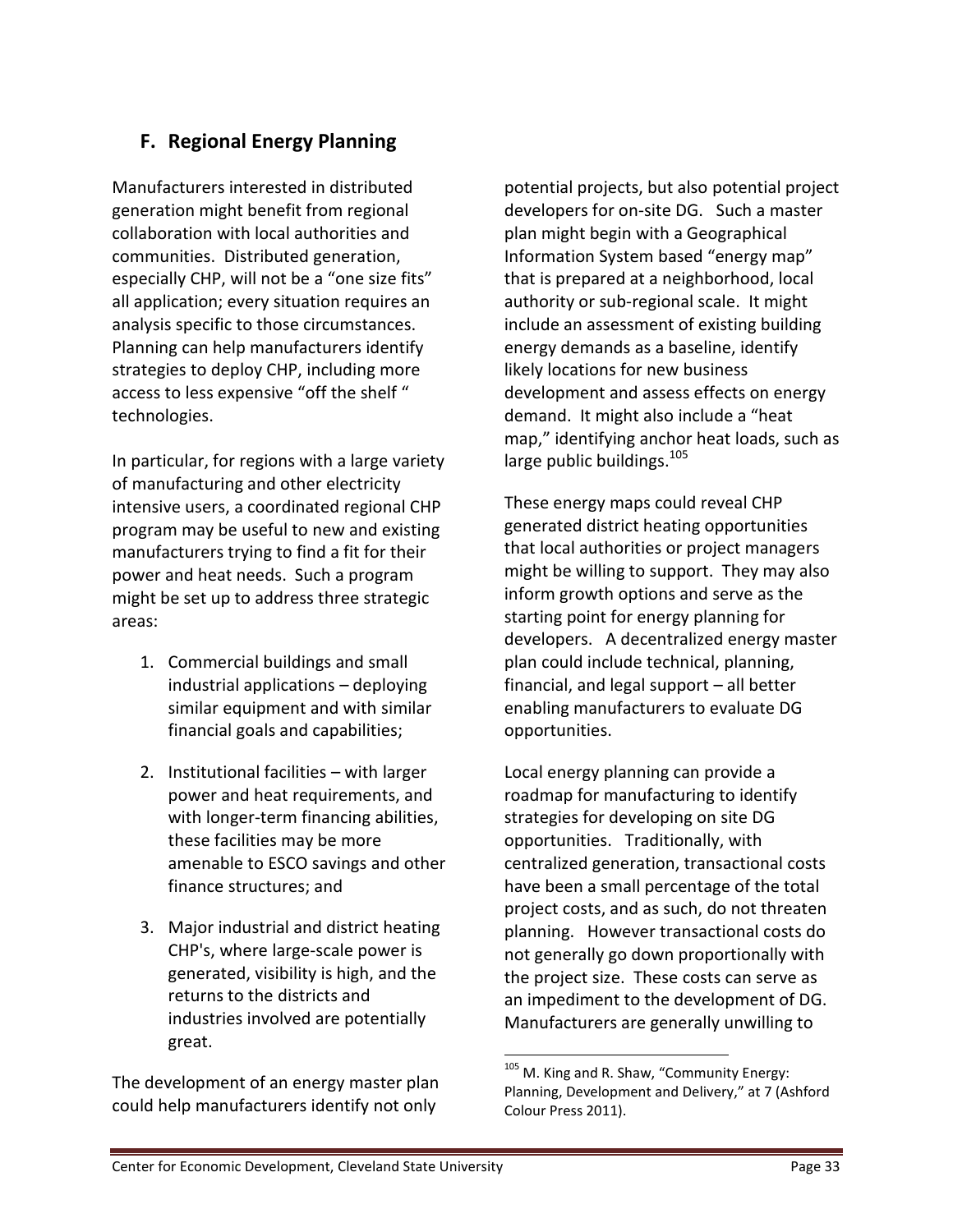spend hundreds of thousands dollars identifying potential distributed generation projects, especially small projects below a few Megawatts. Regional energy planning may help reduce these costs for manufacturers by identifying for them not only potential projects, but also potential collaborators and sources of funding.

To date only a handful of regional energy plans have been developed in the United States. These included studies conducted in San Diego<sup>106</sup>, Kane County (Illinois)<sup>107</sup> and New Hampshire.<sup>108</sup> All of these studies included a baseline investigation of energy production and projected needs for the region. All included an action plan to address climate change and to increase local energy production while decreasing reliance on fossil fuel generation. All three also developed strategies for enabling distributed generation systems to increase local energy production.

None, however, employed the energy mapping strategies that were developed for London, England in the aforementioned King study. This sort of investigation will be required to enable manufacturing to identify opportunities to provide district

<sup>106</sup> San Diego Regional Energy Plan by San Diego Association of Governments in December 1994. Complete energy plan can be found at: [http://energycenter.org/uploads/energy\\_plan.pdf.](http://energycenter.org/uploads/energy_plan.pdf)

 $\overline{a}$ 

http://www.countyofkane.org/Documents/Office%2 0of%20Community%20Reinvestment/Energy%20Effi ciency%20and%20Conservation%20Block%20Grants /Kane%20County%202040%20Energy%20Plan/KC20 40EP\_5\_20\_2011\_FULL.pdf.

heating through CHP projects. The King study included a ten stage undertaking that included among other things, data gathering, project identification, financial modeling, and feasibility studies.<sup>109</sup> This sort of information would be more useful in developing manufacturing's appetite for undertaking DG.

 $107$  The full energy plan for Kane County is available at:

<sup>&</sup>lt;sup>108</sup> Rockingham Planning Commission (2008), Regional Master Plan: Energy Chapter. Full text found at: http://www.rpc-

lnh.org/PDFs/projects/energy/Energy%20Chapter%2 06-4-08.pdf

 $109$  King, supra, at 14-35.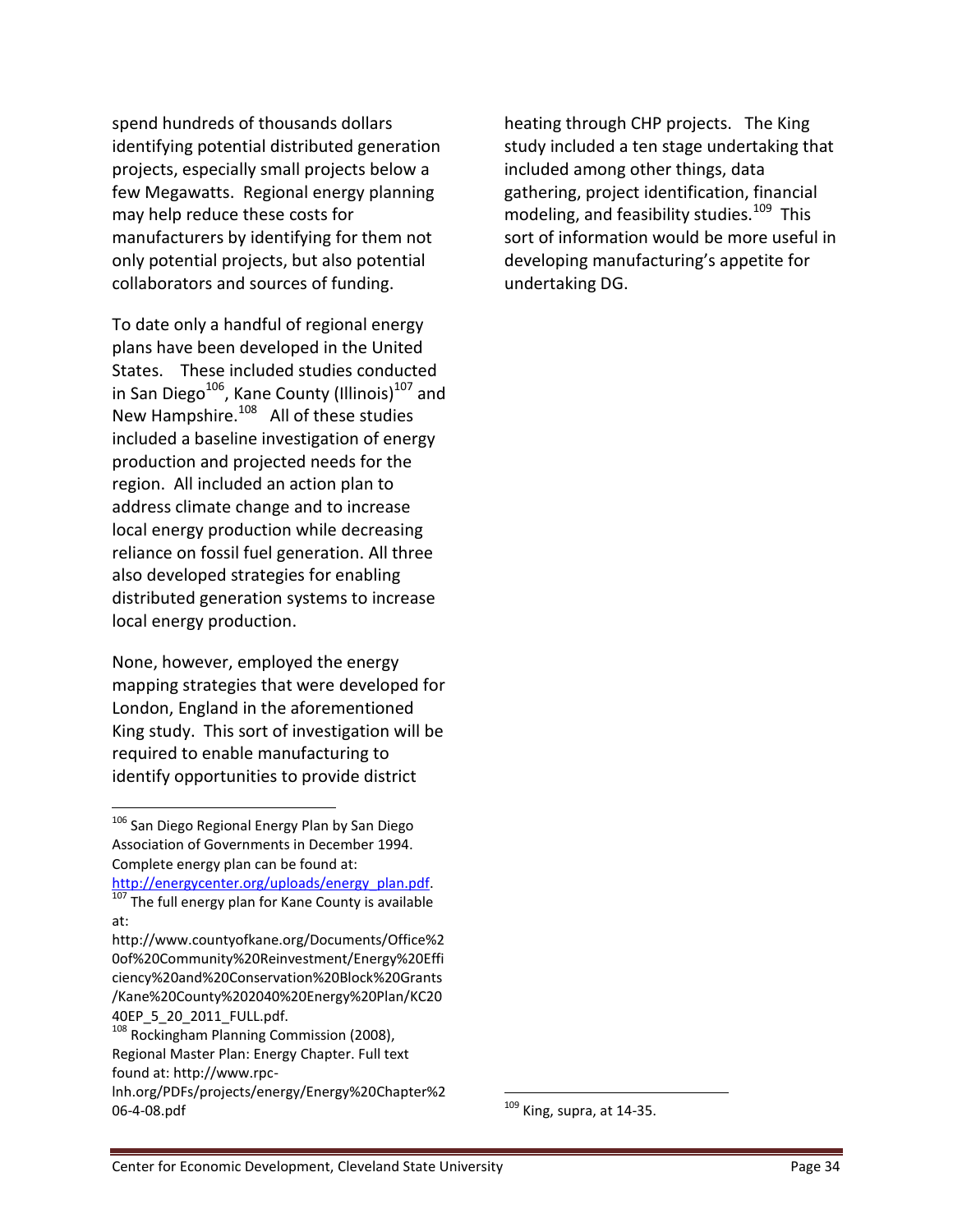# **V. Conclusions**

Ohio today faces a considerable challenge in keeping its manufacturing base competitive. Energy-intensive manufacturing, in particular, is threatened by rising electricity costs and a potential need to reduce carbon emissions. Electricity costs are scheduled to go up considerably, especially in northern Ohio, as a result of increased capacity charges and the retirement of old coal plants. In addition to this, Ohio manufacturers are expected to incur significant capital investment costs in complying with new EPA guidelines for heat and steam generation. Both of these trends indicate a need for manufacturing to consider distributed generation, especially combined heat and power systems, to improve efficiencies and to reduce costs and emissions. The good news, however, is that the timing to do so could not be better: natural gas – the primary fuel for CHP systems – is currently inexpensive, and is likely to remain so for sometime as a result of the advent of shale development.

According to the companion study undertaken with this investigation, an increase in the industrial electricity price by 1 cent per kilowatt-hour decreases average manufacturing productivity by 2.2% per employee. Northern Ohio will face PJM capacity charge increases comparable to this amount by 2016. Continued price increases for electricity will likely have a material affect on Ohio manufacturing's ability to compete in a global market. The development of strategies to keep distribution and other charges from skyrocketing in the coming years will be critical. Among the most promising of these strategies is the adoption of Combined Heat and Power technology.

But investment by manufacturing into CHP or other DG systems will not be possible unless there is a regulatory framework in place that encourages the adoption of these systems. Current regulatory schemes in Ohio have taken some steps, such as Senate Bills 221 and 315, to encourage distributed generation and CHP. However there remain significant obstacles to the adoption of CHP, such as high standby fees, that threaten the widespread adoption of that technology.

It will require energy-intensive manufacturing to again take leadership in rethinking and reinventing our energy generation and distribution model, just as it did thirty years ago when it led America to deregulate its wholesale electricity markets. America's next energy "quiet revolution" – the switch to distributed generation -- will be just as important to the American economy as was the deregulation of wholesale electricity markets. This will be especially true for Ohio, where the economy is highly dependent upon energyintensive manufacturing. Ohio's electricity generation and distribution models for the next fifty years may very well depend upon the leadership shown by manufacturing in the coming years.